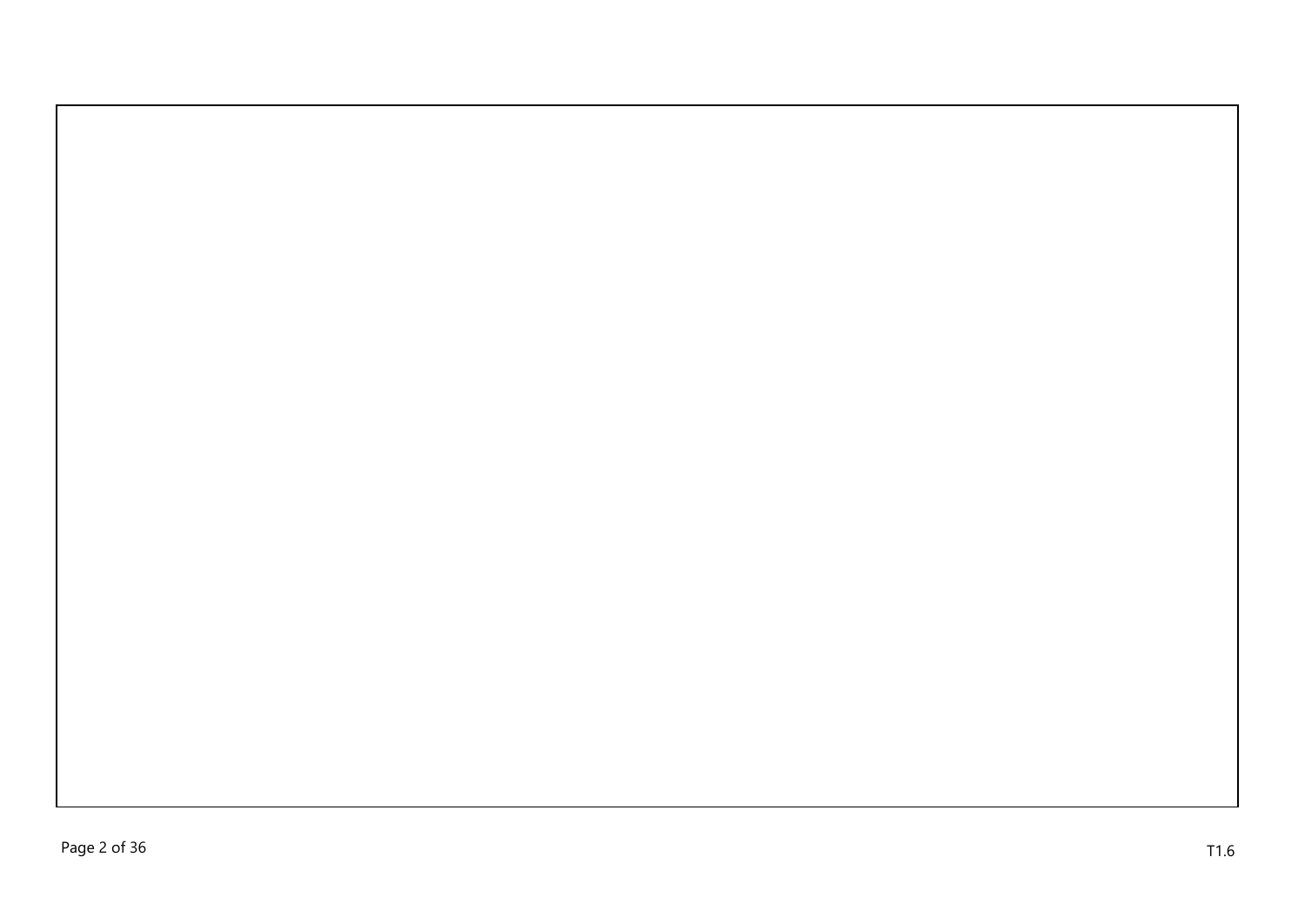| #              | Island | House Name                             | Name                      | Sex | National ID | ، ه ، بر <u>م</u>                                                                                                                                                                                                                                                   | ىئرىتر                       |
|----------------|--------|----------------------------------------|---------------------------|-----|-------------|---------------------------------------------------------------------------------------------------------------------------------------------------------------------------------------------------------------------------------------------------------------------|------------------------------|
| Male'          |        |                                        |                           |     |             |                                                                                                                                                                                                                                                                     |                              |
| $\vert$ 1      | Male'  | Hulhu Male'. 11179 (Rebel Rose)        | Aishath Shazuna           | F   | A065346     | 332. 11179 (برەبۇ برگ                                                                                                                                                                                                                                               | أقرم شكوم الشكور متكر        |
| $\overline{2}$ | Male'  | Hulhu Male'. 11179 (Rebel Rose)        | Mohamed Shaaid Saeed      | M   | A123034     | 222 كى 11179 (برگەمى مىرگ)                                                                                                                                                                                                                                          | ورەر دېم دېم سکھي تر         |
| $\vert$ 3      | Male'  | Hulhu Male'. 11179 (Rebel Rose)        | Fathimath Shiyadha        | F   | A167196     | 1179 . 11179 (برەبۇ برگ)                                                                                                                                                                                                                                            | أراموخام المسترقير           |
| $\overline{4}$ | Male'  | Hulhu Male'. 11229 (Lucky Life)        | Hawwa Shifana             | F   | A125604     | 33 كَمَرْدَ 11229 (مَرِ مَدِ وَكِنْ                                                                                                                                                                                                                                 | رە بە ھەرىگە<br>بەيرە ھەرىگە |
| $\overline{5}$ | Male'  | Hulhu Male'. 11229 (Lucky Life)        | Aishath Azfa              | F   | A125607     | $ 3.29 \rangle$ لادد 11229 (دىبوتەر                                                                                                                                                                                                                                 | ړ کر شکو ده دی               |
| 6              | Male'  | Hulhu Male'. 11229 (Lucky Life)        | Fathmath Nazlifa          | F   | A125608     | $(z_1, z_2, z_3)$ جازور 11229 (محدود)                                                                                                                                                                                                                               | أرموخاه التنافرو             |
| 7              | Male'  | Hulhu Male'. 11229 (Lucky Life)        | Mariyam Azlifa            | F   | A125609     | رْدْدَّةْ. 11229 (دَيْبِ دَرْدْ)                                                                                                                                                                                                                                    | ر ه ر ه<br>ړ ج ووً           |
| 8              | Male'  | Hulhu Male'. 11229 (Lucky Life)        | Ofeeliya                  | F   | A125610     | رْدْدَّةْ. 11229 (دَيْبِ دَرْقَ)                                                                                                                                                                                                                                    | پر <sub>و پور</sub> تز<br>مر |
| 9              | Male'  | Hulhu Male'. 11229 (Lucky Life)        | Ahmed Asyl                | M   | A335123     | رْدْدَّةْ. 11229 (دَيْبِ دَرْدْ)                                                                                                                                                                                                                                    | ړه رو ټرلند                  |
| 10             | Male'  | Hulhu Male'. 11235 (Valicia)           | Hassan Naeem              | M   | A076911     | 233 11235 ( قَرْمِسْيَمْ )                                                                                                                                                                                                                                          | ىر سەش سىمبەر                |
| 11             | Male'  | Hulhu Male'. 11236 (Fehi Thari)        | Abdul Jaleel Abdul Rahman | M   | A061511     | ار دې دي. 11236 (توسر تمبر)                                                                                                                                                                                                                                         | גם כסג כ גם כסגס בס          |
| 12             | Male'  | Hulhu Male'. 11272 (Baithul<br>Salaam) | Aminath Zulfa             | F   | A216050     | $(33 - 324)$ $11272$<br>و و و ء .<br>رند <del>و</del> نو                                                                                                                                                                                                            | ړګو شره ده دون               |
| 13             | Male'  | Hulhu Male'. 11290 (B Nest)            | Aminath Basima Ahmed Didi | F   | A038630     | $\begin{pmatrix} 2 & 3 & 3 \ 2 & 3 & 5 \end{pmatrix}$ / 11290                                                                                                                                                                                                       | ۇ ئەڭ ھەسىر ئەرە ئەر         |
| 14             | Male'  | Hulhu Male'. 11290 (B Nest)            | Aishath Bahiyya           | F   | A054665     | $\begin{pmatrix} 2 & 3 & 3 \ 2 & 3 & 5 \end{pmatrix}$ / 11290 كرمىسى                                                                                                                                                                                                | أقهر شدة الصرامة             |
| 15             | Male'  | Hulhu Male'. 11322 (Azalea)            | Aminath Firasha           | F   | A063683     | حِمْحَةَ 11322 ( مَتَّحْمَدٌ )                                                                                                                                                                                                                                      | وحرير ويرتث                  |
| 16             | Male'  | Hulhu Male'. 11322 (Azalea)            | Ali Ziyad                 | M   | A063684     | 333 / 11322 ( مَتَّ مِسَّرٌ )                                                                                                                                                                                                                                       | أوسمج وترفر                  |
| 17             | Male'  | Hulhu Male'. 11322 (Azalea)            | Fathimath Ibrahim         | F   | A070566     | رْ دْ دْ ئْ 11322 ( مَتَّ مِ مَّ                                                                                                                                                                                                                                    | أوجوحه وهتربرو               |
| 18             | Male'  | Hulhu Male'. 11390 (Life Star)         | Ibrahim Shafeeq           | M   | A012198     | $(z_1^2, z_2^2, z_3^2, z_4^3, z_5^3, z_6^3, z_7^3, z_7^3, z_7^3, z_7^3, z_7^3, z_7^3, z_7^3, z_7^3, z_7^3, z_7^3, z_7^3, z_7^3, z_7^3, z_7^3, z_7^3, z_7^3, z_7^3, z_7^3, z_7^3, z_7^3, z_7^3, z_7^3, z_7^3, z_7^3, z_7^3, z_7^3, z_7^3, z_7^3, z_7^3, z_7^3, z_7^$ | رە ئرىر ئىن ئۇ               |
| 19             | Male'  | Hulhu Male'. 11390 (Life Star)         | Aminath Farhana           | F   | A037004     | $(z_1^2, z_2^2, z_3^2, z_4^3, z_5^3, z_6^4, z_7^5, z_7^6, z_7^6, z_7^7, z_7^8, z_7^9, z_7^9, z_7^9, z_7^9, z_7^9, z_7^9, z_7^9, z_7^9, z_7^9, z_7^9, z_7^9, z_7^9, z_7^9, z_7^9, z_7^9, z_7^9, z_7^9, z_7^9, z_7^9, z_7^9, z_7^9, z_7^9, z_7^9, z_7^9, z_7^9, z_7^$ | أأروره وواثقه                |
| 20             | Male'  | Hulhu Male'. 11390 (Life Star)         | Aishath Inasa             | F   | A112394     | $\begin{bmatrix} 2 & 2 & 3 \ 3 & 4 & 5 \end{bmatrix}$ $(11390 - 33)$                                                                                                                                                                                                | ە ئەرىشكى ئەر ئىرگ           |
| 21             | Male'  | Hulhu Male'. 11390 (Life Star)         | Hussain Anas              | M   | A112395     | $\left( \frac{22}{3} \right)$ 11390 $\left( \frac{22}{3} \right)$                                                                                                                                                                                                   | يز ڪرير ڪريرڪ                |
| 22             | Male'  | Hulhu Male'. 11390 (Life Star)         | Mariyam Anoosa            | F   | A332787     | $(z_1^2, z_2^2, z_3^2, z_4^3, z_5^3, z_6^3, z_7^3, z_7^3, z_8^3, z_9^3, z_9^3, z_9^3, z_9^3, z_9^3, z_9^3, z_9^3, z_9^3, z_9^3, z_9^3, z_9^3, z_9^3, z_9^3, z_9^3, z_9^3, z_9^3, z_9^3, z_9^3, z_9^3, z_9^3, z_9^3, z_9^3, z_9^3, z_9^3, z_9^3, z_9^3, z_9^3, z_9^$ | גפגם גמבי                    |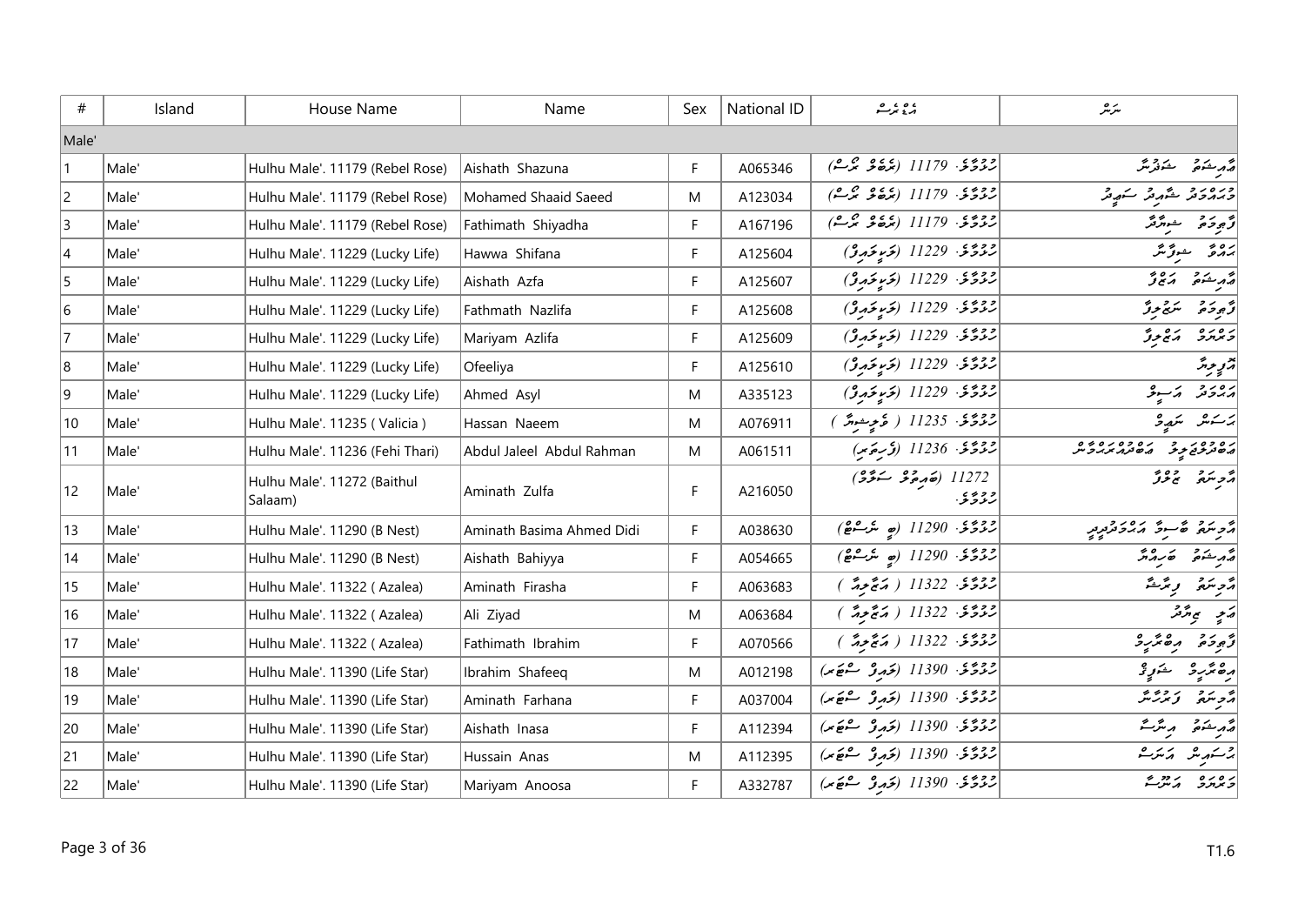| 23 | Male' | Hulhu Male'. 11398 (Golden<br>Winter)          | Ahmed Amir           | M           | A127853 | 11398 (دحوة مر موشقة مر)<br>و و و ي.<br>رندگرنگ                             | أرەر ئەدىر                                                          |
|----|-------|------------------------------------------------|----------------------|-------------|---------|-----------------------------------------------------------------------------|---------------------------------------------------------------------|
| 24 | Male' | Hulhu Male'. 11398 (Golden<br>Winter)          | Aishath Ahmed        | F.          | A345123 | 11398 (دُمْرُوْمَ مَّرْسَعِ مِنْ)<br>ر و و ی.<br>رند <del>و</del> گو        | وكرمشتم وكرور                                                       |
| 25 | Male' | Hulhu Male'. 11398 (Golden<br>Winter)          | Mohamed Ahmed        | M           | A360843 | 11398 (دعوءَ مثر موسطىم)<br>ر و و ء .<br>رند <del>و</del> تو .              | כנסנכ נסנכ<br>כגתכת הגבת                                            |
| 26 | Male' | Hulhu Male'. 11398 (Golden<br>Winter)          | Fathimath Ahmed      | F           | A360845 | 11398 (دْعْوَةَ مْرْ عِسْقَةِ مِدْ)<br>ر و و ء .<br>رندگرنگ                 | قرم ده ده ده د                                                      |
| 27 | Male' | Hulhu Male'. Fair Village (Goathi<br>No 11168) | Ali Naeem            | M           | A027940 | وقرق (دُو سَرْسُ 11168)<br>ووږي. ی د پر                                     | أرشح التمدير وهي                                                    |
| 28 | Male' | Hulhu Male'. Fair Village (Goathi<br>No 11168) | Hawwa Nihlath Ali    | $\mathsf F$ | A333110 | وقرقع (ومو سَرْسَقة 11168)<br>ووه و و د بر<br>رندونو . تو <del>ب</del> ر بر | بروء سيدخير وكمير                                                   |
| 29 | Male' | Hulhu Male'. Flat 100-1-02                     | Hussain Naseem       | M           | A066767 | $100 - 1 - 02$ $22 - 32$                                                    | ر<br>رئاس سرگرام<br>م                                               |
| 30 | Male' | Hulhu Male'. Flat 100-G-02                     | Naila                | F.          | A085229 | $100$ -يوگو. وگوھ 20-ي $-$ 100                                              | يت <sub>م</sub> رڙ                                                  |
| 31 | Male' | Hulhu Male'. Flat 101-2-04                     | Ali Niyaz            | M           | A022612 | $101 - 2 - 04$ $22 - 32$                                                    | $rac{1}{2}$                                                         |
| 32 | Male' | Hulhu Male'. Flat 101-2-04                     | Fathimath Shereen    | F.          | A047187 | $101 - 2 - 04$ $22 - 2$                                                     | ۇمۇمۇ شېرىر                                                         |
| 33 | Male' | Hulhu Male'. Flat 102-2-04                     | Aishath Moosa        | F.          | A010253 | $102 - 2 - 04$ $22 - 2$                                                     | وكرم شكوح المحر المحر                                               |
| 34 | Male' | Hulhu Male'. Flat 103-1-03                     | Ahmed Imyan          | M           | A005501 | $103 - 1 - 03$ $22$ $32$                                                    | גם גב הפית.<br>הגבת הכיתית                                          |
| 35 | Male' | Hulhu Male'. Flat 103-1-04                     | Saeema Thaufeeq      | F.          | A057114 | $103 - 1 - 04$ $223 - 532$                                                  | سەرچ مەرىپ                                                          |
| 36 | Male' | Hulhu Male'. Flat 103-1-04                     | Mohamed Thaufeeg     | M           | A071034 | $103 - 1 - 04$ $223 - 522$                                                  | כנסנכ נכנב<br>כגמכת המתנב                                           |
| 37 | Male' | Hulhu Male'. Flat 103-G-03                     | Ahmed Rasheed        | M           | A069889 | $103 - 03$ حِرْجَ حَ. $2$ $3$ حَمْدَ $2$                                    | ره رو کرد و<br>درگرفتر کرد و                                        |
| 38 | Male' | Hulhu Male'. Flat 104-2-01                     | Khadheeja Ahmed      | F.          | A064923 | $104 - 2 - 01$ $253 - 2$                                                    | أرَسِعٌ مَدَوَسٌ                                                    |
| 39 | Male' | Hulhu Male'. Flat 105-1-01                     | Abdul Raheem         | M           | A009461 | $105 - 1 - 01$ $22 - 22$                                                    | رە دە بر ۋ                                                          |
| 40 | Male' | Hulhu Male'. Flat 105-2-02                     | Mohamed Abdul Razzag | M           | A053294 | $105 - 2 - 02$ $22 - 22$                                                    | כנסנכ נסכסנסמכ<br><i>כג</i> וגכנ <sub>י ו</sub> מסנקו <i>ג גי</i> ש |
| 41 | Male' | Hulhu Male'. Flat 105-2-02                     | Aishath Ahmed Didi   | F.          | A132265 | $105 - 2 - 02$ $22 - 32$                                                    | أحمد شومى المركز وترمير المحمد                                      |
| 42 | Male' | Hulhu Male'. Flat 105-2-02                     | Ahmed Absal Mohamed  | M           | A345955 | $105 - 2 - 02$ وَقَرْحَ $2 - 2 - 1$                                         | ג סג כ-גם גם כגם גב<br>ג גבע, גם <del>ייע</del> בג גבע              |
| 43 | Male' | Hulhu Male'. Flat 105-G-01                     | Ahmed Naseem         | M           | A035700 | $105 - 01$ وَوَى $3.5$ - $5.5$                                              | برەرد سكرسوگر                                                       |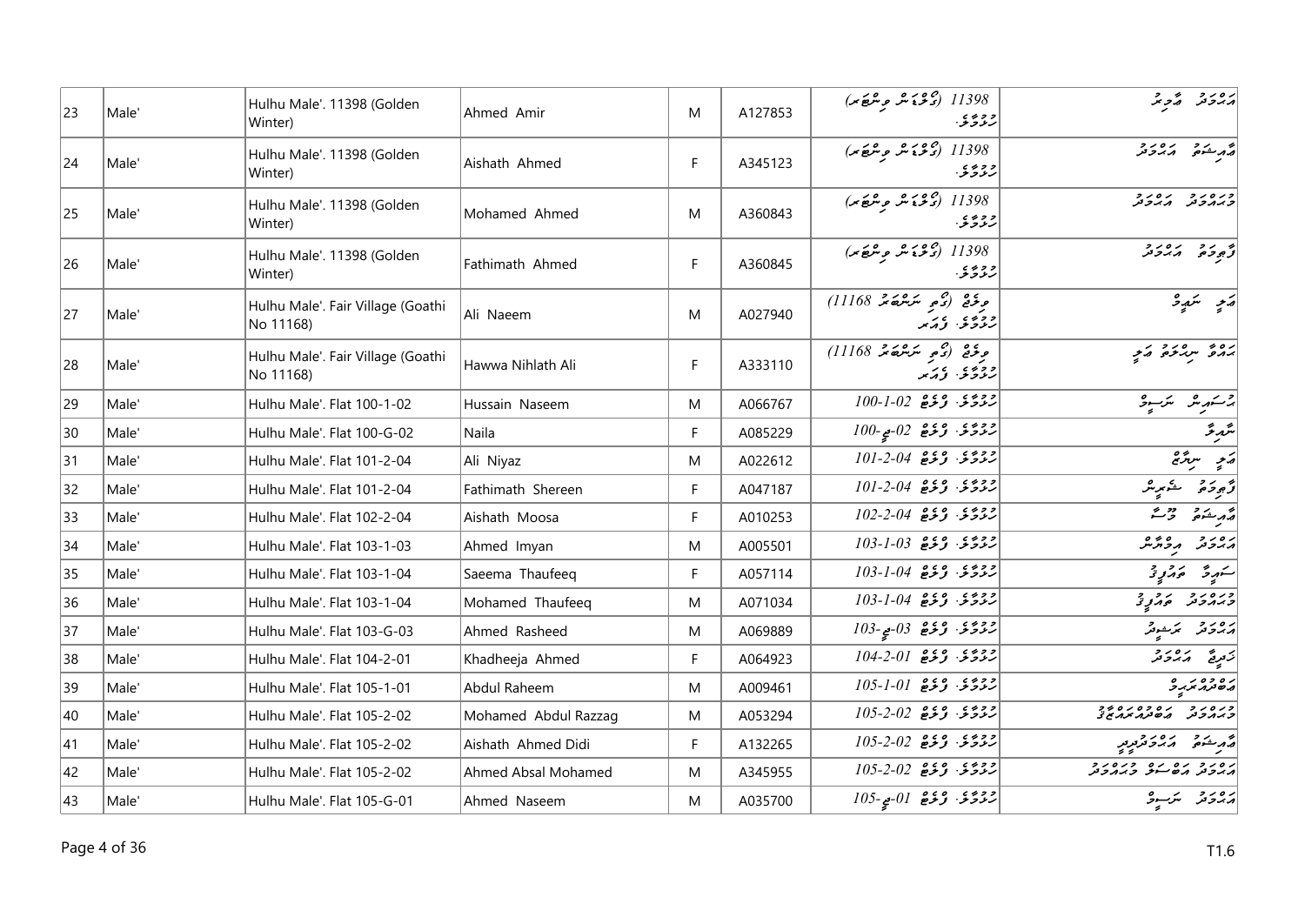| 44 | Male' | Hulhu Male'. Flat 106-1-03 | Mohamed Massood                     | M  | A059532 | $106 - 1 - 03$ $22 - 32$             | כנסנכ נסמכ<br><i>כג</i> ובט, כאשונ        |
|----|-------|----------------------------|-------------------------------------|----|---------|--------------------------------------|-------------------------------------------|
| 45 | Male' | Hulhu Male'. Flat 106-1-03 | Rizna Zareer                        | F  | A153930 | $106 - 1 - 03$ $22 - 32$             | برج مگر   کے بربر                         |
| 46 | Male' | Hulhu Male'. Flat 107-1-03 | Dr. Adam Ismail                     | M  | A038305 | $107 - 1 - 03$ $22 - 532$            |                                           |
| 47 | Male' | Hulhu Male'. Flat 107-G-03 | Fathimath Shazneen Jaufar<br>Naseem | F  | A039421 |                                      | تحويده الشهج سربكر المراد والمسرور        |
| 48 | Male' | Hulhu Male'. Flat 107-G-03 | Aminath Shahaa Mohamed              | F  | A336962 | $107 - 03$ وَوَى $25.$               | أثرج متركز وبره برد                       |
| 49 | Male' | Hulhu Male'. Flat 109-1-01 | Ibrahim Amir                        | M  | A104219 | $109 - 1 - 01$ وَوَصَعَ $10 - 1 - 1$ | رە ئۆر ئەرىر                              |
| 50 | Male' | Hulhu Male'. Flat 109-1-03 | Mohamed Ahmed                       | M  | A058657 | $109 - 1 - 03$ وَوَصَعْ $0.52$       | כנסנכ נסנכ<br>כ <i>ה</i> תכת הגכת         |
| 51 | Male' | Hulhu Male'. Flat 109-1-03 | Imran Faris                         | M  | A248982 | $109 - 1 - 03$ $22 - 32$             | ەر ئەترىش ئۇيرىش                          |
| 52 | Male' | Hulhu Male'. Flat 109-1-03 | Ahmed Visam                         | M  | A287794 | $109 - 1 - 03$ $22.$ $32$            | دەرو ھەشى                                 |
| 53 | Male' | Hulhu Male'. Flat 109-1-03 | Aishath Hana                        | F. | A287797 | $109 - 1 - 03$ $22 - 32$             | أقهر مشكور كالتكر                         |
| 54 | Male' | Hulhu Male'. Flat 109-2-04 | Abdul Raheem Ibrahim                | M  | A204726 | $109 - 2 - 04$ $22 - 22$             | גפנגיגים גפיציים                          |
| 55 | Male' | Hulhu Male'. Flat 109-2-04 | Nashaya Mohamed                     | F. | A352927 | $109 - 2 - 04$ وَوَصَع $-2$          | س شهر وره د و                             |
| 56 | Male' | Hulhu Male'. Flat 109-3-04 | Abdulla Saleem                      | M  | A097907 | $109 - 3 - 04$ $22 - 32$             | أرة فقرالله كسوفر                         |
| 57 | Male' | Hulhu Male'. Flat 109-G-02 | Zakariyya Bushry                    | M  | A052484 | $109$ -يوگو، وڏھ $-02$ -ي            | ى ئىرمەش ھەشىر                            |
| 58 | Male' | Hulhu Male'. Flat 109-G-02 | Husna Abdul Rahman                  | F  | A114322 | $109$ -يوگو، وڏه $9$ -يو $-109$      | و مره ده ده ده د و<br>بر کشش مان مهاجر مر |
| 59 | Male' | Hulhu Male'. Flat 110-1-04 | Adam Afrah                          | M  | A051419 | $110-1-04$ وَوَصَعَ $0.4$            | وره رووه                                  |
| 60 | Male' | Hulhu Male'. Flat 111-1-03 | Fathimath Sulthana                  | F  | A281786 | $111 - 1 - 03$ وَوَصَعْ $03 - 1$     | ق ده ده ده شو چې پنګر                     |
| 61 | Male' | Hulhu Male'. Flat 111-2-02 | Yasira Yoosuf                       | F  | A058585 | $111 - 2 - 02$ وَوَصَى 20-2-111      | اژ سه پژه ده د وه<br>پر                   |
| 62 | Male' | Hulhu Male'. Flat 88-3-01  | Nasrath Naseer                      | F  | A063051 | $88 - 3 - 01$ $22$ $32$              | يرجونه حريبونر                            |
| 63 | Male' | Hulhu Male'. Flat 88-G-03  | Moosa Umar                          | M  | A074916 | $88$ - جَرْدَ حَرْجَ $93$ - جِ       | $7.77$ $2.7$                              |
| 64 | Male' | Hulhu Male'. Flat 89-1-01  | Abdul Nasir Yoosuf                  | M  | A026037 | $89 - 1 - 01$ $22 - 22$              | ره وه شهر و دو وه                         |
| 65 | Male' | Hulhu Male'. Flat 90-2-04  | Aminath Leena                       | F  | A065503 | $90 - 2 - 04$ $22 - 32$              | أزمر سنتمر ويتر                           |
| 66 | Male' | Hulhu Male'. Flat 91-G-03  | Shiyana Ali                         | F. | A100023 | $91 - 03$ وَوَعْ $9 - 1$ مِي         | شورگر مگر کر کر                           |
| 67 | Male' | Hulhu Male'. Flat 92-1-01  | Shaira Ibrahim                      | F  | A038240 | $92 - 1 - 01$ $22 - 22$              | أشور مده مرسو                             |
| 68 | Male' | Hulhu Male'. Flat 92-1-04  | Mariyam Rasheeda                    | F  | A011394 | $92 - 1 - 04$ $22 - 32$              | د ۱۵ ده پر سونگر                          |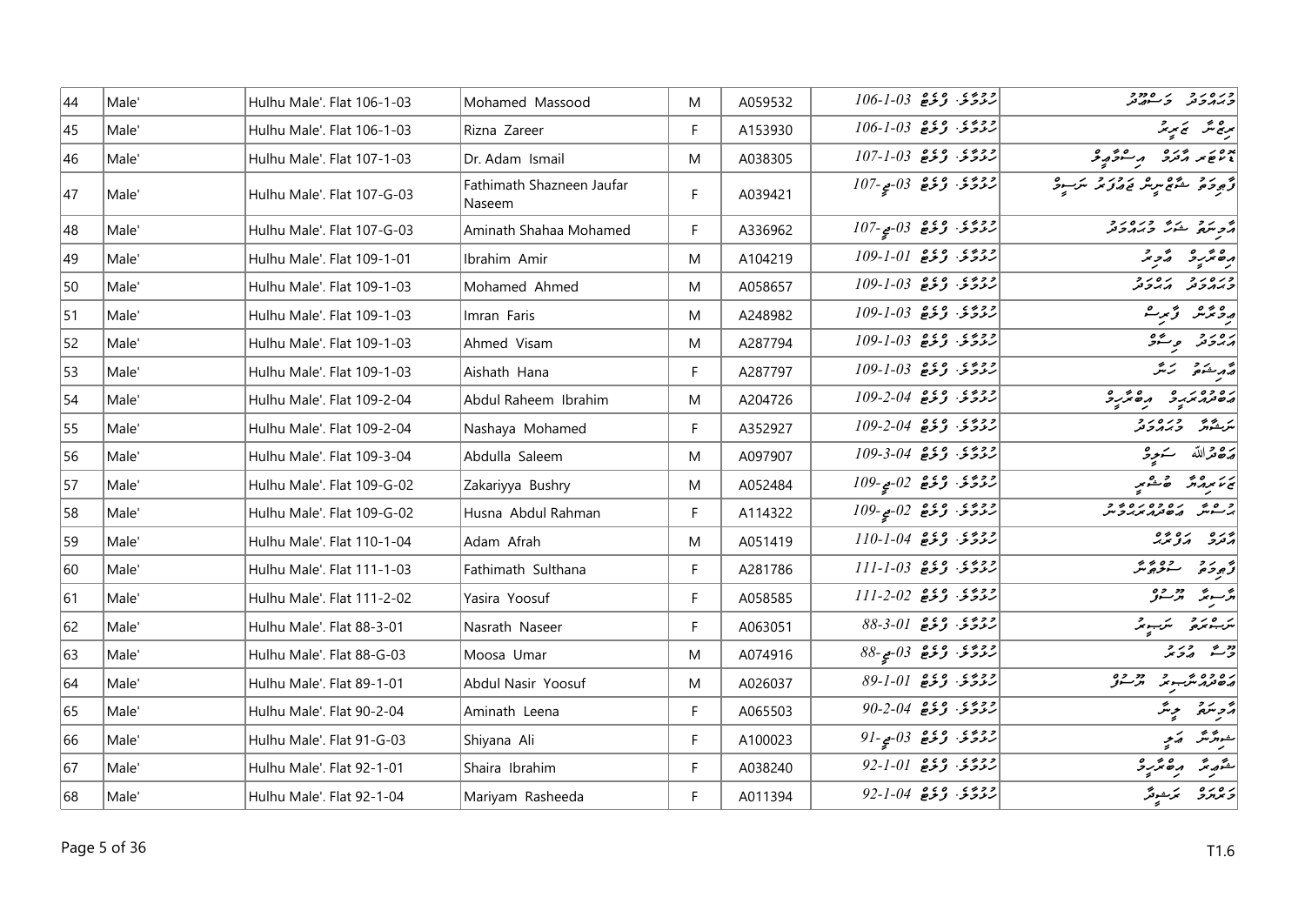| 69 | Male' | Hulhu Male'. Flat 93-3-02     | Zakiyya Hassan Kaleyfan | F | A040185 | $93 - 3 - 02$ $22$ $3 - 2$                                                                                                                                                                                                   | ى بورې پر سەھدىيە د                     |
|----|-------|-------------------------------|-------------------------|---|---------|------------------------------------------------------------------------------------------------------------------------------------------------------------------------------------------------------------------------------|-----------------------------------------|
| 70 | Male' | Hulhu Male', Flat 94-1-04     | Hawwa Yoosuf            | F | A053319 | $94 - 1 - 04$ $22$ $32$                                                                                                                                                                                                      | נים ידי בים<br>המפ"ח תי-                |
| 71 | Male' | Hulhu Male'. Flat 94-2-01     | Hussain Rasheed         | M | A059288 | $94 - 2 - 01$ $22 - 32$                                                                                                                                                                                                      | برسكور كرشوش                            |
| 72 | Male' | Hulhu Male'. Flat 94-3-03     | Fathimath Seema         | F | A054313 | $94 - 3 - 03$ $22$ $3 - 3 - 3$                                                                                                                                                                                               | توجوخوا سبوقر                           |
| 73 | Male' | Hulhu Male'. Flat 94-3-04     | Mohamed Riyaz           | M | A024039 | $94 - 3 - 04$ $22$ $3 - 3 - 1$                                                                                                                                                                                               | ورەرو برگرم                             |
| 74 | Male' | Hulhu Male'. Flat 94-3-04     | Aishath Azeema          | F | A081563 | $94 - 3 - 04$ $22$ $3 - 3 - 2$                                                                                                                                                                                               | و ديدة من دينجي.<br>مستوفي من المنصري   |
| 75 | Male' | Hulhu Male'. Flat 94-3-04     | Shagfa Riyaz            | F | A271046 | $94 - 3 - 04$ $22$ $3 - 3 - 1$                                                                                                                                                                                               | شۇقۇ بىرتىش                             |
| 76 | Male' | Hulhu Male'. Flat 94-3-04     | Aminath Shafa Riyaz     | F | A281416 | $94 - 3 - 04$ $22$ $3 - 3 - 1$                                                                                                                                                                                               | أأدو سكاة الشرقر المرارمج               |
| 77 | Male' | Hulhu Male'. Flat 94-G-01     | Inasa Rashad            | F | A081853 | $94$ - جونجو، وي هو $10$ - ج $-$ 94                                                                                                                                                                                          | پائرنگ - ایرانیکی تر                    |
| 78 | Male' | Hulhu Male'. Flat 94-G-02     | Mohamed Arusalaan       | M | A373107 | 32 كوند وتوقع 20-ي <sub>و</sub> -94 $\,$                                                                                                                                                                                     | ورەرو رورۇھ<br><i>وبەدونى مەركىت</i> ۇش |
| 79 | Male' | Hulhu Male'. Flat 94-G-02     | Ahmed Shaneed           | M | A387791 | 32 كوند وتوقع 20-ي <sub>و</sub> -94 $\,$                                                                                                                                                                                     | أبرود و متكسر ور                        |
| 80 | Male' | Hulhu Male'. Flat 95-3-04     | ZAREENA                 | F | A131562 | $95 - 3 - 04$ $22$ $3 - 3 - 2$                                                                                                                                                                                               | ئىمبەتىر                                |
| 81 | Male' | Hulhu Male'. Flat 96-3-01     | Mohamed Haleem          | M | A055343 | $96 - 3 - 01$ $22 - 32$                                                                                                                                                                                                      | ورەرو كوۋ                               |
| 82 | Male' | Hulhu Male'. Flat 97-G-02     | Nazneen Jaufar Naseem   | F | A025981 | 32 كوند ولار 12 - ميمبر 197 كيمبر 197 كيمبر 197 كيمبر 197 كيمبر 197 كيمبر 197 كيمبر 197 كيمبر 197 كيمبر 197 كيمبر 197 كيمبر 197 كيمبر 197 كيمبر 197 كيمبر 197 كيمبر 197 كيمبر 197 كيمبر 197 كيمبر 197 كيمبر 197 كيمبر 197 كي | ترچ سرپر <sub>محم</sub> ور پر ترجو      |
| 83 | Male' | Hulhu Male'. Flat 97-G-02     | Favaris Siyadh Ali      | M | A360885 | $97 - 02$ $22$ $32$                                                                                                                                                                                                          |                                         |
| 84 | Male' | Hulhu Male'. Flat No 100-1-03 | Ali Hassan              | M | A043054 | $100 - 1 - 03$<br>ج و بر ي.<br>رنگوري                                                                                                                                                                                        |                                         |
| 85 | Male' | Hulhu Male'. Flat No 100-2-02 | Hussain Rasheed         | M | A025568 | $100 - 2 - 02$ $222 - 202$<br>و و و ء .<br>رو <del>و</del> و.                                                                                                                                                                | 2سكىرىش ئىزىشوش                         |
| 86 | Male' | Hulhu Male'. Flat No 100-2-04 | Fathmath Niusha         | F | A029580 | $100 - 2 - 04$<br>و و و ء .<br>رند <del>و</del> نو                                                                                                                                                                           | أوالمجاورة والمستركسة                   |
| 87 | Male' | Hulhu Male'. Flat No 100-2-04 | Ahmed Shahid            | M | A029581 | $100 - 2 - 04$<br>و و و ء .<br>رند <del>و</del> و .                                                                                                                                                                          | رەرو شرقر                               |
| 88 | Male' | Hulhu Male'. Flat No 100-2-04 | Ali Shaahidh            | M | A029769 | $100 - 2 - 04$<br>ر و و ي.<br>رندگرنو                                                                                                                                                                                        | أوكمني متقرير                           |
| 89 | Male' | Hulhu Male'. Flat No 100-2-04 | Sharafiyya              | F | A160544 | $100 - 2 - 04$<br>و و و ء .<br>رو <del>و</del> و .                                                                                                                                                                           | شەئىر بورگە                             |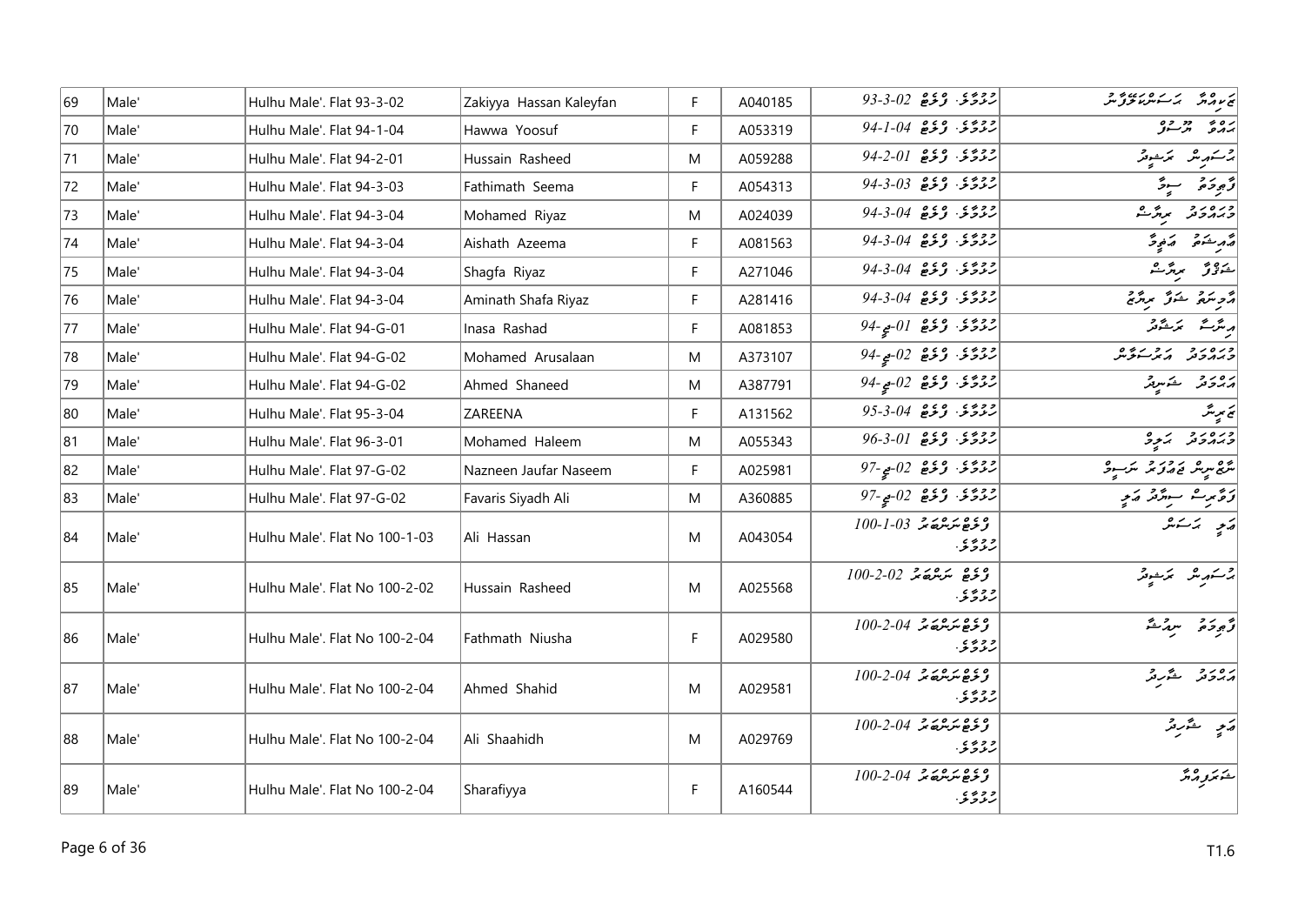| $ 90\rangle$ | Male' | Hulhu Male'. Flat No 100-2-04 | Hawwa Faarisha                     | F           | A281831 | $100 - 2 - 04$ $222 - 24$<br>و و و ء .<br>رند <del>و</del> نو | برە ئۇ ئورىش                                                                                                   |
|--------------|-------|-------------------------------|------------------------------------|-------------|---------|---------------------------------------------------------------|----------------------------------------------------------------------------------------------------------------|
| 91           | Male' | Hulhu Male'. Flat No 100-2-04 | Hussain Irushadh                   | M           | A281836 | و و محمد سر 2-04-2-201<br>ر و و ء .<br>رند <del>و</del> نو    | جر کے مرکز مرکز میں تھی تھی کہ اس کے میں تھی تھی کہ اس کا کہ اس کے میں تھی تھی کہ ان کے لیے جاتی تھی کہ ان کے  |
| 92           | Male' | Hulhu Male'. Flat No 100-2-04 | Hamza Mohamed                      | M           | A281839 | $100 - 2 - 04$ $222 - 204$<br>و و و ء .<br>رندگرنگ            | ره دره در<br>روی دربردند                                                                                       |
| 93           | Male' | Hulhu Male'. Flat No 100-2-04 | Mariyam Maisha                     | F           | A281844 | $100 - 2 - 04$ $222 - 204$<br>و و و ء .<br>رو و و .           | و ده ده و کم ک                                                                                                 |
| 94           | Male' | Hulhu Male'. Flat No 100-2-04 | Abdulla Sujau                      | M           | A281847 | $100 - 2 - 04$<br><u>رووي.</u>                                | برە قراللە ھەم د                                                                                               |
| 95           | Male' | Hulhu Male'. Flat No 100-3-02 | Shaana Ahmed Shukuree              | F           | A244034 | $100-3-02$ $222$ $222$<br>و و و ء .<br>رندگرين                | ے مگر مرکز کر کے مالی کے مالی کے ان کے مگر اس کے مگر اس کے مگر اس کے مگر اس کے مگر اس کے مگر اس کا کام کر اس ک |
| 96           | Male' | Hulhu Male'. Flat No 100-3-02 | Mohamed Shamhaan Ahmed<br>Shukuree | M           | A244035 | $100 - 3 - 02$ $222 - 202$<br>و و و ء .<br>رندگرنگ            | وره رو ده ده ده رورو دوو<br>وبرووتر څووبرس وبروتر څونړنې                                                       |
| 97           | Male' | Hulhu Male'. Flat No 100-3-04 | Mohamed Nasih                      | M           | A054570 | وء ۾ ش <i>هير 100-3-04</i><br>ج و بر ي.<br>رنگوري             | ورەرو شب                                                                                                       |
| 98           | Male' | Hulhu Male'. Flat No 100-3-04 | Wafiyya Abdul Kareem               | F           | A054591 | $100-3-04$ $222$ $22$<br><u>رووي.</u>                         | ر وه په پوه دور و                                                                                              |
| 99           | Male' | Hulhu Male'. Flat No 100-3-04 | Ahmed Nazeeh                       | M           | A357328 | $100-3-04$ $222$ $22$<br>و و و ء .<br>رند <del>و</del> نو     | ړ ور تر سرې                                                                                                    |
| 100          | Male' | Hulhu Male'. Flat No 101-1-02 | Moosa Khaleel                      | M           | A132740 | $101$ - $1$ - $02$ للمحمد $2$<br><u>رووي.</u>                 | لتر محمد المزموثة المحمد المحمد المحمد المحمد المحمد المحمد المحمد المحمد المحمد المحمد المحمد المحمد المحمد ا |
| 101          | Male' | Hulhu Male'. Flat No 101-1-04 | Hussain Habeeb                     | M           | A035602 | $101 - 1 - 04$<br><u>رووي.</u>                                | $\frac{2}{3}$                                                                                                  |
| 102          | Male' | Hulhu Male'. Flat No 101-1-04 | Shazra Habeeb                      | F           | A130642 | $101 - 1 - 04$ $222 - 82$<br>و و و ء .<br>رند <del>و</del> نو |                                                                                                                |
| 103          | Male' | Hulhu Male'. Flat No 101-1-04 | Shijuna Habeeb                     | $\mathsf F$ | A319223 | $101 - 1 - 04$ $222 - 82$<br>و و و ء .<br>رند <del>و</del> نو | أشوقے مگر كركون كا                                                                                             |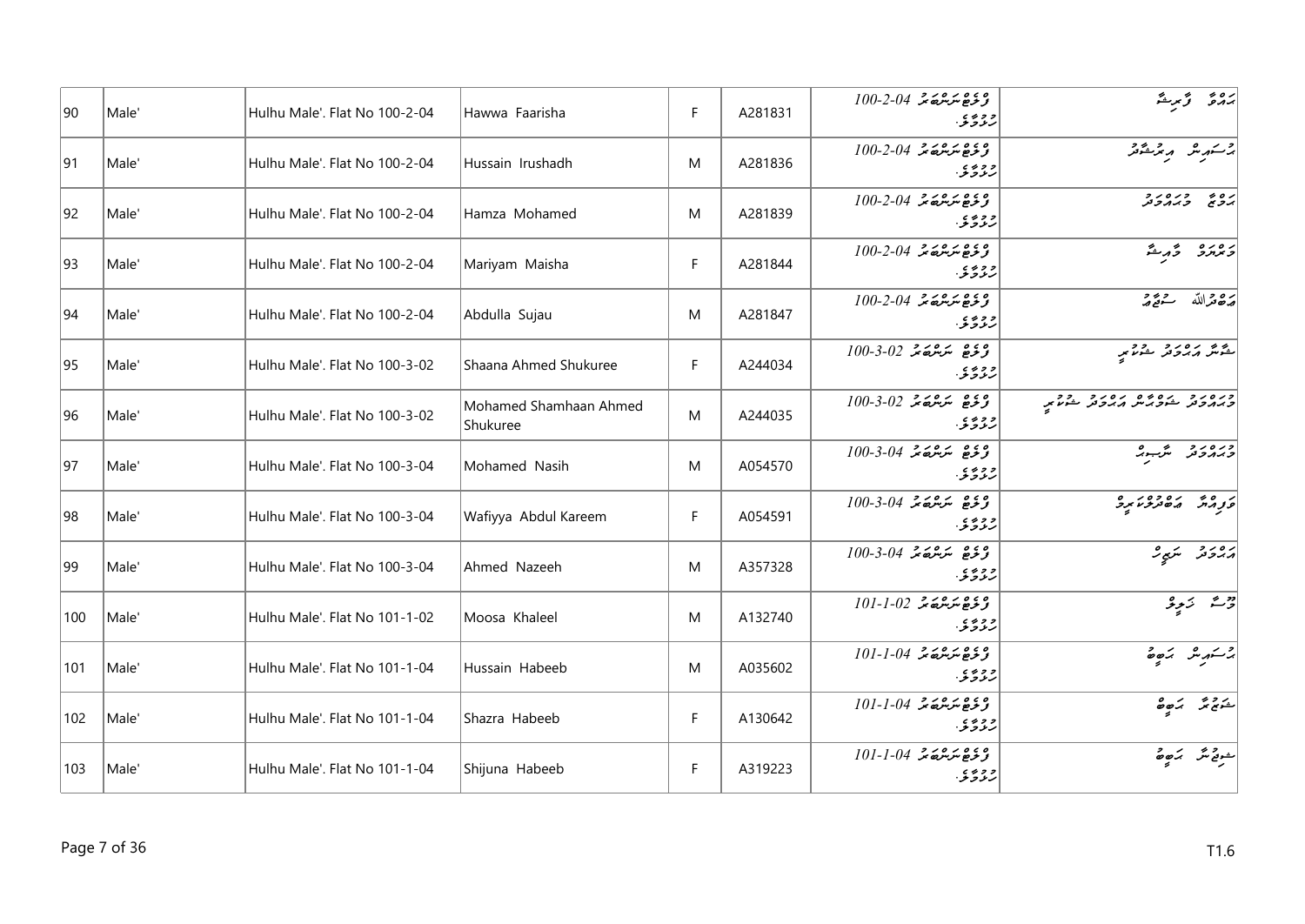| 104 | Male'     | Hulhu Male'. Flat No 101-1-04 | Shiuna Habeeb         | F  | A336323 | $101 - 1 - 04$<br>ر و و د ي.<br>رنگوري                                                       |                                         |
|-----|-----------|-------------------------------|-----------------------|----|---------|----------------------------------------------------------------------------------------------|-----------------------------------------|
| 105 | Male'     | Hulhu Male'. Flat No 101-1-04 | Shujau Habeeb         | M  | A336324 | $101 - 1 - 04$<br>و و و ء .<br>رند <del>و</del> نو                                           |                                         |
| 106 | Male'     | Hulhu Male'. Flat No 101-2-02 | Khadeeja Ahmed        | F. | A014637 | $101 - 2 - 02$ $222 - 202$<br>ر و و و .<br>رنگوری                                            | كزمريح كالكروار                         |
| 107 | $ $ Male' | Hulhu Male'. Flat No 101-3-03 | Aishath Sharumeela    | F  | A051430 | $101 - 3 - 03$<br>و و و ي.<br>رند و تو .                                                     | مەر ئىشمۇر ئىشكىرىدىگر                  |
| 108 | Male'     | Hulhu Male'. Flat No 101-3-03 | Samha Mohamed         | F  | A387122 | $101 - 3 - 03$<br>و و و ء .<br>رند <del>و</del> نو                                           | ره دره در                               |
| 109 | $ $ Male' | Hulhu Male'. Flat No 101-3-04 | Abdul Hameed Mohamed  | Μ  | A076253 | $101 - 3 - 04$<br><u>رووي.</u>                                                               | ره وه رحد وره رو<br>مصر وبروتر وبرمروتر |
| 110 | Male'     | Hulhu Male'. Flat No 101-G-01 | Abdulla Shahid        | M  | A059492 | $101$ -بِي- $01$ -بِي- $101$<br>و و و ي.<br>رنگونو .                                         | رەقمەللە شەرىر                          |
| 111 | Male'     | Hulhu Male'. Flat No 101-G-04 | Abdul Rasheed Idrees  | M  | A051279 | $101 - 04 - 04$<br>ج و بر ي.<br>رنگوري                                                       | ره وه مرجون مقرم ده                     |
| 112 | $ $ Male' | Hulhu Male'. Flat No 101-G-04 | Aishath Afnan Naseem  | F. | A061061 | $101$ -بِ $-04$ -بِ $-101$<br>ر و و و .<br>رند <del>و</del> و .                              | ۇرىئە رەئۇر سەر                         |
| 113 | Male'     | Hulhu Male'. Flat No 101-G-04 | Yoosuf Aruzan Naseem  | M  | A061064 | $101$ وَ دَوْعِ سَرْسَرَة $64$ -وِ $-101$<br>و و و ي.<br>رنونونو .                           | מ כם גבלם ה <sub>בת</sub> ם             |
| 114 | Male'     | Hulhu Male'. Flat No 101-G-04 | Mariyam Thamseera     | F  | A124426 | $101 - 04$ مَرْسَعَة مِرْ $-101$<br>ر و و و .<br>رند <del>و</del> و .                        | رەرە رەب                                |
| 115 | Male'     | Hulhu Male'. Flat No 101-G-04 | AHMED ZAVUL KHALEEL   | Μ  | A165730 | $101$ - مِنْ 10 - مِنْ 10 - مِنْ 10 - مِنْ 10 - مِنْ $\frac{1}{2}$<br>و و و ي.<br>رند و تو . | رەرە رەە زىرو                           |
| 116 | Male'     | Hulhu Male'. Flat No 102-3-04 | Abdulla Mohamed Fulhu | M  | A010982 | $102 - 3 - 04$<br>ر و و و .<br>رنگوری                                                        | ره والله وره رووو                       |
| 117 | $ $ Male' | Hulhu Male'. Flat No 102-G-02 | Mariyam Nafees        | F. | A000800 | و و م مرمر م حد 02-م -102<br>ر و و و .<br>رند <del>و</del> و .                               | دەرە سَرِيْ                             |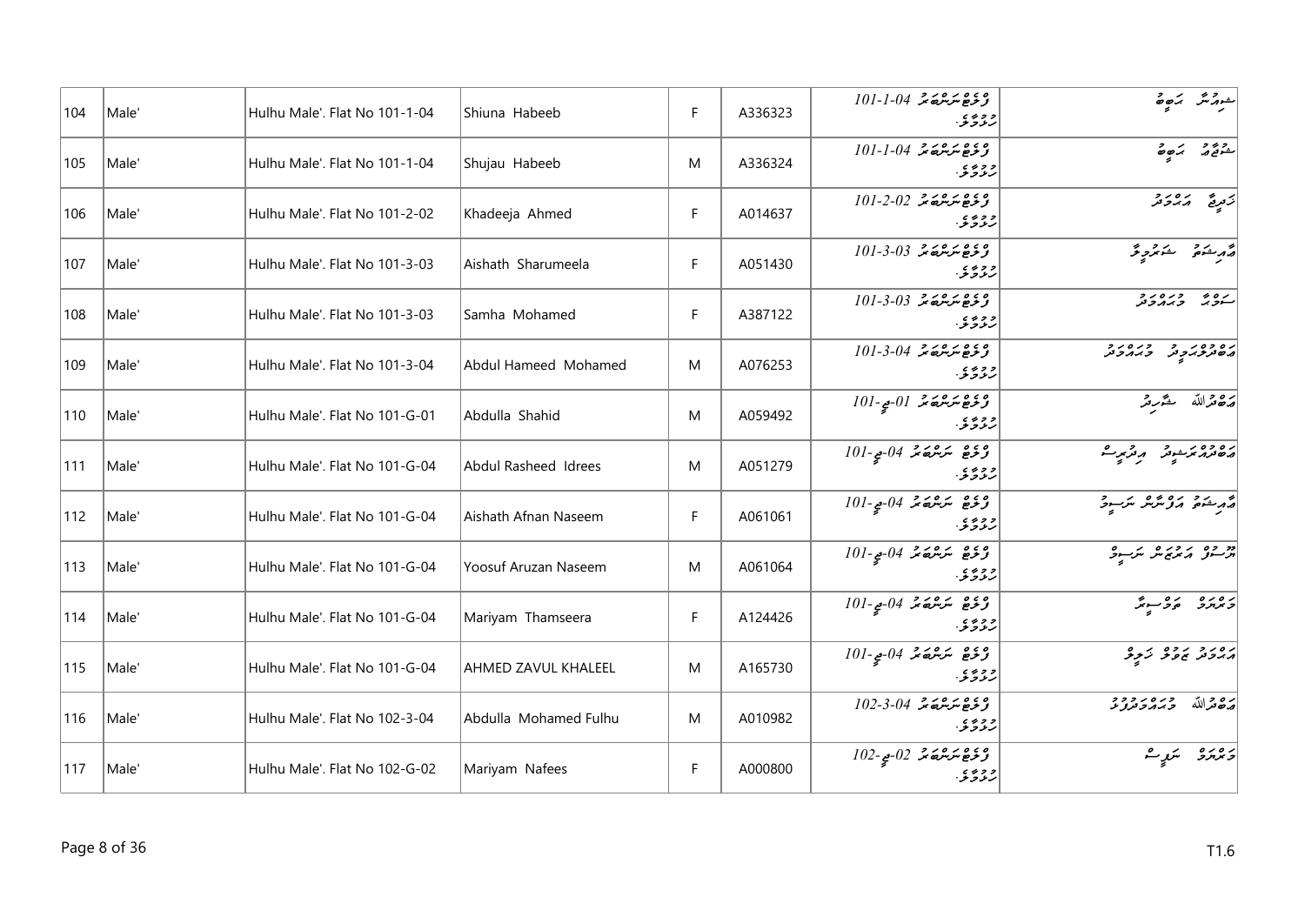| 118 | Male'     | Hulhu Male'. Flat No 103-2-02 | Hussain Solah Yoosuf | M           | A062599 | $103 - 2 - 02$ $222 - 202$<br>و و و ء .<br>رند <del>و</del> نو         | ا <sup>و</sup> سُورِ شرکت میں دو وہ<br> پرسورِ شرکت مرسور |
|-----|-----------|-------------------------------|----------------------|-------------|---------|------------------------------------------------------------------------|-----------------------------------------------------------|
| 119 | $ $ Male' | Hulhu Male'. Flat No 103-2-02 | Ahmed Shizan Solah   | M           | A223962 | $103 - 2 - 02$ وَقَوْمَ سِرْسِرِ مِنْ 202<br>333ع.<br>رنم <b>و</b> څو  | رەرد ھەتمىر بەدر                                          |
| 120 | Male'     | Hulhu Male'. Flat No 103-2-02 | Aishath Shiman Solah | F.          | A223965 | $103 - 2 - 02$ $222 - 82$<br>333ع.<br>رنم <b>و</b> څو                  | أقهر شدة الشوق للراقص                                     |
| 121 | Male'     | Hulhu Male'. Flat No 103-3-01 | Ahmed Abdulla        | M           | A059239 | $103 - 3 - 01$ $222 - 29$<br>و و و ي.<br>رنگوري                        | برەرو برە قراللە                                          |
| 122 | Male'     | Hulhu Male'. Flat No 103-3-04 | Mohamed Shujau       | M           | A010949 | $103 - 3 - 04$ $222 - 29$<br>ر و و د ي.<br>رنگوري                      | وره رو دورو<br><i>و بر دو</i> تر شو <sub>قع ه</sub>       |
| 123 | Male'     | Hulhu Male'. Flat No 104-1-01 | Mohamed Abdul Kareem | M           | A054970 | $104 - 1 - 01$<br>333ع.<br>رنم <b>و</b> څو                             | כנסני נסיפטנים<br>קמתכנו הסנקלטיקל                        |
| 124 | Male'     | Hulhu Male'. Flat No 104-1-01 | Ishara Abdul Wahid   | $\mathsf F$ | A151942 | $104 - 1 - 01$<br>و و و ي.<br>رنگوري                                   | دريموس دە دەم د                                           |
| 125 | Male'     | Hulhu Male'. Flat No 104-2-02 | Jadulla Majeed       | M           | A079151 | $104 - 2 - 02$ $222 - 202$<br>و و و ي.<br>رنگوري                       | قَوْقَرَاللّه وَمِحْرَ                                    |
| 126 | Male'     | Hulhu Male'. Flat No 104-2-02 | Azeela Rashad        | F.          | A116975 | $104 - 2 - 02$ $222 - 202$<br>ر و و د ي.<br>رنگوري                     | أَمَّامٍ قُمْ الْمَرْشُوْمُ                               |
| 127 | $ $ Male' | Hulhu Male'. Flat No 104-2-02 | Aishath Jana Jadulla | F           | A332522 | $104 - 2 - 02$ $222 - 202$<br>و و و ي.<br>رنگوري                       | صَّمَّ مِشْعَمَى ۖ فَى مَحَّرَ اللَّهُ ۖ وَلَا اللَّهُ    |
| 128 | Male'     | Hulhu Male'. Flat No 104-2-03 | Abbas Ibrahim        | M           | A094808 | $104 - 2 - 03$<br>و و و ء .<br>رنو <del>و</del> و                      | 250/<br>ە ھەترىر ۋ                                        |
| 129 | Male'     | Hulhu Male'. Flat No 104-3-03 | Ahmed Zaki           | M           | A051900 | $104 - 3 - 03$ $3.9$ $2.9$ $3.9$<br>ر و و و .<br>رنگوری                | پروژو پخ پړ                                               |
| 130 | $ $ Male' | Hulhu Male'. Flat No 104-3-04 | Ahmed Afeef          | M           | A126393 | $104 - 3 - 04$ $222 - 82$<br>ر و و و .<br>رنگوری                       | גפלב בצב                                                  |
| 131 | Male'     | Hulhu Male'. Flat No 104-G-02 | Mohamed Rilwan       | M           | A080756 | وْ دْ ھَ سَرْ سْمَعَةْ 102-ي -104<br>ر و و و .<br>رند <del>و</del> و . | ورەرو برخوش                                               |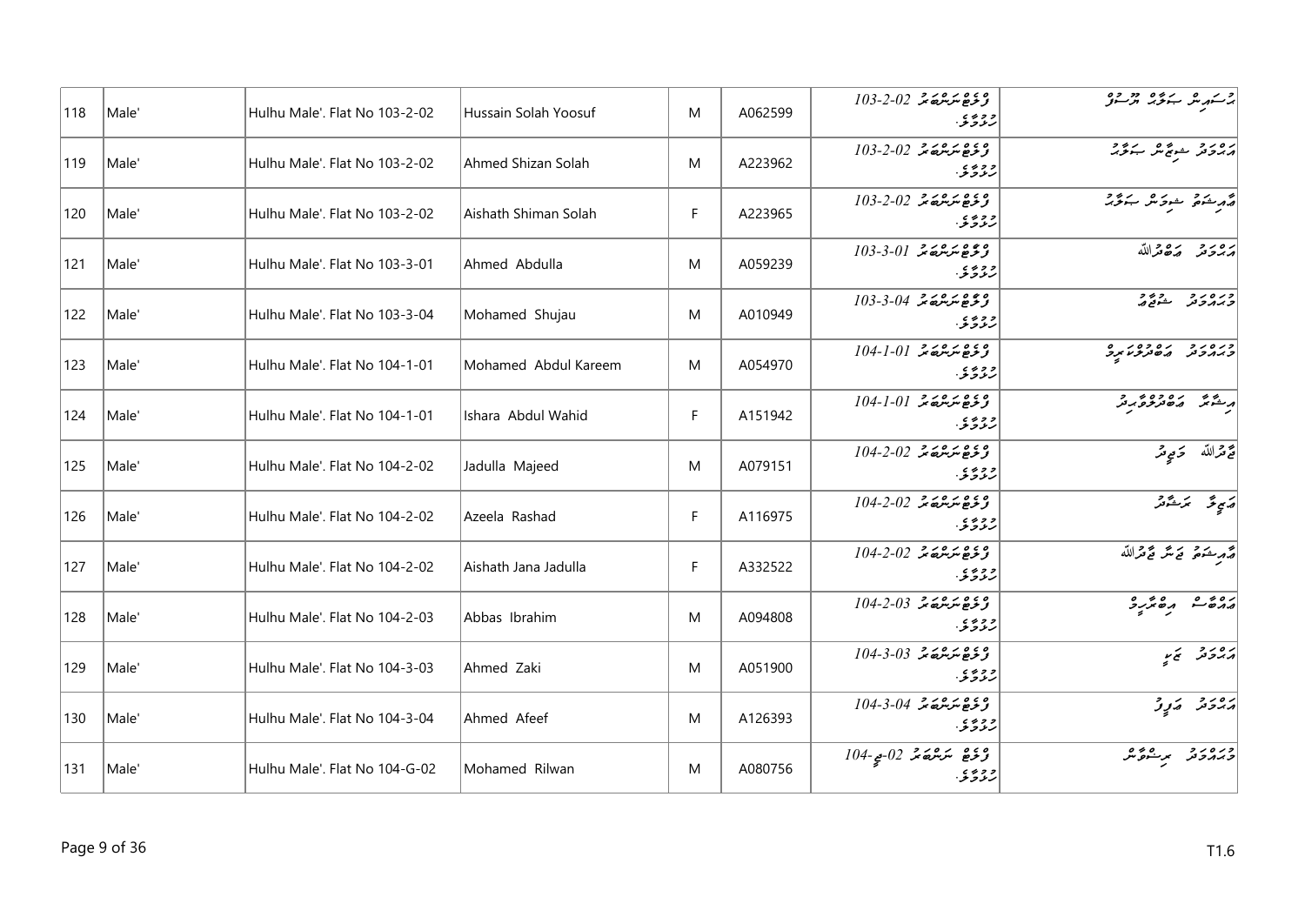| 132 | Male' | Hulhu Male'. Flat No 104-G-02 | Adam Nabeeh Ali         | M           | A336385 | $104 - 02$ $22 - 02$ $259$<br>و و و ي.<br>رنونوگو             | גצל יצפי ג׳בְ                             |
|-----|-------|-------------------------------|-------------------------|-------------|---------|---------------------------------------------------------------|-------------------------------------------|
| 133 | Male' | Hulhu Male'. Flat No 105-1-04 | Ahmed Faarooq           | M           | A045130 | $105 - 1 - 04$<br>ر و و ء .<br>رند <del>و</del> نو            | رەر دې دود.<br>مەركى كەندى                |
| 134 | Male' | Hulhu Male'. Flat No 105-1-04 | Faiza Mohamed           | F           | A130983 | $105 - 1 - 04$ $222 - 25$<br><u>رووي.</u>                     | و رە ر د<br>تر پر تر تر<br>ا تۇ مەيخ      |
| 135 | Male' | Hulhu Male'. Flat No 105-1-04 | Mariyam Saniya Farooq   | F           | A141029 | $105 - 1 - 04$<br>و و و ء .<br>رند <del>و</del> نو            | رەرە شىر ئەددە                            |
| 136 | Male' | Hulhu Male'. Flat No 105-1-04 | Fathimath Ziusha Farooq | $\mathsf F$ | A141030 | $105 - 1 - 04$ $222 - 25$<br>ر و و ء .<br>رند <del>و</del> نو | توجوحه بمارشة توجره                       |
| 137 | Male' | Hulhu Male'. Flat No 105-1-04 | Aishath Shausha Farooq  | F.          | A149180 | $105 - 1 - 04$<br><u>رووي.</u>                                | ه رخوم خور شود و دوه<br>درخوم خورخور زیرد |
| 138 | Male' | Hulhu Male'. Flat No 105-3-01 | Zuhair Hussain          | M           | A051723 | $105 - 3 - 01$ $222 - 82$<br>و و و ء .<br>رند <del>و</del> نو | لمحترمر محر محمد سنر مر                   |
| 139 | Male' | Hulhu Male'. Flat No 105-3-01 | Fathmath Muna           | F           | A323032 | $105 - 3 - 01$<br><u>رووي.</u>                                | وٌ و دَ و شَ                              |
| 140 | Male' | Hulhu Male'. Flat No 105-3-01 | Zura Zuhair             | F           | A338277 | $105 - 3 - 01$<br><u>رووي.</u>                                | فرتمر تح ترم تر                           |
| 141 | Male' | Hulhu Male'. Flat No 105-3-01 | Ismail Ziyan Zuhair     | M           | A338279 | $105 - 3 - 01$<br>و و و ء .<br>رند <del>و</del> نو            | مر شۇنمو ئورگىرى ئەربر                    |
| 142 | Male' | Hulhu Male'. Flat No 105-3-02 | Aishath Naseema         | F           | A321483 | $105 - 3 - 02$ $222 - 202$<br><u>رووي.</u>                    | أقهر مشكاتهم التكرسون                     |
| 143 | Male' | Hulhu Male'. Flat No 105-3-03 | Ahmed Luthfee           | M           | A011750 | $105 - 3 - 03$ $222 - 25$<br>و و و ء .<br>رندگرنگ             | دەرو وو                                   |
| 144 | Male' | Hulhu Male'. Flat No 105-G-04 | Mohamed Afeef           | M           | A080532 | $105$ - و د م مره د حداب و -105<br>و و و ي.<br>رندگرنو .      | ورەر دۇرۇ                                 |
| 145 | Male' | Hulhu Male'. Flat No 106-1-01 | Abdulla Sameer          | M           | A024699 | $106 - 1 - 01$<br>و و و ء .<br>رندگرنگ                        | أرة قرالله كسوير                          |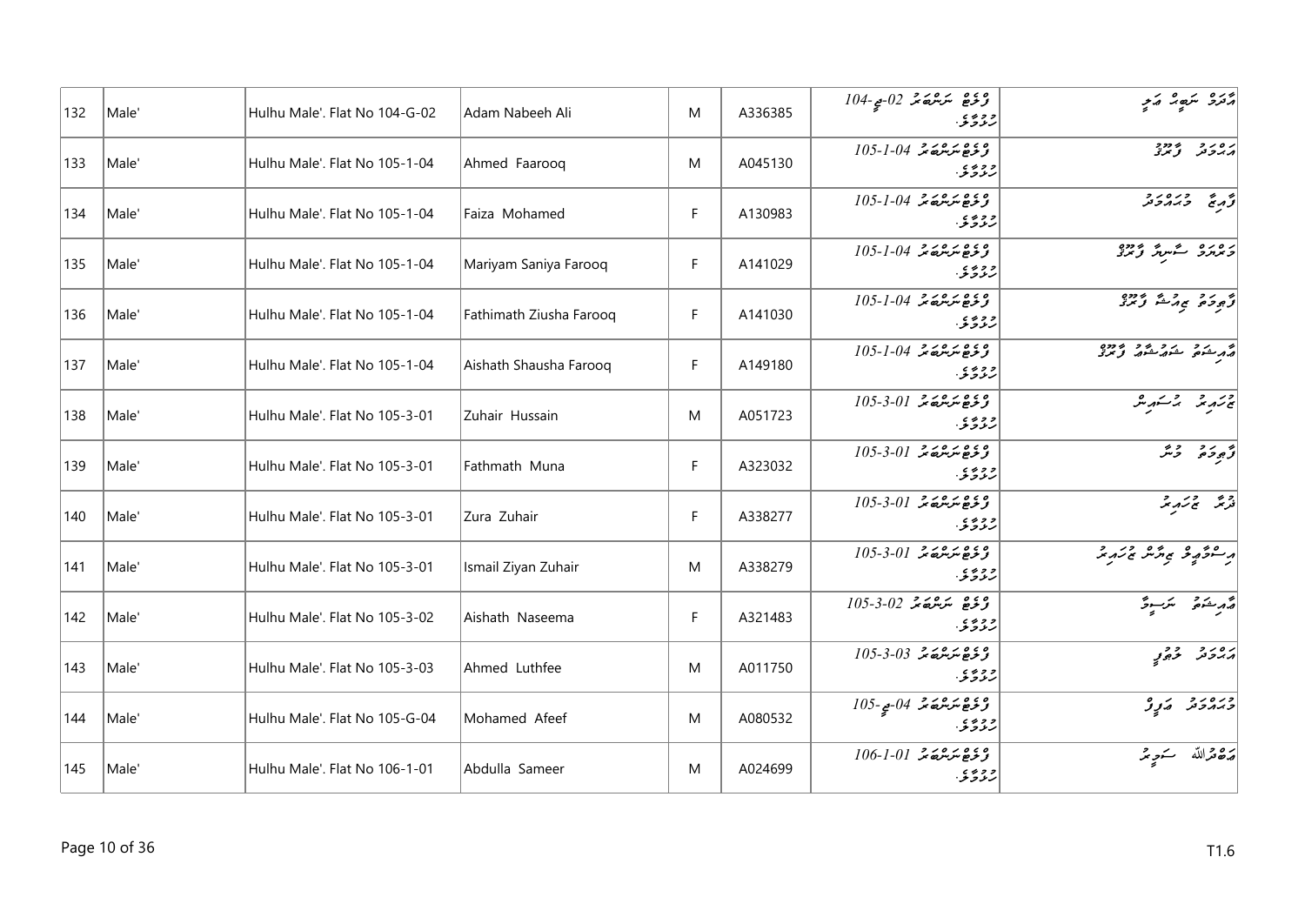| 146 | Male'     | Hulhu Male'. Flat No 106-1-04 | Shafee Abdul Raheem       | M           | A078614 | وءِ ۾ سرچي 106-1-206<br>و و و ء .<br>رند <del>و</del> نو                         | شو مەمدىر مەر                                           |
|-----|-----------|-------------------------------|---------------------------|-------------|---------|----------------------------------------------------------------------------------|---------------------------------------------------------|
| 147 | Male'     | Hulhu Male'. Flat No 106-1-04 | Fathimath Moosa           | F.          | A113571 | $106 - 1 - 04$ $222 - 22$<br>ر و و د ي.<br>رند <del>و</del> نو                   | ۇ بوزە ئەس                                              |
| 148 | Male'     | Hulhu Male'. Flat No 106-G-02 | Ahmed Shafeeu Majeed      | M           | A025704 | $106$ - وَكَرْمِ سَرْسَرَهُ مَنْ $22$ - وِ $-106$<br>و و و ي.<br>رندگر           | أروك والمسكر أوالمحافي فكالمحمد                         |
| 149 | Male'     | Hulhu Male'. Flat No 106-G-03 | Abdul Salam Hussain       | M           | A000834 | $106$ - مِنْ دَمِيمَ مِنْ $63$ - مِنْ - $96$<br>و و و ء .<br>رند <del>و</del> نو |                                                         |
| 150 | Male'     | Hulhu Male'. Flat No 106-G-03 | Najumunnisa               | F           | A027589 | $106$ -بِي-26 -بِي-206 $-106$<br>و و و ي.<br>رند <del>و</del> گو.                | ىئەن ئەرگە بىرىگ                                        |
| 151 | Male'     | Hulhu Male'. Flat No 106-G-03 | Ihmas Abdul Salaam        | M           | A286907 | $106$ -بِي- $03$ -بِي- $106$<br>و و و ي.<br>رنونونو .                            | ە بە دەدە دەە<br>مەركىس مەمەر                           |
| 152 | Male'     | Hulhu Male'. Flat No 106-G-04 | Shiyam Ali                | M           | A025157 | $106$ - وَ حَقَّ مَرْسَمَة مَرْ $64$ - فِي<br>ح و و ي.<br>رند و تو .             | المشورين وكالمح                                         |
| 153 | $ $ Male' | Hulhu Male'. Flat No 107-1-04 | Khadeeja Mohamed Didi     | $\mathsf F$ | A038619 | $107 - 1 - 04$ $222 - 22$<br>ر و و ء .<br>رند <del>و</del> تو .                  | ترىرى ئەرەر ئەرىرىر                                     |
| 154 | Male'     | Hulhu Male'. Flat No 107-1-04 | Ahmed Rishan              | M           | A059519 | $107 - 1 - 04$<br>و و و ء .<br>رنو بو تو .                                       | رەرد برېشى                                              |
| 155 | Male'     | Hulhu Male'. Flat No 107-2-01 | Aishath Afzana            | F           | A342856 | $107 - 2 - 01$ $222 - 82$<br>و و و ي.<br>رند و تو .                              | و دره ده در در در ش                                     |
| 156 | $ $ Male' | Hulhu Male'. Flat No 107-2-01 | Mohamed Anan Abdul Salaam | M           | A342928 | $107 - 2 - 01$<br>333ع.<br>رنم <b>و</b> څو                                       | در ہے دی بھی کرہ وہ گروہ<br>زبردگر ماس ماہ ماہ ماہ سکڑے |
| 157 | $ $ Male' | Hulhu Male'. Flat No 107-2-01 | Mariyam Afa               | F           | A399541 | $107 - 2 - 01$ وَوَحْمٍ سَرْسَرَهُ مِنْ<br>ر و و ء .<br>رند <del>و</del> تو .    | رەرە رۇ                                                 |
| 158 | Male'     | Hulhu Male'. Flat No 107-2-02 | Raoofuddeen Moosa         | M           | A059485 | $107 - 2 - 02$ وَوَصَعَ $02 - 2 - 107$                                           | پرووه پېڅر وحت                                          |
| 159 | Male'     | Hulhu Male'. Flat No 107-2-02 | Hassan Shifan             | M           | A159994 | $107 - 2 - 02$ $22 - 32$                                                         | ىز سەش سوۋىش                                            |
| 160 | Male'     | Hulhu Male'. Flat No 107-2-02 | Fathimath Dhifla          | F.          | A258355 | $107 - 2 - 02$ وَوَصَعَ $02 - 2 - 107$                                           | وٌمِ وَءٌ وَ وَوَ وَ                                    |
| 161 | $ $ Male' | Hulhu Male'. Flat No 107-2-02 | Haseena Ali               | F.          | A289496 | $107 - 2 - 02$ وَوَصَعَ $2 - 2 - 107$                                            | يزجيش الأموا                                            |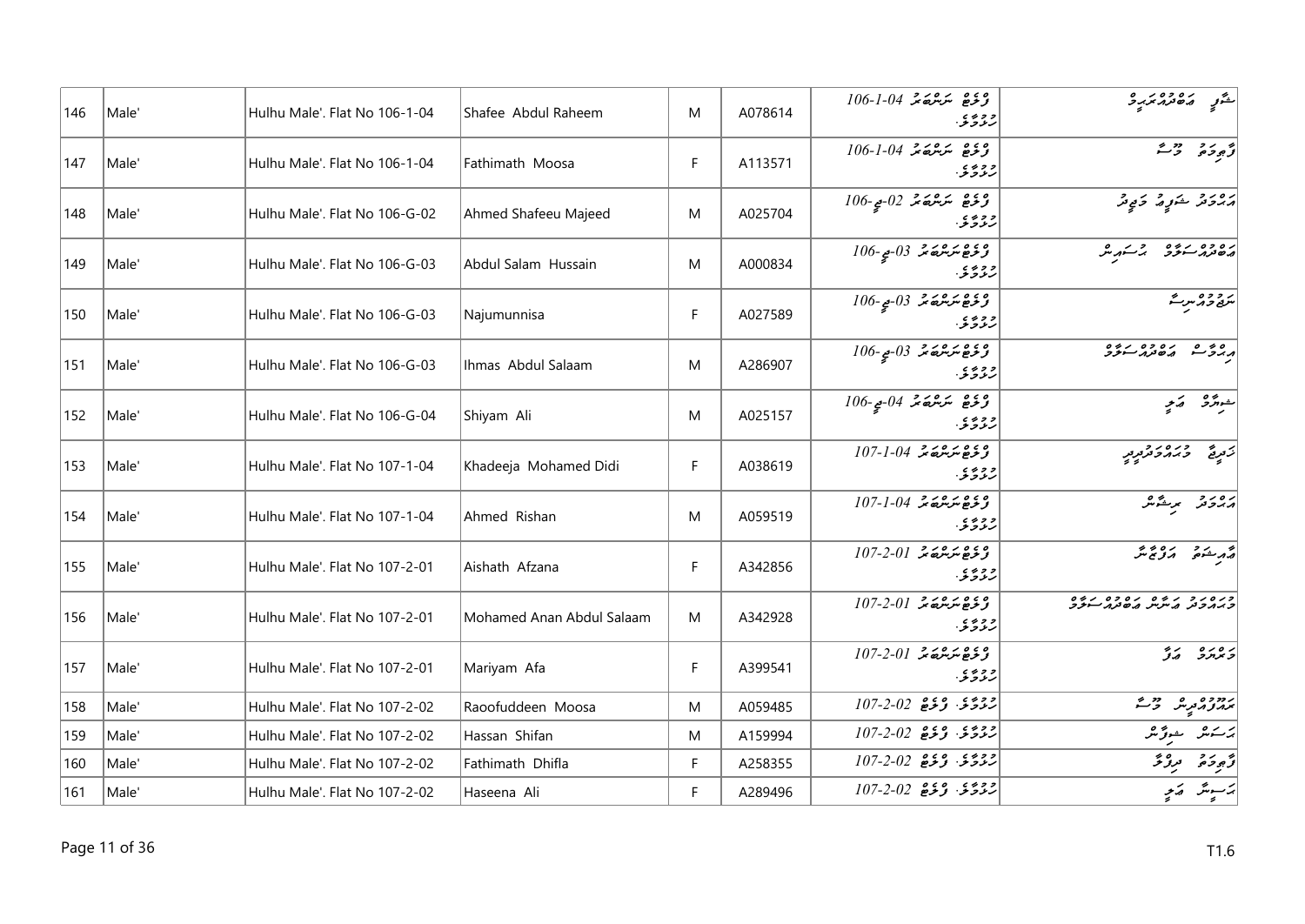| 162           | Male'     | Hulhu Male'. Flat No 107-3-01 | Yaman Ali             | M  | A057214 | $107 - 3 - 01$ $3.22 - 82$<br>و و و ء .<br>رند <del>و</del> نو | أتركر مدكمي                     |
|---------------|-----------|-------------------------------|-----------------------|----|---------|----------------------------------------------------------------|---------------------------------|
| 163           | Male'     | Hulhu Male'. Flat No 107-3-03 | Fathimath Ziyada      | F  | A055278 | $107 - 3 - 03$ $222 - 82$<br>و و و ء .<br>رند <del>و</del> نو  | تزود وتمر                       |
| 164           | Male'     | Hulhu Male'. Flat No 107-3-03 | Ahmed Nasir           | M  | A074939 | $107 - 3 - 03$ $222 - 82$<br>ر و و ء .<br>رند <del>و</del> و . | رەرد شەر                        |
| 165           | Male'     | Hulhu Male'. Flat No 107-3-03 | lAminath Nadha        | F. | A302082 | $107 - 3 - 03$ $222 - 82$<br>ر و و ء .<br>رند <del>و</del> و . | أأروسكم تكريم                   |
| 166           | Male'     | Hulhu Male'. Flat No 107-3-03 | Mohamed Nashwan Nasir | M  | A382608 | $107 - 3 - 03$ $222 - 82$<br>و و و ء .<br>رند <del>و</del> و . | ورەرو برەپەە شەر                |
| 167           | Male'     | Hulhu Male'. Flat No 107-3-04 | Mariyam Naseema       | F  | A055879 | $107 - 3 - 04$<br>و و و ء .<br>رند <del>و</del> نو .           | دەرە سەسىر                      |
| 168           | Male'     | Hulhu Male'. Flat No 108-1-01 | Abdulla Sadiq         | M  | A031908 | $108 - 1 - 01$ $222 - 22$<br>و و و ء .<br>رند <del>و</del> نو  | رە قراللە گەمرتى                |
| 169           | Male'     | Hulhu Male'. Flat No 108-1-01 | Mohamed Shaulan Sadiq | M  | A257680 | $108 - 1 - 01$ $222 - 22$<br>و و و ء .<br>رند <del>و</del> نو  | ورەر وەرەپە ئەرەپ بەيدۇ.        |
| 170           | $ $ Male' | Hulhu Male'. Flat No 108-1-01 | Ahmed Shamaan Sadiq   | M  | A333848 | $108 - 1 - 01$ $222 - 22$<br>و و و ي.<br>رندگرنگ               | رەر دەرە ھەر ئېرچ               |
| 171           | $ $ Male' | Hulhu Male'. Flat No 108-3-02 | Rasheed Ahmed         | M  | A043793 | $108 - 3 - 02$ $222 - 82$<br>و و و ء .<br>رند <del>و</del> نو  | برحوتر برور و<br>برحوتر بربروتر |
| $ 172\rangle$ | $ $ Male' | Hulhu Male'. Flat No 108-3-03 | Abdulla Sasan         | M  | A025535 | $108 - 3 - 03$ $2222$<br>ر و و ء .<br>رند <del>و</del> و .     | رە قراللە گەگەر                 |
| 173           | Male'     | Hulhu Male'. Flat No 108-3-03 | Mohamed Shaheen       | M  | A274112 | $108 - 3 - 03$ $2222 - 8$<br>و و و ء .<br>رند <del>و</del> نو  | ورەرو شەرش                      |
| 174           | Male'     | Hulhu Male'. Flat No 108-3-04 | Aminath Ilsa          | F. | A256014 | $108 - 3 - 04$ $2222$<br>و و و ء .<br>رند <del>و</del> نو      | أزويتم ويوع                     |
| 175           | $ $ Male' | Hulhu Male'. Flat No 108-3-04 | lAishath Aleesha      | F  | A347201 | $108 - 3 - 04$ $2222 - 82$<br>و و و ء .<br>رند <del>و</del> نو | أورشكم أوريث                    |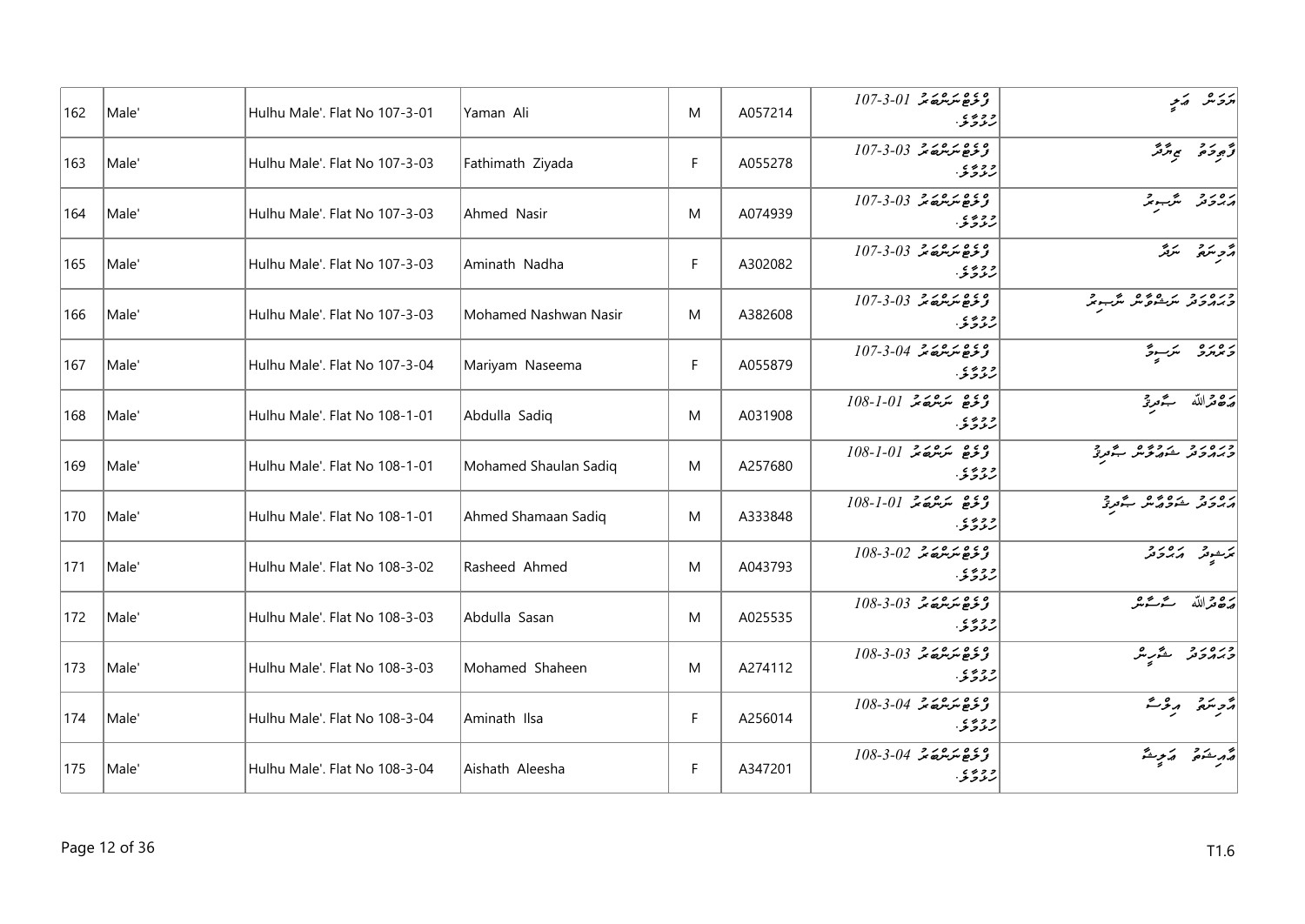| 176 | Male'     | Hulhu Male'. Flat No 108-G-01 | Ahmed Ali           | M  | A040665 | $108 - 01$ وَحَوْهِ سَرَسْهَمْ $01 - 2$<br>ر و و و .<br>رنگوری                 | ړ ور په په                     |
|-----|-----------|-------------------------------|---------------------|----|---------|--------------------------------------------------------------------------------|--------------------------------|
| 177 | Male'     | Hulhu Male'. Flat No 108-G-01 | Mohamed Nafiz Ahmed | M  | A067920 | $108 - 01$ تَرْحَى سَرْسَمَة $10 - 1$<br><u>رووي.</u>                          | ورەر دېمبر دې دەر د            |
| 178 | Male'     | Hulhu Male'. Flat No 108-G-01 | Mariyam Ahmed       | F  | A126351 | $108 - 01$ تَرْحَى سَرْسَمَة $10 - 1$<br>و و و ء .<br>رند <del>و</del> نو      | נסנס גסנד<br><i>כ</i> מתכ המכת |
| 179 | Male'     | Hulhu Male'. Flat No 108-G-01 | Husham Shafiu       | M  | A236423 | $108 - 01$ وَوَدْعَ سَرْسَمَة $01 - 2$<br>ر و و و .<br>رنگوری                  | رحمقو مقررة                    |
| 180 | Male'     | Hulhu Male'. Flat No 108-G-02 | Naseer Ali          | M  | A023926 | $108$ - و د م ه سره ملاح کې د 108- د $02$<br>ر و و و .<br>رند <del>و</del> و . | لترجيح الأمج                   |
| 181 | Male'     | Hulhu Male'. Flat No 108-G-02 | Shafiya Ahmed       | F  | A082666 | $108$ - وَ حَرْمٍ سَرْسَرَةَ مَرْ $-02$ - مِي<br>و و و ء .<br>رندگرنگ          | شگورگر كەردوللە                |
| 182 | $ $ Male' | Hulhu Male'. Flat No 108-G-04 | Mariyam Ziuna       | F. | A071077 | $108$ - وَ دَوْعِ سَرْسَرَ صَحْر $-04$<br>ر و و و .<br>رنگوری                  | במתכ תמית                      |
| 183 | Male'     | Hulhu Male'. Flat No 109-G-01 | Ali Rasheed         | M  | A010067 | $109$ - وَ دَوْعِ سَرْسَرَة حَدِّ<br>ج و بر ي.<br>رنگوري                       | أركمني المركب وكر              |
| 184 | Male'     | Hulhu Male'. Flat No 109-G-01 | Ibrahim Rifau       | M  | A077955 | $109 - 01$ تَرْحَى سَرْسَمَة $10 - 0$<br>و و و ء .<br>رند <del>و</del> نو      | رە ئرىر ئىرزە                  |
| 185 | Male'     | Hulhu Male'. Flat No 109-G-01 | Fathimath Nina      | F. | A078395 | $109$ - وَكَرَمْ سَرْسَمَة $01$ - وِ<br>و و و ي.<br>رندگرنو .                  | قەددە سېتر                     |
| 186 | Male'     | Hulhu Male'. Flat No 109-G-01 | Aishath Shafeena    | F. | A248057 | $109$ - وَ دَوْعِ سَرْسَرَة حَدِّ<br>و و و ي.<br>رنونوگو                       | ۇرمىشقى ھەر ئىگە               |
| 187 | Male'     | Hulhu Male'. Flat No 109-G-01 | Aminath Mizna       | F. | A248058 | $109 - 01$ تَرْحَى سَرْسَمَة $10 - 0$<br>و و و ي.<br>رنونوگو                   | أزويته وبيتر                   |
| 188 | $ $ Male' | Hulhu Male'. Flat No 109-G-04 | Zareena Ahmed       | F. | A036179 | $109$ - وَكَوْهِ مَرْسُرَةَ كَمْ $-04$<br>و و و ي.<br>رنونوگو                  | كى ئېرىش كەركەتلىر             |
| 189 | Male'     | Hulhu Male'. Flat No 110-2-02 | Ahmed Mujthaba      | M  | A058598 | $110 - 2 - 02$ $222 - 202$<br>و و و ء .<br>رند <del>و</del> نو                 | ره رو وه ره<br>גرونر ونړمون    |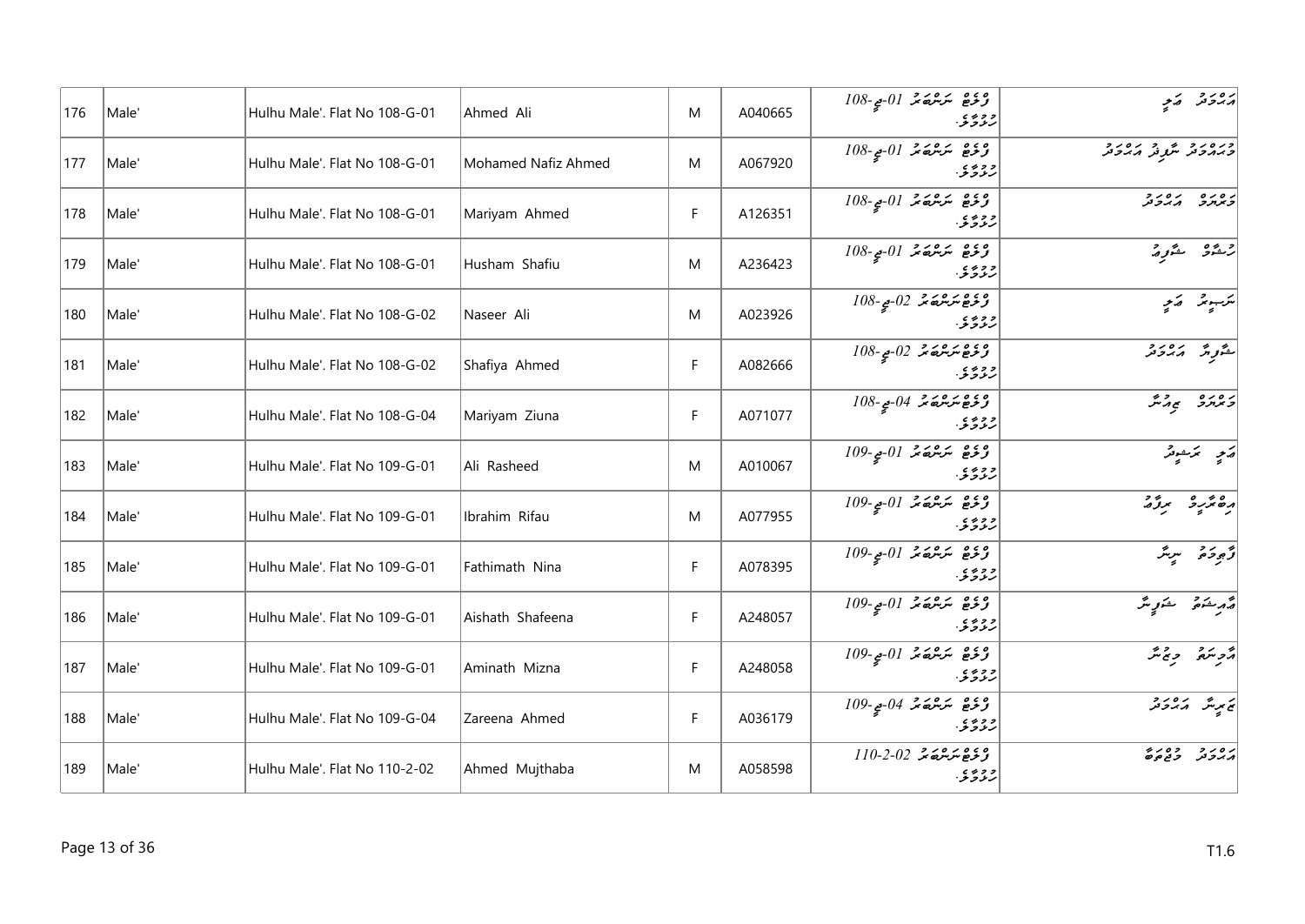| 190 | Male'     | Hulhu Male'. Flat No 110-2-04 | Mohamed Didi      | M  | A011493 | $110-2-04$ $259$ $259$<br>و و و ء .<br>رند <del>و</del> نو        | ح پر و پر و پر پر<br>ح پر پر فر تو پر     |
|-----|-----------|-------------------------------|-------------------|----|---------|-------------------------------------------------------------------|-------------------------------------------|
| 191 | Male'     | Hulhu Male'. Flat No 110-G-04 | Ibrahim Rasheed   | M  | A000391 | و و و مرمور چ -110 مي<br>333ع.<br>مرکو <del>گر</del>              | ەھترىرى ترىشوتر<br>مەھترىرى ترىشوتر       |
| 192 | Male'     | Hulhu Male'. Flat No 111-1-04 | Ahmed Shafeeq     | M  | A031930 | وء و مرمود 111-1-111<br>و و و ي.<br>رند و تو .                    | رەر ئەربى                                 |
| 193 | Male'     | Hulhu Male'. Flat No 111-2-03 | Rashad Idrees     | M  | A012904 | $111 - 2 - 03$ $222 - 82$<br>و و و ي.<br>رند و گو.                | ىرىشۇر برىزىرگ                            |
| 194 | Male'     | Hulhu Male'. Flat No 111-3-03 | Ahmed Riza        | M  | A011061 | $111 - 3 - 03$ $2222 - 82$<br>ر و و ء .<br>رند <del>و</del> و .   | رەرد برگ                                  |
| 195 | Male'     | Hulhu Male'. Flat No 111-3-03 | Abdulla Inad      | M  | A099263 | ووم شر <i>م خود 111-3-03</i><br>ر و و ء .<br>رند <del>و</del> و . | مَدْهَ مَّرَاللَّهُ مِسَّرَمَّد           |
| 196 | $ $ Male' | Hulhu Male'. Flat No 111-3-03 | Aishath Zahira    | F. | A146914 | $111 - 3 - 03$ $29.99$<br>و و و ي.<br>رند و گو.                   | أقدم ينحو تجربتمر                         |
| 197 | Male'     | Hulhu Male'. Flat No 111-3-03 | Aminath Zahira    | F  | A146919 | $111 - 3 - 03$ $222 - 82$<br>ر و و ء .<br>رند <del>و</del> و .    | أأروبتكم بمحج بربتمر                      |
| 198 | Male'     | Hulhu Male'. Flat No 111-3-03 | Mariyam Naazlee   | F  | A151052 | ووم شر <i>م خود 111-3-03</i><br>ر و و ء .<br>رند <del>و</del> و . | دەرە شەر                                  |
| 199 | $ $ Male' | Hulhu Male'. Flat No 111-3-03 | Fathimath Zihuna  | F. | A151053 | $111 - 3 - 03$ $29.99$<br>و و و ي.<br>رند و گو.                   | قهوخو بمحاشر                              |
| 200 | $ $ Male' | Hulhu Male'. Flat No 111-3-03 | Nuha Ahmed Riza   | F  | A291376 | $111 - 3 - 03$ $222 - 82$<br>ر و و ء .<br>رند <del>و</del> و .    | ده رورد برگ                               |
| 201 | Male'     | Hulhu Male'. Flat No 111-3-03 | Nuhad Ahmed       | M  | A291377 | $111 - 3 - 03$ $222 - 82$<br>و و و ء .<br>رند <del>و</del> نو     | روبر در در د<br>سرگرفتر م <i>ی</i> کرد کر |
| 202 | $ $ Male' | Hulhu Male'. Flat No 111-3-03 | Nazaha Ahmed Riza | F. | A362584 | $111 - 3 - 03$ $29.99$<br>و و و ي.<br>رند و گو.                   | يَرْجُمْ - دَرُونْد بِرِتْ                |
| 203 | $ $ Male' | Hulhu Male'. Flat No 111-3-04 | Abdulla Ali       | M  | A039896 | ووم مر من 111-3-04<br>و و و ء .<br>رند <del>و</del> نو            | برة قرالله بريحي                          |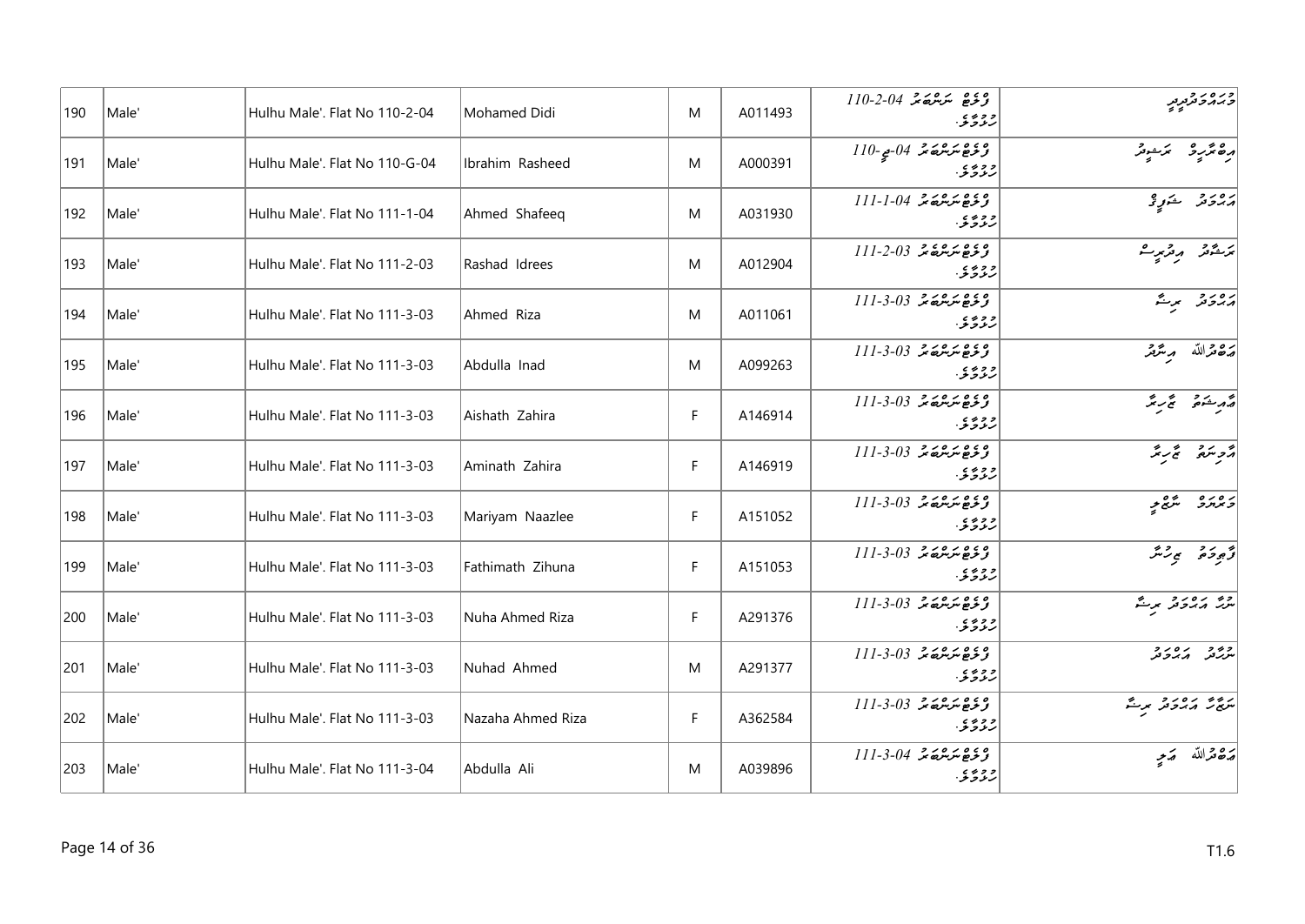| 204 | Male' | Hulhu Male'. Flat No 111-G-04 | Fathimath Hazlan       | F  | A066642 | ووومرمعة كمل والحياء<br>و و و ي.<br>رند و گو.                                  | قەردە سىمۇش                                        |
|-----|-------|-------------------------------|------------------------|----|---------|--------------------------------------------------------------------------------|----------------------------------------------------|
| 205 | Male' | Hulhu Male'. Flat No 112-1-03 | Ahmed Rasheed          | M  | A048959 | $112 - 1 - 03$<br>و و و ء .<br>رند <del>و</del> نو                             | رەرو ئەيدۇر                                        |
| 206 | Male' | Hulhu Male'. Flat No 112-1-03 | Fathimath Fareedha     | F  | A102400 | وء و مرمود 112-1-211<br>و و و ء .<br>رند <del>و</del> و .                      | وَّجِوحَةً وَسِنَّرَ                               |
| 207 | Male' | Hulhu Male'. Flat No 112-1-03 | Ismail Arshad Ahmed    | M  | A294981 | $112 - 1 - 03$ $222 - 82$<br>و و و ء .<br>رند <del>و</del> و .                 | د صوګرو د برو ره رو<br>د سوگړو د برشونز د برونز    |
| 208 | Male' | Hulhu Male'. Flat No 112-1-03 | Ibrahim Azhad Ahmed    | M  | A294983 | $112 - 1 - 03$<br>و و و ء .<br>رند <del>و</del> و .                            | ده نور و دور و ده د و                              |
| 209 | Male' | Hulhu Male'. Flat No 112-1-03 | Aishath Arsha Ahmed    | F  | A295011 | $112 - 1 - 03$ $222 - 82$<br>و و و ء .<br>رند <del>و</del> و .                 | أو من والمروث المرور و                             |
| 210 | Male' | Hulhu Male'. Flat No 112-1-04 | Yoosuf Bushry          | M  | A000195 | <b>112-1-04</b> مَرْسُ 112-1-112<br>و و و ء .<br>رند <del>و</del> نو           | دو وه ه ه شومړ                                     |
| 211 | Male' | Hulhu Male'. Flat No 112-1-04 | Aminath Nabeeha Yoosuf | F  | A158666 | <b>112-1-04</b> مُرْشَرْهُ عَلَى 112-112<br>و و و ء .<br>رند <del>و</del> و .  | أأدمرة أتهار ودادة                                 |
| 212 | Male' | Hulhu Male'. Flat No 112-1-04 | Fathmath Shamma Yoosuf | F  | A331083 | <b>112-1-04</b> مَرْشَرْهُ عَزْ 112-1-44<br>و و و ء .<br>رند <del>و</del> نو . | ه ر د پره د ده<br>ژبوده شمارد ارسوز                |
| 213 | Male' | Hulhu Male'. Flat No 112-1-04 | Mohamed Shain Yoosuf   | M  | A331201 | ووق <i>سَرْسْهَ بِهِ</i> -1-12 <br>ر و و و .<br>رند <del>و</del> تو .          | وره رو ده مهر مرد وه<br><i>وبرو</i> ونر څوړس بر سو |
| 214 | Male' | Hulhu Male'. Flat No 112-3-01 | Hassan Adam            | M  | A081730 | $112 - 3 - 01$<br>و و و ء .<br>رند <del>و</del> و .                            | برَسەش ئەترو                                       |
| 215 | Male' | Hulhu Male'. Flat No 112-G-01 | Shahla Afeef           | F. | A032238 | ووقع مرمعة لال-مي-112<br>و و و ي.<br>رنونوگو                                   | شرژۇ كەردۇ                                         |
| 216 | Male' | Hulhu Male'. Flat No 112-G-01 | Ahmed Mubah            | M  | A035136 | ووم مرمودة 112-يو-112<br>و و و ي.<br>رندگرنگ                                   | ره رح و ده.<br>م.رح تر و ده.                       |
| 217 | Male' | Hulhu Male'. Flat No 112-G-02 | <b>IBRAHIM MOOSA</b>   | M  | A026788 | ووم مرمدة حمد 02-ي-112<br>ر و و ي.<br>رندگرنگ                                  | رە ئرىرو ھ                                         |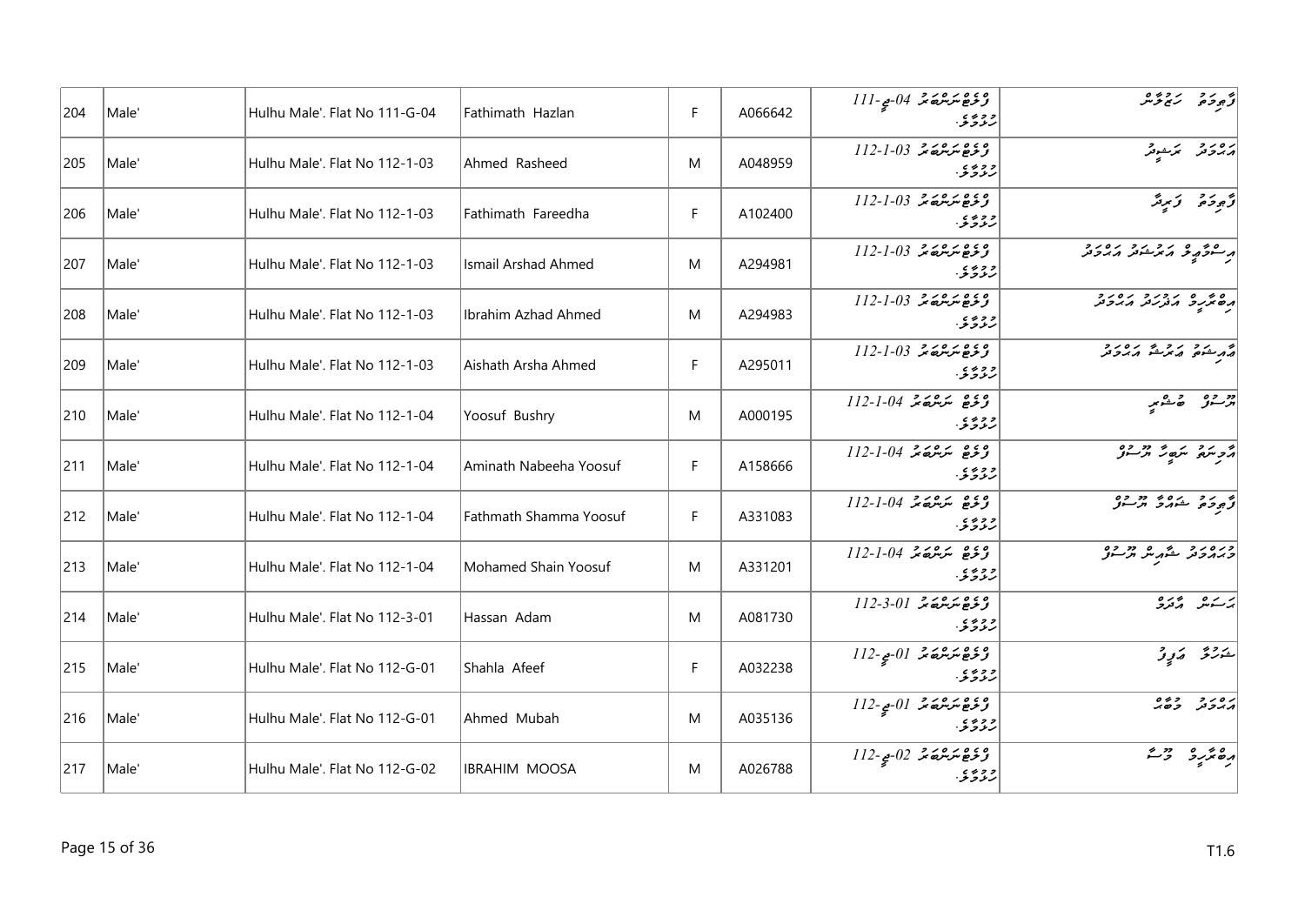| 218 | Male' | Hulhu Male'. Flat No 112-G-03 | Mohamed Ibrahim              | ${\sf M}$ | A056835 | ووم مرمدة كي-112<br>د د وي.<br>رندگرنو                                                                           | בגתכת תפתק                                         |
|-----|-------|-------------------------------|------------------------------|-----------|---------|------------------------------------------------------------------------------------------------------------------|----------------------------------------------------|
| 219 | Male' | Hulhu Male'. Flat No 112-G-03 | Shirmeena Hassan             | F         | A112630 | $112$ - و حصر مرد عدد 30- مي<br>و و و ء .<br>رند و تو .                                                          | جوهرة مركب بركاش                                   |
| 220 | Male' | Hulhu Male'. Flat No 112-G-03 | Aminath Sharumeela Mohamed   | F         | A259229 | و و م مركز 112-ي -112<br>و و و ي.<br>رند <del>و</del> گو.                                                        | ה<br>הקייטה ביתקל במחכת                            |
| 221 | Male' | Hulhu Male'. Flat No 112-G-04 | Ibrahim Adam                 | M         | A049515 | و ۽ وير وير چ -112 ج<br>333ع.<br>مرکو <del>گر</del>                                                              | دە ئەر ئەرە                                        |
| 222 | Male' | Hulhu Male'. Flat No 88-2-02  | Naeema Mohamed               | F         | A040243 | 38-2-02 مرتفق مرتفقة 2-02-88                                                                                     | أشمد وره دو                                        |
| 223 | Male' | Hulhu Male'. Flat No 88-2-02  | Mohamed Sanih                | M         | A081392 | 38-2-02 كوم محمد 2-2-88 -88                                                                                      | ورەرو شهره                                         |
| 224 | Male' | Hulhu Male'. Flat No 88-2-02  | Aishath Isha                 | F         | A132449 | 33-2-02 كونجا تر مركز 2-02-88                                                                                    | أقهر شدة وبشة                                      |
| 225 | Male' | Hulhu Male'. Flat No 88-2-02  | Mariyam Sara                 | F         | A289657 | 38-2-02 مرتفقة 2-02-88                                                                                           | ره ره در                                           |
| 226 | Male' | Hulhu Male'. Flat No 88-2-02  | Aminath Shaya                | F.        | A289659 | 38-2-02 مربوعة مربوعة 2-02-88                                                                                    | أروبترة الشرائر                                    |
| 227 | Male' | Hulhu Male'. Flat No 88-3-02  | Mohamed Salim                | M         | A047219 | 333 <i>-3 و 5 ق مرمونة 2</i> 20-3-88                                                                             | ورەر د شوۋ                                         |
| 228 | Male' | Hulhu Male'. Flat No 89-1-02  | Mohamed Afzal                | M         | A098470 | 32 <i>32. ووقع مرمومة كى 1-02-89</i>                                                                             | ورەرو رەپ                                          |
| 229 | Male' | Hulhu Male'. Flat No 89-3-02  | Mohamed Rafeeu               | M         | A035387 | 32 <i>3 - 33 مربوعة كما 10-3-89</i>                                                                              | ورەر ئىرى                                          |
| 230 | Male' | Hulhu Male'. Flat No 89-G-02  | Ahmed Latheef                | M         | A036306 | ووقع ترشه عمر 02-يې-89<br>ر و و ي.<br>رند <del>و</del> نو                                                        | رەر ئەۋى                                           |
| 231 | Male' | Hulhu Male'. Flat No 89-G-03  | KHADEEJA RASHEED             | F         | A058111 | وووي وووم بره عز 03-يې-89                                                                                        | كرترقح المرشوقر                                    |
| 232 | Male' | Hulhu Male'. Flat No 90-1-02  | Mohamed Fuadh                | M         | A027052 | 22 <i>32. وقي</i> قة شهدة 1-02-90                                                                                | ورەر د دەر<br><i>دىد</i> ىرىتر <mark>ز</mark> ىرتر |
| 233 | Male' | Hulhu Male'. Flat No 90-1-04  | Aishath Reesha               | F.        | A119883 | 90-1-04 تر قوع مر شهر 1-04-90                                                                                    | وكرم شكو المحمي المحمد                             |
| 234 | Male' | Hulhu Male'. Flat No 90-2-02  | Mohamed Shahid               | M         | A066093 | 22 <i>32. وقي</i> عرب معد 2-02-90                                                                                | ورەر دەر ئەر<br><i>دىد</i> ەر تەرىر                |
| 235 | Male' | Hulhu Male'. Flat No 90-3-03  | Sarmeela Moosa               | F         | A123879 | 90-3-03 تركم مركبهم 3-03-90                                                                                      | سنزوٍ وَاللَّهُ                                    |
| 236 | Male' | Hulhu Male'. Flat No 90-G-02  | Muniyyath Ahmed              | F         | A003653 | 332 - وقوع مر شھ بڑے 20-ي <u>ې -9</u> 0                                                                          | כ סניכ נסניכ<br>המתחים הגבת                        |
| 237 | Male' | Hulhu Male'. Flat No 90-G-02  | Ali Latheef                  | M         | A022456 | 233 - ووقع مرمورة 2 - والمحادية المحافظة المحافظة المحافظة المحافظة المحافظة المحافظة المحافظة المحافظة المحافظة | ړې د پور                                           |
| 238 | Male' | Hulhu Male'. Flat No 90-G-02  | <b>IBRAHIM NASIF LATHEEF</b> | Μ         | A157255 | ر دوي . و ۽ و مرمو ۽ كر 20-ي <sub>ع</sub> -90                                                                    | رەندېرد ئرىبور دېږر                                |
| 239 | Male' | Hulhu Male'. Flat No 91-1-03  | Mohamed Anees                | Μ         | A042330 | 22 <i>22</i> . ووقع مرمضة 1-03-91.                                                                               | ورەرو كەرگ                                         |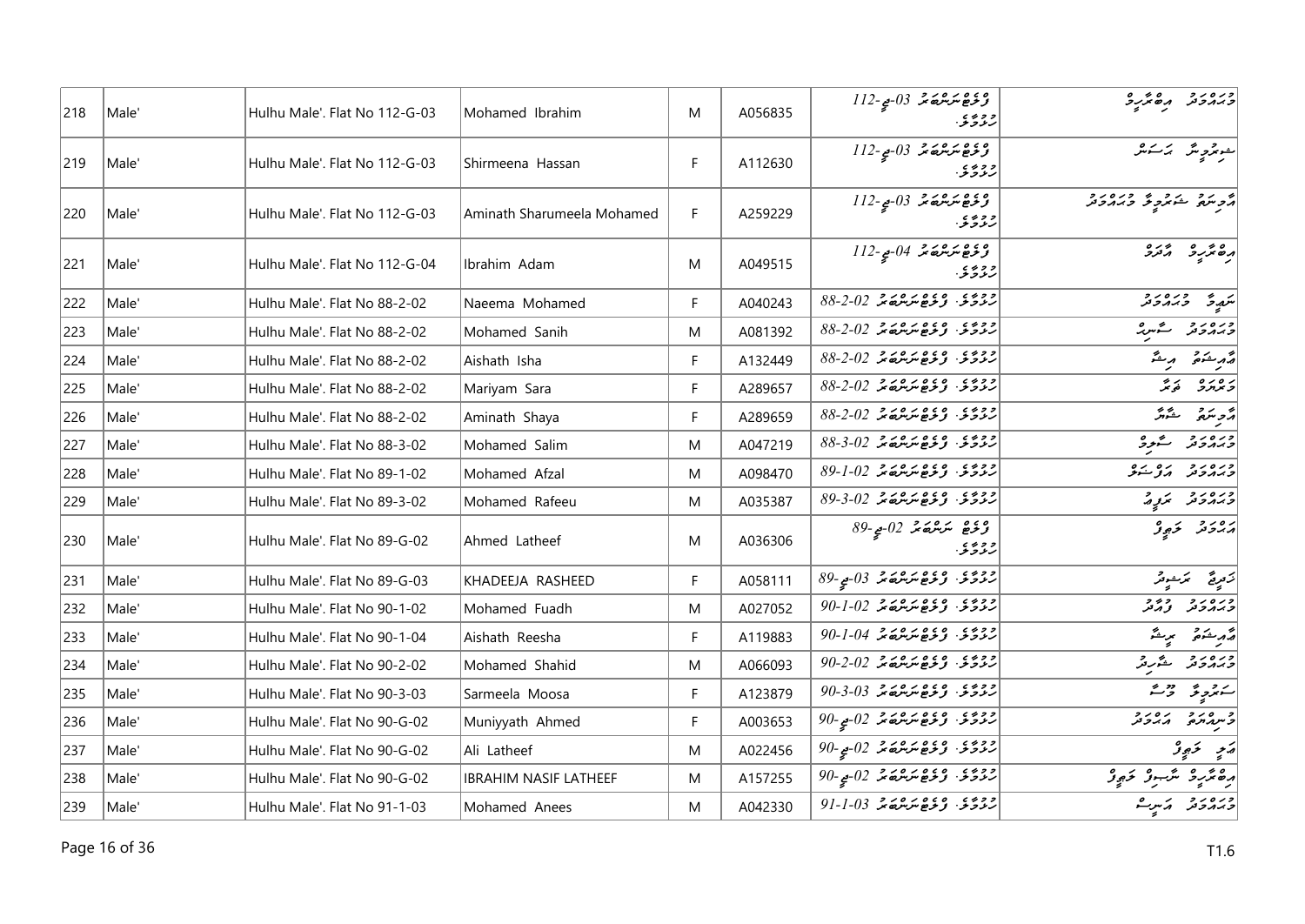| 240 | Male' | Hulhu Male'. Flat No 91-2-01 | Fathmath Abdulla      | $\mathsf F$ | A089631 | $91 - 2 - 01$ $222 - 22$<br>ر و و ء .<br>رند <del>و</del> و .        | قرجوحته وكالحدالله                     |
|-----|-------|------------------------------|-----------------------|-------------|---------|----------------------------------------------------------------------|----------------------------------------|
| 241 | Male' | Hulhu Male'. Flat No 91-2-01 | Abdulla Shaameel      | M           | A092223 | وْ دْ عْ سَرْسْهَ سْ 10-2-91<br>ر و و د ي.<br>رند <del>و</del> نو    | رە قراللە ھەر ئو                       |
| 242 | Male' | Hulhu Male'. Flat No 91-2-01 | Moosa Naeem           | M           | A158548 | وَوْعِ سَرْسَهَ صَدَ 91-2-01<br>333ع.<br>رنم <b>و</b> څو             | ر پی سمبرو                             |
| 243 | Male' | Hulhu Male'. Flat No 91-2-03 | Hassan Hussain        | M           | A035111 | وْ دْ ھُ سَرْسْھَ سْ 91-2-03<br>ح و و ي.<br>رنو و تو .               | يركشا الرائد بالكرامل                  |
| 244 | Male' | Hulhu Male'. Flat No 91-2-03 | Thasneem Saeed        | F.          | A035578 | وَوْعِ سَرْسَهَ جَلْ 91-2-03<br>و و و ء .<br>رنونونو .               | ەر شەھرىقە ئىسكىرىتى                   |
| 245 | Male' | Hulhu Male'. Flat No 91-2-03 | Aishath Eefaa Hassan  | F.          | A336156 | ووق سَرْسَ صَدَ 91-2-19<br>و و و ء .<br>رند <del>و</del> نو .        | ە مەسىم ئەرق بەسكىل                    |
| 246 | Male' | Hulhu Male'. Flat No 91-3-01 | Hassan Thaufeeq       | M           | A052767 | وْ دْ عَ سَرْسْهَ سْ 10-3-91<br>و و و ء .<br>رند <del>و</del> نو .   | بر سەھەر ئەرەپ ئ                       |
| 247 | Male' | Hulhu Male'. Flat No 91-3-01 | Aminath Masa Hassan   | F.          | A369737 | وَوْعِ سَرْسَهْ حَدْ 10-3-91<br>333ع.<br>رنم <b>و</b> څو             | مەد ئىر ئەس ئەسكىل                     |
| 248 | Male' | Hulhu Male'. Flat No 91-3-01 | Mohamed Meesam Hassan | M           | A369738 | و <sub>و</sub> و س <i>رموه بر 10</i> -3-91<br>ح و و ي.<br>رنو و تو . | ورەرو دە ئەسەر                         |
| 249 | Male' | Hulhu Male'. Flat No 92-1-03 | Mohamed Ibrahim       | Μ           | A010345 | 92-1-03 كوم مرمود 1-03-1-92                                          | כממכני תפתיק                           |
| 250 | Male' | Hulhu Male'. Flat No 92-3-02 | Mohamed Hamdhy        | M           | A056554 | 32°30. ووقع مرتفى 22-3-02.                                           | ورەر درەر                              |
| 251 | Male' | Hulhu Male'. Flat No 92-3-04 | Ibrahim Mohamed       | M           | A066808 | 32°3. ووفق مرمود بال1-3-92                                           | ת היי כמתכת                            |
| 252 | Male' | Hulhu Male'. Flat No 92-G-01 | Riyaz Rasheed         | M           | A057898 | ج ج ع . و و و و مر مر م ي 10-ي -92                                   | پروگرنے کر سوفر                        |
| 253 | Male' | Hulhu Male'. Flat No 92-G-01 | Shazla Riyaz          | F.          | A361641 | وووي. ووقع مرمع مرسم 10-يي-92                                        | شەيخ ئىمەرگەشە                         |
| 254 | Male' | Hulhu Male'. Flat No 93-2-03 | Mohamed Rasheed       | M           | A011247 | 232 - 3 <i>3 مرتبطة مراج</i> ع 2-93                                  | ورەرو بەيدۇر                           |
| 255 | Male' | Hulhu Male'. Flat No 93-G-02 | Ahmed Firag           | M           | A023736 | وووي. وءه مرش هغه 02-يې-93                                           | پروتر پیڅو                             |
| 256 | Male' | Hulhu Male'. Flat No 93-G-03 | Ahmed Shuhad          | M           | A036019 | دوۋى ووۋىرىمەتمە 30-يې-93                                            | ره رو دوو<br>پرېرو شورتو               |
| 257 | Male' | Hulhu Male'. Flat No 93-G-04 | Ahmed Aslam           | M           | A063189 | وْ دْعْ سَرْسْهَ بْرْ -94- وْ -93<br>و و و ء .<br>رند و تو .         | גם גם גם גם<br>הגבת הב <del>יכ</del> כ |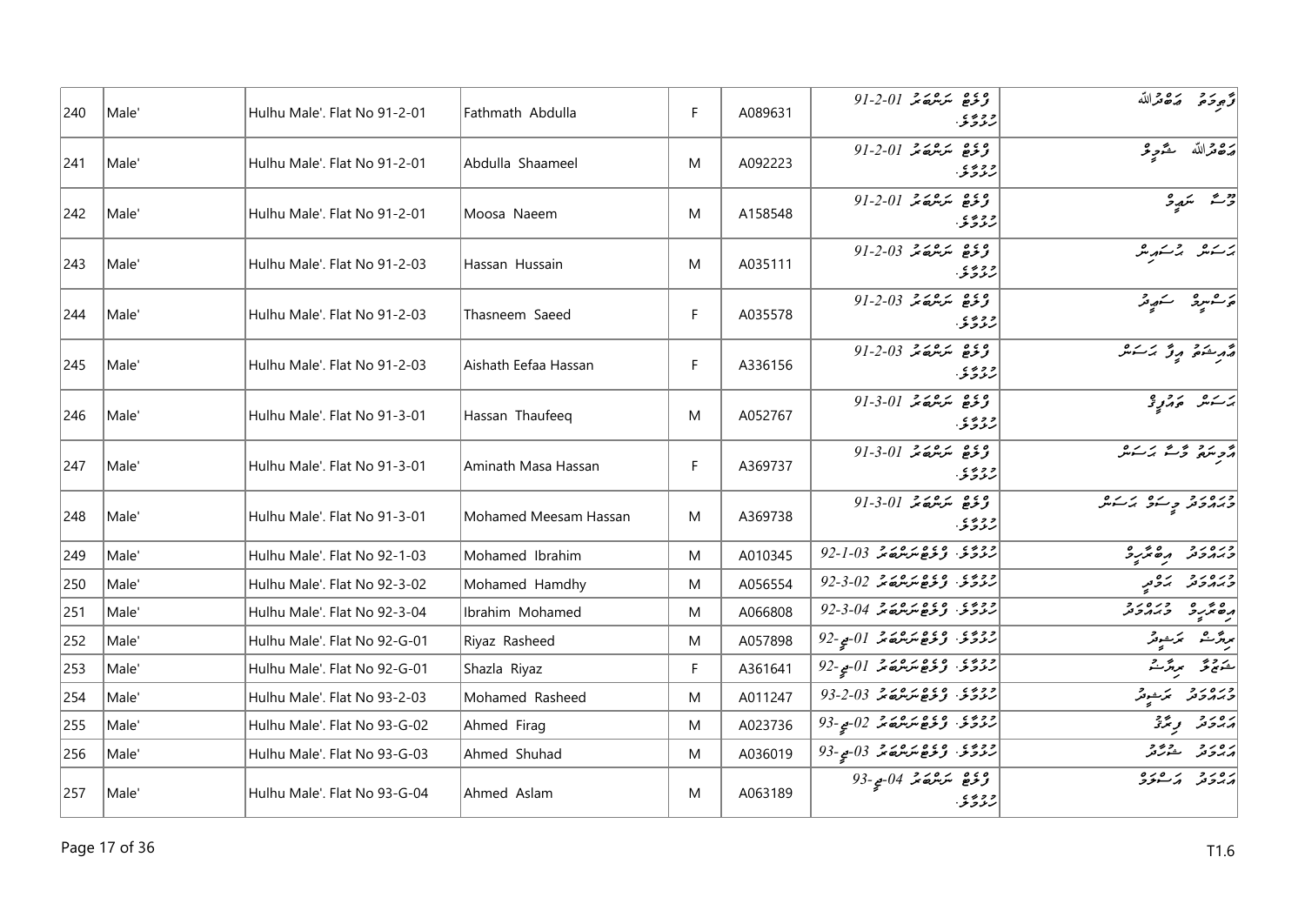| 258 | Male' | Hulhu Male'. Flat No 94-1-03 | Mohamed Labeeb          | M  | A016491 | 94-1-03 دىھ ئىر ش <i>ھەتى</i> 1-03-94                 | وره دو که ه                                     |
|-----|-------|------------------------------|-------------------------|----|---------|-------------------------------------------------------|-------------------------------------------------|
| 259 | Male' | Hulhu Male'. Flat No 94-1-03 | Fathmath Nabeela Labeeb | F. | A307424 | 94-1-03 دوم مرمود 1-03-94                             | توجوده تتهو توه                                 |
| 260 | Male' | Hulhu Male'. Flat No 94-1-03 | Ahmed Nabeeh Labeeb     | M  | A345568 | 322 - وقوع <i>مرمومة 1-03-94</i>                      | أربر دين ترجيح ترجيح                            |
| 261 | Male' | Hulhu Male'. Flat No 94-2-02 | Mohamed Moosa           | M  | A067485 | ووفي س <i>ترم حدث</i> 2-02-94<br>و و و ء .<br>رندگرمو | وره دو دور                                      |
| 262 | Male' | Hulhu Male'. Flat No 94-G-04 | Moomina Hassan Fulhu    | F. | A050740 | وووي - ووه مرموه پژ 94-يې-04                          | ودوبٹر برےمورد                                  |
| 263 | Male' | Hulhu Male'. Flat No 95-1-02 | Shifaza Ibrahim         | F  | A143865 | 95-1-02 ر <i>وۋھ مرموم كى 1</i> -02-                  | ەرھ ئۆر ۋ<br>ڪو <i>ڙ</i> چُ                     |
| 264 | Male' | Hulhu Male'. Flat No 95-2-02 | Ameen Mohamed           | M  | A036912 | 232 - 339 مرمود 2-02-95                               | و ره ر د<br>تر <i>پر</i> وتر<br>وكمبير          |
| 265 | Male' | Hulhu Male'. Flat No 95-2-02 | Fathimath Shareefa      | F  | A051105 | 232 - 3 <i>53 مربوعة كى 2-2-95</i>                    | ژودۇ خىرۇ                                       |
| 266 | Male' | Hulhu Male'. Flat No 95-2-02 | Mohamed Farish Ameen    | M  | A051106 | 232 - 3 <i>53 مرمونة كى 2-02-95</i>                   | ورەرو ۋىرىش كەچ                                 |
| 267 | Male' | Hulhu Male'. Flat No 95-2-02 | Minshad Ameen           | M  | A100645 | 332 - 35 <i>8 مرمونة حد</i> 2-02-95                   | ويرتشون كالمحيان                                |
| 268 | Male' | Hulhu Male'. Flat No 95-2-02 | Aaish Ameen             | M  | A361347 | 232 - 3 <i>53 مربوعة كى 2-2-95</i>                    | أمُر مِنْ أَرَدِيْرَ                            |
| 269 | Male' | Hulhu Male'. Flat No 95-2-02 | Naura Ameen             | F  | A361348 | 333 - 3 <i>49 مربوعة كى 2-02-95</i>                   | يرد بو پر ډېر پر                                |
| 270 | Male' | Hulhu Male'. Flat No 95-2-03 | Aminath Xyna Ahmed      | F  | A040290 | 95-2-03 $2.82$ $2.83$                                 | أأزو سكتم بمجاشر أيراد فكر                      |
| 271 | Male' | Hulhu Male'. Flat No 95-2-04 | Aminath Azza            | F  | A033858 | 332 - 3 <i>59 مرمومة بد 10-2-95</i>                   | مرد سره مدمر                                    |
| 272 | Male' | Hulhu Male'. Flat No 95-3-01 | Abdul Majeed Mohamed    | M  | A026826 | 333 - 3 <i>49 مرمومة حداد 1-3-95</i>                  | ر ه وه ر و په وره ر و<br>پره ترڅر څو په چر چر چ |
| 273 | Male' | Hulhu Male'. Flat No 95-3-02 | Mariyam Waheeda         | F  | A053089 | 33 <i>3°، وفي مربوعة 1</i> 2°3-95.                    | دەرە ئەيگ                                       |
| 274 | Male' | Hulhu Male'. Flat No 95-G-02 | Ahmed Rasheed           | M  | A042737 | وووي وءومرم من 95-يي-02                               | رورو كرجور                                      |
| 275 | Male' | Hulhu Male'. Flat No 96-1-03 | Mariyam Maasha Yoosuf   | F  | A259791 | 332 - وقوع <i>مرمومة 1-03-96</i>                      | رەرە پەيدىن دەرە<br><i>دى</i> رىرى ۋىشە برىسى   |
| 276 | Male' | Hulhu Male'. Flat No 96-1-04 | Abdulla Usman           | M  | A007461 | 332 - 3 <i>59 مرمومة بد 1-04-96</i>                   | أرەقراللە مەم ئىر                               |
| 277 | Male' | Hulhu Male'. Flat No 96-2-01 | Mohamed Maseeh          | M  | A001101 | 22 <i>32. وقوع مرمومة بد 2-01-96</i>                  | ورەرو كەسىر                                     |
| 278 | Male' | Hulhu Male'. Flat No 96-2-02 | Aishath Rasheeda        | F. | A004344 | 333 - 3 <i>53 - مرتبط عبد 2-02-96</i>                 | لأمر شكوتم التمر شوقر                           |
| 279 | Male' | Hulhu Male'. Flat No 96-2-02 | Mariyam Zimam Zahid     | F  | A239871 | 22 <i>32. وقي مربوعة 2-02-96</i>                      | د وبرو <sub>فر</sub> ود ځرنگ                    |
| 280 | Male' | Hulhu Male'. Flat No 96-2-02 | Aishath Ziyan Zahid     | F. | A239877 | 32-32 . ووقع <i>مرتبط م</i> ركة 2-02-96               | ومرشكوهم بالمرشر لتمرش                          |
| 281 | Male' | Hulhu Male'. Flat No 96-2-02 | Aminath Zahiya Zahid    | F  | A240977 | 22 <i>32. وقي مربوعة 2-02-96</i>                      | أوجه يتمر ويحج المجار وقر                       |
| 282 | Male' | Hulhu Male'. Flat No 96-2-02 | Mohamed Zahid           | M  | A281772 | $96 - 2 - 02$ حِمْدَةَ مِنْ سَمْعَةَ حَمْدَ 2-02-96   | ورەرو ئەر                                       |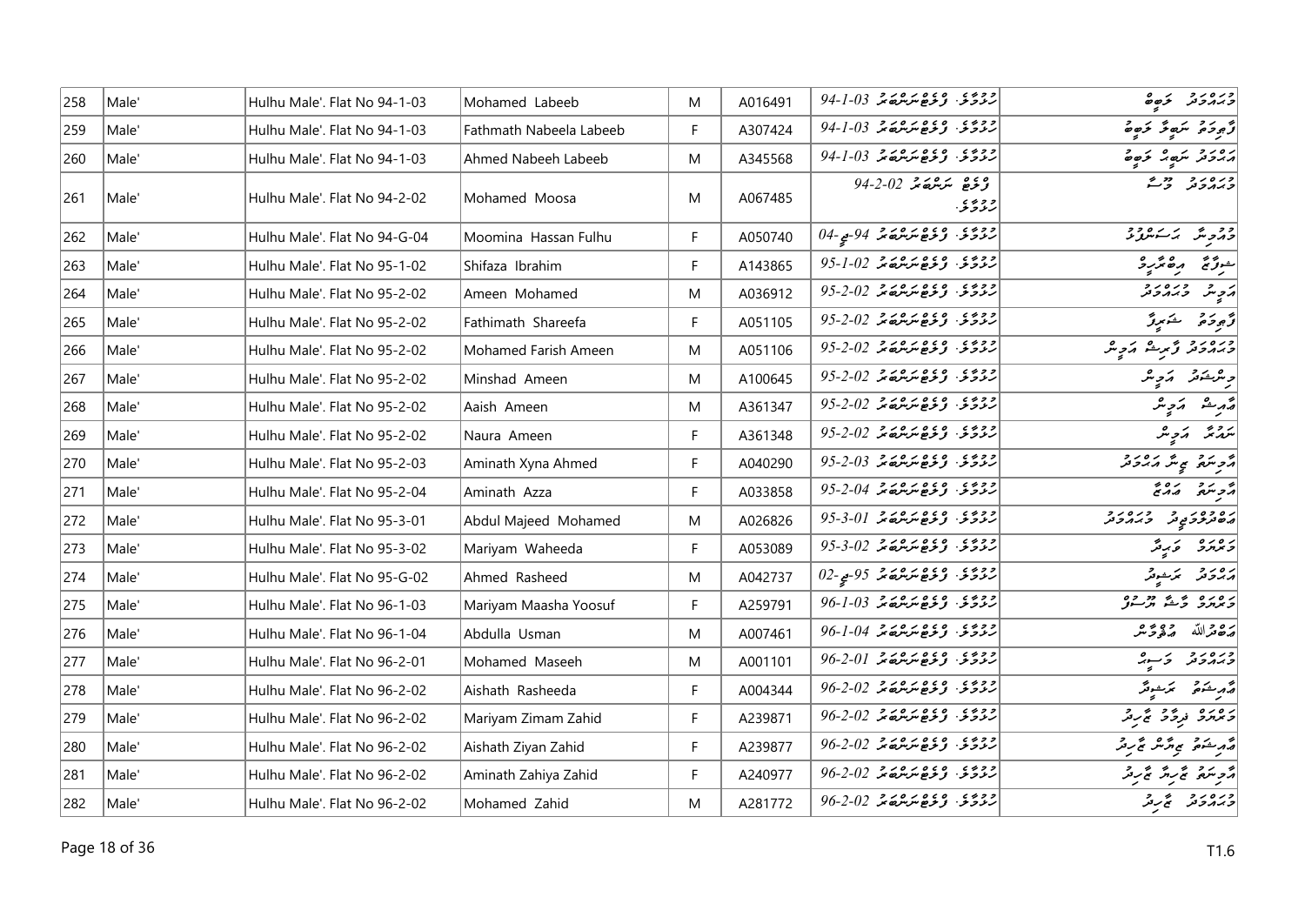| 283 | Male' | Hulhu Male'. Flat No 96-3-03 | Mohamed Asif Rasheed                     | M           | A049176 | $96 - 3 - 03$ $222 - 82$<br>ر و و ء .<br>رند <del>و</del> نو                | ورەرو ھېرو مرشون             |
|-----|-------|------------------------------|------------------------------------------|-------------|---------|-----------------------------------------------------------------------------|------------------------------|
| 284 | Male' | Hulhu Male'. Flat No 96-3-04 | Moosa Fathuhy Hussain                    | M           | A007159 | 96-3-04 مرمود بير 10-3-96                                                   | وقت دويا رقستهر مع           |
| 285 | Male' | Hulhu Male'. Flat No 96-G-02 | Khadeeja Faheema                         | F.          | A001270 | 332 - 359 مري <i>مھ پر 2</i> 0-ي <sub>و</sub> -96                           | زَمِرِجٌ وَرِدٌ              |
| 286 | Male' | Hulhu Male'. Flat No 96-G-02 | Fathimath Rafa Shahid                    | F.          | A329577 | وووي - وء و مرموز 20-يې-96.<br>حدوگو- وگوه مرموز كى 12-يې-96.               | ر<br>ئۇۋۇق بۇق شۇرىۋ         |
| 287 | Male' | Hulhu Male'. Flat No 96-G-03 | Fathimath Shahula                        | E           | A027293 | ووق سَرْسَهُ جَلْ 96-مِي-96<br>ج و بر ي.<br>رنگوري                          | ۇ بۇ ئەرەپچە                 |
| 288 | Male' | Hulhu Male'. Flat No 97-3-01 | Mohamed Sodhiq                           | M           | A025789 | ووق سَرْسِهِ عَزَالَ-3-97<br>ج و بر ي.<br>رنگوري                            | ورەرو گېرنج                  |
| 289 | Male' | Hulhu Male'. Flat No 97-3-01 | <b>Fathmath Sausan Mohamed</b><br>Sodhiq | $\mathsf F$ | A246982 | $97 - 3 - 01$ $222 - 82$<br>ر د و ء .<br>ر د <del>و</del> و .               | و د د د د د ه د ده د د چره و |
| 290 | Male' | Hulhu Male'. Flat No 97-3-01 | Mariyam Sobaha Mohamed<br>Sodhiq         | F           | A246987 | <i>97-3-01</i> مَرْمُهُمْ 97-3-1<br>و و و ء .<br>رند <del>و</del> نو        | נסנס נשי כנסנכ שינים         |
| 291 | Male' | Hulhu Male'. Flat No 97-3-01 | Ahmed Soib Mohamed Sodhiq                | M           | A246997 | $97 - 3 - 01$ $222 - 9$<br>و و و ء .<br>رند <del>و</del> و .                | رەرد بەر 37010 بەردىر        |
| 292 | Male' | Hulhu Male'. Flat No 97-3-03 | Hassan Shareef                           | M           | A128135 | 32 <i>3-3 و 53 مرموم 1</i> 3-3-97                                           | برسكش الحكم يوقر             |
| 293 | Male' | Hulhu Male'. Flat No 97-G-04 | Shafiu Abdulla                           | M           | A058325 | ووق سَرْسَهُ جَلْ -91 جِ -97<br>ج و بر ي.<br>رنگوري                         | يحور كان من الله             |
| 294 | Male' | Hulhu Male'. Flat No 98-1-01 | Mohamed Ibrahim                          | M           | A138040 | وْدِعْ سَرْسْهَ صَدْ 1-01-98<br><u>رووي.</u>                                | ورەرو مەگرى                  |
| 295 | Male' | Hulhu Male'. Flat No 98-1-01 | Aminath Nazleen                          | F           | A153159 | <b>98-1-01</b> مَرْشَهَ حَمْدِ 1-01-98<br>و و و ء .<br>رند <del>و</del> و . | أزجا سترجع ويثر              |
| 296 | Male' | Hulhu Male'. Flat No 98-1-02 | Ismail Ibrahim                           | M           | A058681 | 98-1-02 دې ه شرقي 1-02-98                                                   | ر عۇرپۇ رەتئەر               |
| 297 | Male' | Hulhu Male'. Flat No 98-1-04 | Mohamed Haneef                           | M           | A059788 | ووق سَرْسَهَ 1-04-1-98<br>و و و ء .<br>رند <del>و</del> و .                 | ورەر بەر                     |
| 298 | Male' | Hulhu Male'. Flat No 98-1-04 | Saniyya Mohamed                          | E           | A072797 | ووق سَرْسَ 1-04-1-98<br>و و و ء .<br>رو و و .                               | הייתה בגם בי                 |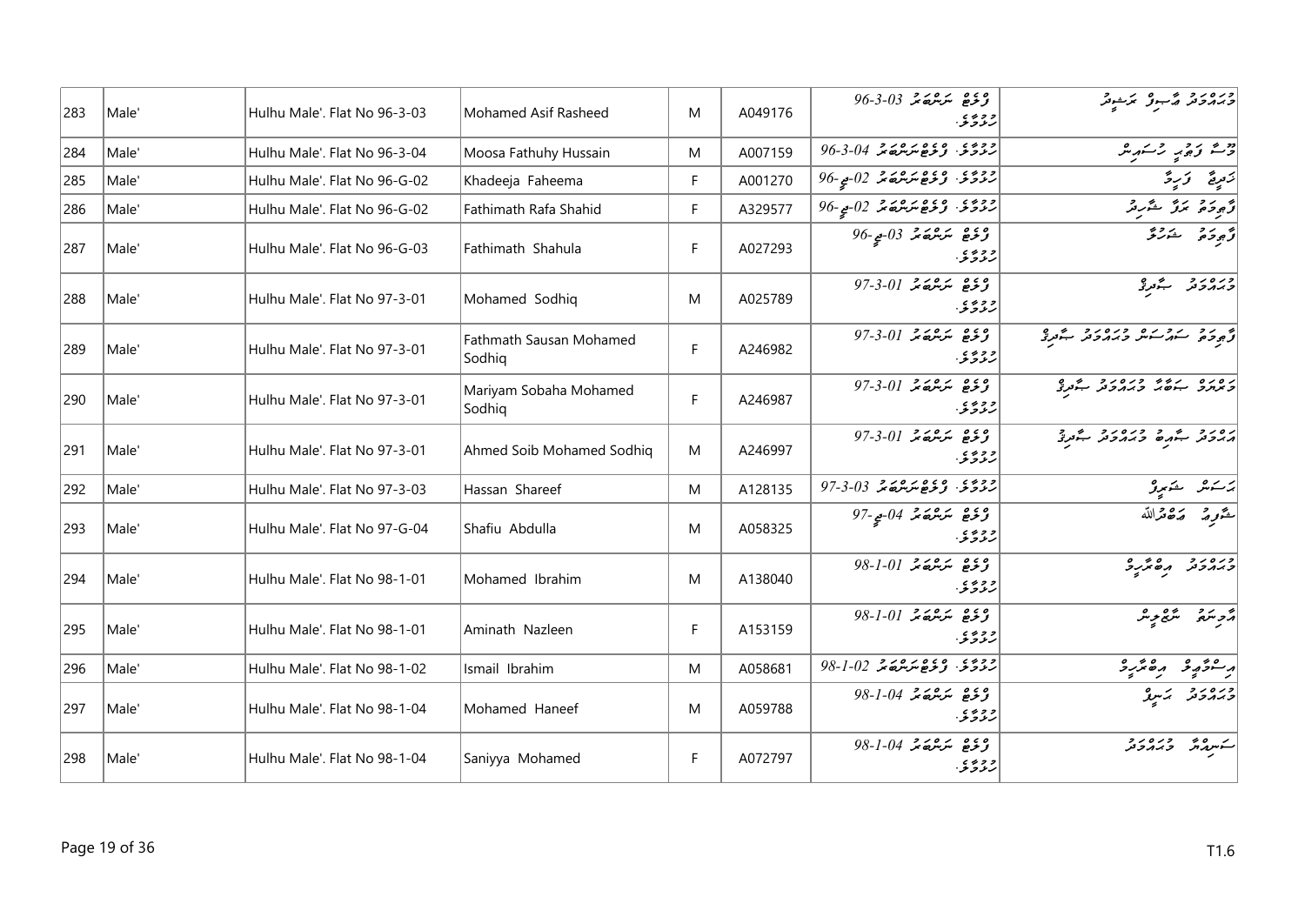| 299 | Male' | Hulhu Male'. Flat No 98-1-04 | Ahmed Saneeh Haneef   | M  | A148746 | ووق <i>مرممة بال-1-98</i><br>و و و ء .<br>رند <del>و</del> نو           | ړ د د ته شمېر له ټه پر         |
|-----|-------|------------------------------|-----------------------|----|---------|-------------------------------------------------------------------------|--------------------------------|
| 300 | Male' | Hulhu Male'. Flat No 98-1-04 | Sinah Haneef          | M  | A310740 | ووق <del>م</del> رم 1-04-98<br>ر و و و .<br>رنگوری                      | سوسر كالمحاسر                  |
| 301 | Male' | Hulhu Male'. Flat No 98-1-04 | Fathmath Saman Haneef | F  | A326608 | ووق <i>مرممة بال-1-98</i><br>و و د ي.<br>رنونو تو .                     | تقوضي فالتحاش بمستقى           |
| 302 | Male' | Hulhu Male'. Flat No 98-1-04 | Samhan Haneef         | M  | A339816 | <b>98-1-04</b> مَرْشَرْهُ عَزْ 1-04<br>و و و ء .<br>رنو <del>و</del> نو | سەۋرىس بەيدى                   |
| 303 | Male' | Hulhu Male'. Flat No 98-2-02 | Jadulla Ismail        | M  | A032756 | 22 <i>32. وق</i> وم شر <i>ومً بر 202-98</i>                             | مەستۇم بۇ<br>قُوْقَرْاللّه     |
| 304 | Male' | Hulhu Male'. Flat No 98-2-02 | Aminath Muslima       | F  | A064518 | 22 <i>32. وق</i> وم شر <i>ومً بر 202-98</i>                             | أأروسهم ومشورة                 |
| 305 | Male' | Hulhu Male'. Flat No 98-2-02 | Aishath Falak Faheem  | F  | A166113 | 22 <i>32. وق</i> وم شر <i>ومً بر 202-98</i>                             | وأرشاه ودره ورو                |
| 306 | Male' | Hulhu Male'. Flat No 98-2-03 | Ismail Saeed          | M  | A042828 | 333 - 3 <i>49 - 352 - 38 - 352</i>                                      | برڪروپو ڪري                    |
| 307 | Male' | Hulhu Male'. Flat No 98-3-02 | Ibrahim Shakir        | M  | A069745 | 98-3-02 وع عرش حدث 30-3-98                                              | رەنۇرۇ شىرىر                   |
| 308 | Male' | Hulhu Male'. Flat No 98-3-02 | Asiya Ali             | F. | A116038 | 33 <i>3 - 33 مربوعة كما 10-3-98</i>                                     | ړ سور کرم                      |
| 309 | Male' | Hulhu Male'. Flat No 98-3-02 | Mohamed Mubeen Shakir | M  | A334727 | 33 <i>3°، ووفا مرموماتي 20-3-98</i>                                     | ورەرو وەر ئەر                  |
| 310 | Male' | Hulhu Male'. Flat No 98-3-03 | Aishath Fazna         | F  | A063565 | <b>98-3-03</b> مَرْمُهُمْ 98-3-98<br>و و و ي.<br>رنگوري                 | ۇرىشقى ئۇچ                     |
| 311 | Male' | Hulhu Male'. Flat No 98-G-02 | Ali Hussain           | M  | A056094 | وْ وْ عْ سَرْسْهَ بْرْ -02-ي -98<br>و و و ي.<br>رنگوري                  | أەير بر سىر بىر                |
| 312 | Male' | Hulhu Male'. Flat No 98-G-03 | Mohamed Jameel        | Μ  | A012921 | وووي. وءومرمرمرمر 30-يې-98                                              | ورەرو يەرو                     |
| 313 | Male' | Hulhu Male'. Flat No 98-G-03 | Waheeda Mohamed       | F  | A044621 | وووي. وء ۾ مرموڪ پڻ 03-يي-98                                            | دره دره دره<br>  درگر درگردونر |
| 314 | Male' | Hulhu Male'. Flat No 98-G-03 | Fahud Ahmed           | M  | A086610 | 332 - وقوع مرمكة كى 13-ي <sub>و</sub> -98                               | تروو برورو                     |
| 315 | Male' | Hulhu Male'. Flat No 99-1-02 | Asiyath Najeeba       | F. | A036936 | 99-1-02 وع عرش 1-02-99                                                  | تر سورتر تریم شریع ته          |
| 316 | Male' | Hulhu Male'. Flat No 99-1-02 | Manih Faiz Rashad     | M  | A065716 | 333 - 339 م <i>ربوعة كى 1-02-</i> 99                                    | دُّسِدُ وُمِعَ مَشْرَدُ        |
| 317 | Male' | Hulhu Male'. Flat No 99-1-02 | Minha Faiz Rashaad    | F. | A071335 | 99-1-02 رُوڤو مَرْسْرَة حَدَّ 1-02-99                                   | وبثرة اؤربع المتفقر            |
| 318 | Male' | Hulhu Male'. Flat No 99-1-02 | Minah Faiz Rashad     | M  | A151358 | 333 - 339 م <i>ربوعة كى 1-02-</i> 99                                    | وبتركه قرمرتج بمرتشور          |
| 319 | Male' | Hulhu Male'. Flat No 99-1-02 | Maneeh Faiz Rashaad   | M  | A325385 | وووي و و و و ه مره ه چې 1-02-1-99                                       | دَسِرٌ رُّ مِنْ مَرْشُورٌ      |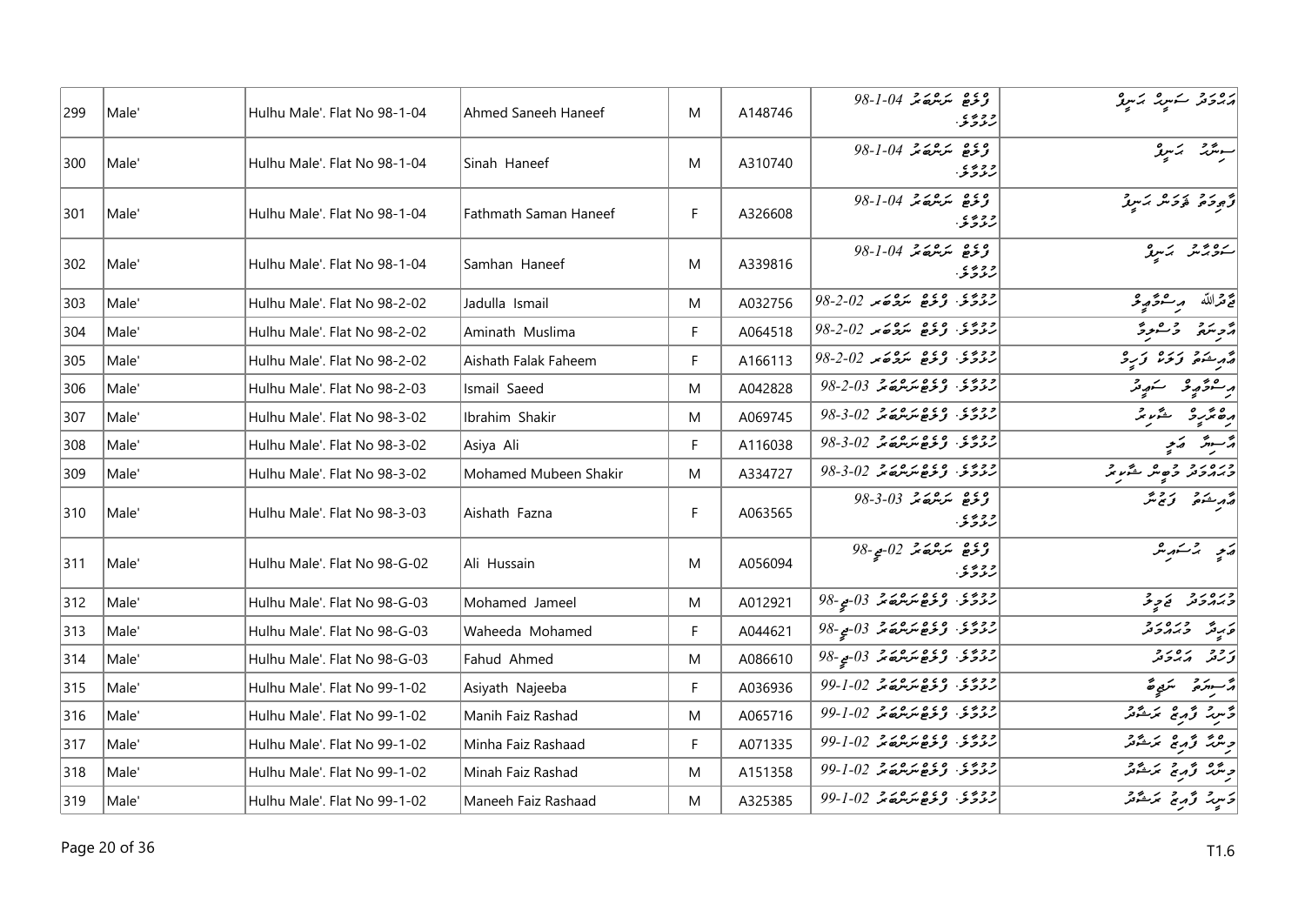| 320 | Male' | Hulhu Male'. Flat No 99-1-03 | Nasrulla Abdul Hady    | M  | A075263 | <i>ووفي مرمه خدا 1-03-1</i><br>و و و ء .<br>رند <del>و</del> نو                  | تترجع الله حق قرقرتعر                      |
|-----|-------|------------------------------|------------------------|----|---------|----------------------------------------------------------------------------------|--------------------------------------------|
| 321 | Male' | Hulhu Male'. Flat No 99-1-03 | Aishath Abdul Haadee   | F. | A100077 | وْوْعْ سَرْسْهَ صْ 1-03-99<br>و و و ي.<br>رنونوگو                                | م دو دەدە ئور                              |
| 322 | Male' | Hulhu Male'. Flat No 99-2-04 | Hussain Rasheed        | M  | A060145 | 99-2-04 ترىم مەر 2042-99                                                         | برسكور مكرجوند                             |
| 323 | Male' | Hulhu Male'. Flat No 99-3-01 | Ahmed Moosa Didi       | M  | A031845 | 33 <i>-3 - 33 مرمودة كى 10-3-99</i>                                              | ره ر د در معرور<br>در در در معرور          |
| 324 | Male' | Hulhu Male'. Flat No 99-G-03 | Mohamed Mubarik        | M  | A065584 | <b>وْ دْھْ سَرْسْھَ بْرْ</b> 03-ي <sub>و</sub> -99<br>و و و ي.<br>رند و تو .     | כנסנכ כשינים                               |
| 325 | Male' | Hulhu Male'. Flat No 99-G-03 | Sameera Amira          | F. | A068745 | و <i>و عاه متر شهر 13-ي</i> -99<br>و و و ء .<br>رو <del>و</del> و .              | سَوِيرٌ الرَّوِيرُ                         |
| 326 | Male' | Hulhu Male'. Flat No 99-G-03 | Ahmed Mafrooz Mohamed  | M  | A394023 | و و و مر <i>سم و 3</i> 0-ي <sub>ع</sub> -99<br>و و و ي.<br>رنونوگو               | גם גם גם חם פגם גב<br>הגבת כציגייי בגהבת   |
| 327 | Male' | Hulhu Male'. Flat No 99-G-03 | Aishath Mauva Mohamed  | F. | A394054 | و و و مر <i>سم و 3</i> 0-ي <sub>ع</sub> -99<br>ر و و و .<br>رند <del>و</del> و . | ورشده دوه وره دو                           |
| 328 | Male' | Hulhu Male'. Goathi 11167    | Ibrahim Shujau         | M  | A049266 | $11167$ جِمْعَ مِنْ $32$                                                         | ړ ه ټر په د د د د                          |
| 329 | Male' | Hulhu Male'. Goathi 11167    | Mohamed Visah Shujau   | M  | A284981 | $11167$ جِمْعَةٌ جَمْعِ 11167                                                    | ورەرو كەشر دەد                             |
| 330 | Male' | Hulhu Male'. Goathi 11167    | Ahmed Visham Shujau    | M  | A357735 | $11167$ جِمْعَ مَعْ $32$                                                         | رەرد وىشۇ ئىق                              |
| 331 | Male' | Hulhu Male'. Goathi 11177    | Mohamed Naffaz         | M  | A023346 | $11177$ جوړي کومو $533$                                                          | כנסנכ נספכ<br><i>כג</i> מכנ ייט <i>ב</i> צ |
| 332 | Male' | Hulhu Male'. Goathi 11177    | Fathimath Naffasha     | F. | A023347 | $11177$ جوړي کومو $533$                                                          | أَوْجِرْ حَمْدٍ مَنْ مَنْ وَالْمُسْتَدِّ   |
| 333 | Male' | Hulhu Male'. Goathi 11177    | Abdul Latheef Ibrahim  | M  | A023351 | $11177$ جون جي جي 11177                                                          | גפננג פי הסתקל                             |
| 334 | Male' | Hulhu Male'. Goathi 11177    | Aishath Nadira         | F. | A032826 | $11177$ جون جي حيد 11177                                                         | ە ئەسسەھ سىتېرىتى                          |
| 335 | Male' | Hulhu Male'. Goathi 11227    | Mohamed Afsal Rasheed  | M  | A069521 | $\frac{22}{3}$ جود محمود 11227                                                   | ورەرو رەپرى كەنبەد                         |
| 336 | Male' | Hulhu Male'. Goathi 11227    | Mariyam Azeema Rasheed | F  | A156612 | $\frac{22}{3}$ جوړي چمو 11227                                                    | د ورو كمبرد كرشونر                         |
| 337 | Male' | Hulhu Male'. Goathi 11227    | Hussain Aseel Rasheed  | M  | A308987 | $\left  \frac{1}{2} \right $ حرم 11227 جنوبہ $\left  \frac{2}{3} \right $        | رجم مكر مركب ومحرك المركب وتر              |
| 338 | Male' | Hulhu Male'. Goathi 11238    | Hassan Shafeeu         | M  | A012460 | $11238$ جَمْعَةً جَمْعِ 11238                                                    | برسكس كالمورثر                             |
| 339 | Male' | Hulhu Male'. Goathi 11240    | Mohamed Athif          | M  | A040810 | $11240$ جَمْعَةَ جَمْعِ $11240$                                                  | وره رو وه.                                 |
| 340 | Male' | Hulhu Male'. Goathi 11247    | Faariqa Aboobakuru     | F. | A054047 | $11247$ جوړي کو                                                                  | 22722                                      |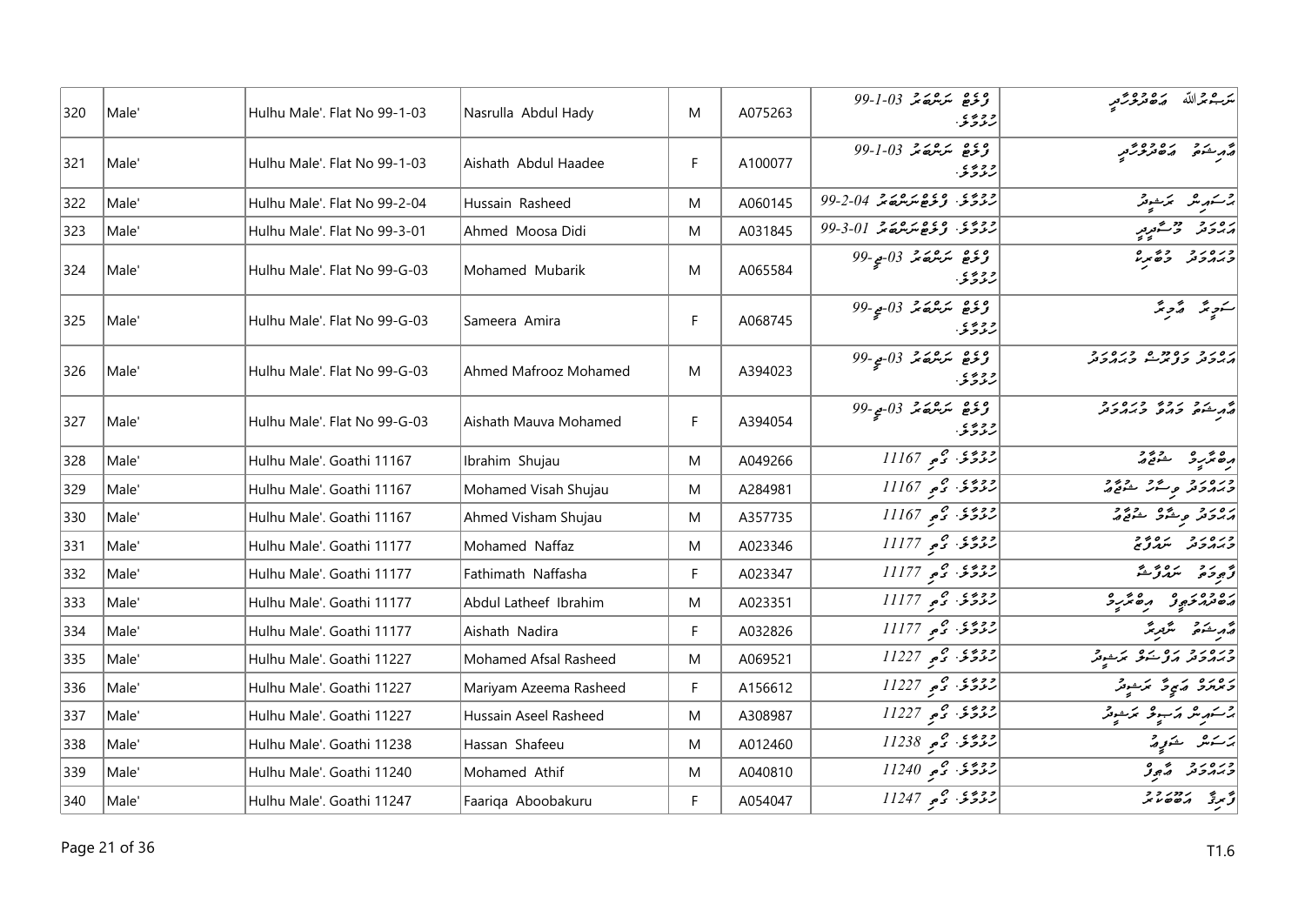| 341 | Male' | Hulhu Male'. Goathi 11252                        | Sardha Saeed             | F. | A061046 | $\left  \frac{252}{2} \right $ حرم 11252                                     | سەيرتى سەربىر                                          |
|-----|-------|--------------------------------------------------|--------------------------|----|---------|------------------------------------------------------------------------------|--------------------------------------------------------|
| 342 | Male' | Hulhu Male'. Goathi 11252                        | MOHAMED AUZAM RASHEED    | M  | A337153 | $11252$ جَمْعَةَ جَمْعِينَ $ 1252 $                                          | ورەر د رورە برخون                                      |
| 343 | Male' | Hulhu Male'. Goathi 11258                        | Aishath Shaheera Hussain | F. | A079716 | $11258$ جَمْعَةً جَمْعِ 11258                                                | قەرشۇق شۇرىگە برىسكىرىك                                |
| 344 | Male' | Hulhu Male'. Goathi 11258                        | Madhin Saudulla Mufeed   | M  | A167638 | $11258$ جَمْعَةَ جَمْعِينَ $258$                                             | دًّ مَر مَرْ مَهْ مَرْ اللّه حَ مِ مَرْ                |
| 345 | Male' | Hulhu Male'. Goathi 11264                        | Ibrahim Riyaz            | M  | A056824 | $11264$ جومجو 11264                                                          | ەھ ئەر ئەسىر ئەرگەن.<br>م                              |
| 346 | Male' | Hulhu Male'. Goathi 11287 (Silver<br>Choice)     | Aishath Afeefa           | F  | A049541 | مجمو 11287 (سوفرغد محمد ث<br>و و و ء .<br>رند <del>و</del> نو                | مەرىشقى مەرۇ                                           |
| 347 | Male' | Hulhu Male'. Goathi 11301                        | Ibrahim Waheed           | M  | A073307 | $11301$ مِحْدَّدٌ وَمِ                                                       | وەترىر ئەيىر                                           |
| 348 | Male' | Hulhu Male'. Goathi 11308 (Filmy<br>Sight Villa) | Fathimath Numa Rasheed   | F  | A041562 | جمو 11308 (وِ فِرْحٍ سَهُرِ هُ وِ مَّ<br>و و و ي.<br>رنونوگو                 | وٌمودَهِ اللهُ اللهُ عَلَيْهِ مِنْ                     |
| 349 | Male' | Hulhu Male'. Goathi 11308 (Filmy<br>Sight Villa) | Ibrahim Rasheed          | M  | A065239 | جمو 11308 (وِحْدِيْسَهُ فَوْتَرَ)<br><sup>ح و پ</sup> وځي.<br>رنونوگو        | رەتزېرو ترىنېر                                         |
| 350 | Male' | Hulhu Male'. Goathi 11308 (Filmy<br>Sight Villa) | Aishath Nuha Rasheed     | F  | A097133 | جمو 11308 (وِ ڤُوجِسَمبوڠ وِ مُحَ)<br>و و و ء .<br>رند <del>و</del> نو       | مەم ئىسمى ئىش ئىشى ئىشلىر                              |
| 351 | Male' | Hulhu Male'. Goathi 11308 (Filmy<br>Sight Villa) | Ahmed Nabeeh Rasheed     | M  | A156860 | جمو 11308 (وِ ڤُوْسٍتَنَهُ فَالْمُسَمَّدُ وَ مُحَمَّ<br>و و و ئي.<br>رنونوگو | رور تر تره ر ترشیتر                                    |
| 352 | Male' | Hulhu Male'. Goathi 11328                        | Mohamed Abbas            | M  | A000097 | وووي. 11328 وه.                                                              | و ر ه ر د<br><del>و</del> بر <sub>م</sub> رکز<br>رەپچە |
| 353 | Male' | Hulhu Male'. Goathi 11328                        | Mariyam Ali Didi         | F. | A067243 |                                                                              | ر ه ر ه<br><del>ر</del> بر بر ژ<br>ړ و در در<br>۶۶۶    |
| 354 | Male' | Hulhu Male'. Goathi 11328                        | Malha Mohamed            | F  | A377457 |                                                                              | و ر ه ر و<br><i>و ټ</i> رو تر<br>رەپىر                 |
| 355 | Male' | Hulhu Male'. Goathi 11328                        | Maldha Mohamed           | F. | A377460 | $\begin{bmatrix} 2 & 1 & 1 & 3 & 2 & 8 \ 1 & 1 & 3 & 2 & 8 \ \end{bmatrix}$  | رەپ درەرد<br>ترىگ ت <i>ەشە</i> ت                       |
| 356 | Male' | Hulhu Male'. Goathi 11329                        | Mohamed Ibrahim Manik    | M  | A024004 | $11329$ جَمْعَةَ جَمْعِ 11329                                                | و ر ه ر و<br><del>ز</del> بر گر تر                     |
| 357 | Male' | Hulhu Male'. Goathi 11329                        | Mohamed Anwarussaadaath  | M  | A272117 | $11329$ جَمْعَةَ جَمْعِ 11329                                                | כנסני נסניכם ששיכ<br>בגהכת היינפיגה – ינקיפ            |
| 358 | Male' | Hulhu Male'. Goathi 11331                        | SHAAHEEN MAHUMOODH       | M  | A048713 | $11331$ جوړي کومي $533$                                                      | مشریکر ویروپو                                          |
| 359 | Male' | Hulhu Male'. Goathi 11340                        | Ismail Rasheed           | M  | A039939 | ر دې دي. 11340 گ                                                             | ىرىشۇن ئۇ ئىز ئىر                                      |
| 360 | Male' | Hulhu Male'. Goathi 11341                        | Ibrahim Mohamed          | M  | A038174 |                                                                              | مەمگرى دىمەدد                                          |
| 361 | Male' | Hulhu Male'. Goathi 11341                        | Fathmath Fainan Ibrahim  | F. | A121407 |                                                                              | ؤودة ورشر رەيرى                                        |
| 362 | Male' | Hulhu Male'. Goathi 11341                        | Ahmed Azween Ibrahim     | M  | A124773 |                                                                              | ג פיני גם כיל הפילקים                                  |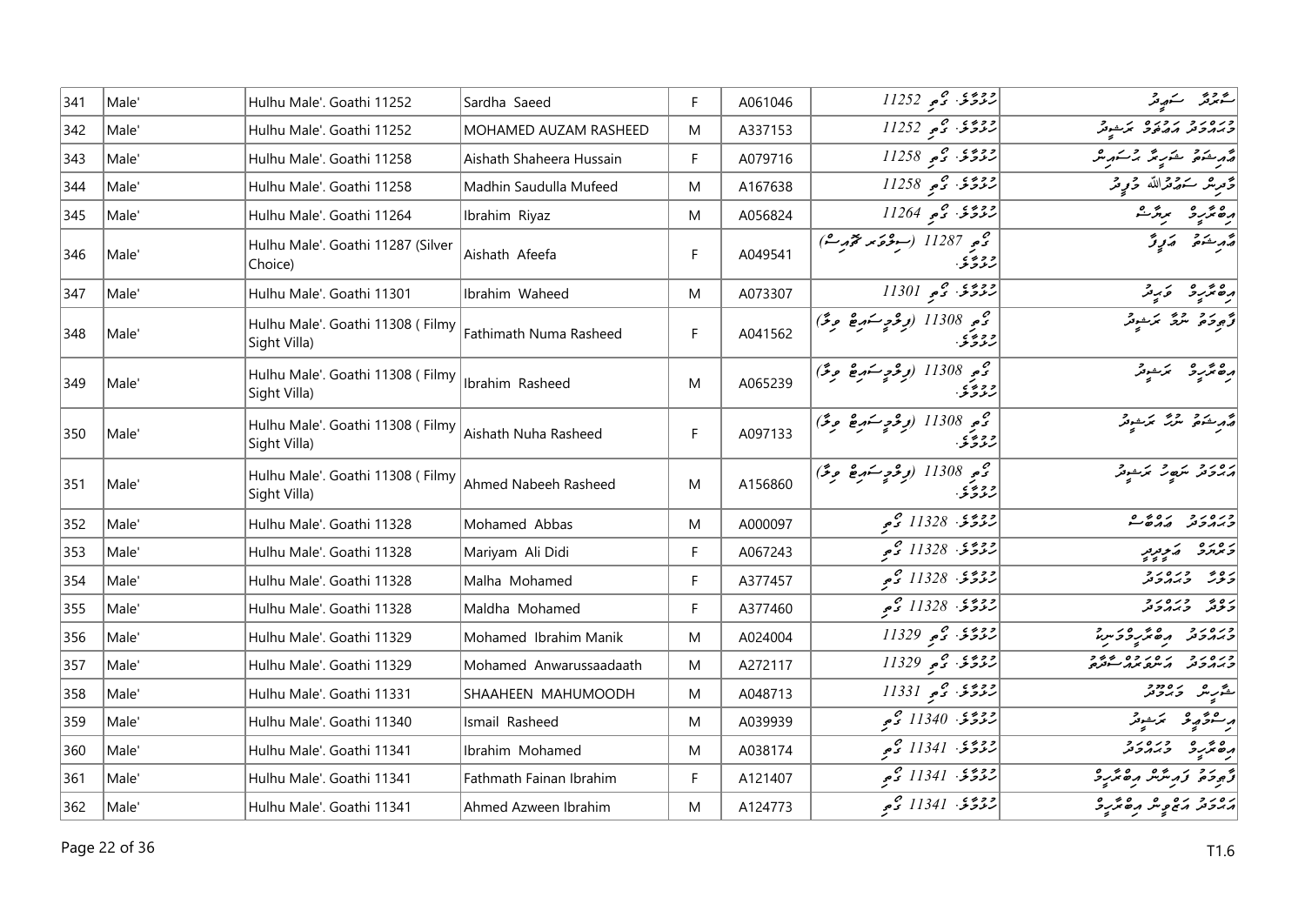| 363 | Male' | Hulhu Male'. Goathi 11341              | Mohamed Shujuan Ibrahim     | M           | A124774 |                                                                                                     | ورەر د دودە مەردە                                       |
|-----|-------|----------------------------------------|-----------------------------|-------------|---------|-----------------------------------------------------------------------------------------------------|---------------------------------------------------------|
| 364 | Male' | Hulhu Male'. Goathi 11341              | Aishath Hishma Ibrahim      | F           | A160101 |                                                                                                     | مەر خەم بەخەر مەمۇر                                     |
| 365 | Male' | Hulhu Male'. Goathi 11372              | Shadiya Zamir               | F           | A032048 | $11372$ جو 11372                                                                                    | شَرْمَرْ سُرْمِرْ                                       |
| 366 | Male' | Hulhu Male'. Goathi 11372              | Ahmed Saeed                 | M           | A039438 | $11372$ جَمْعَ جَمْعِي $11372$                                                                      | أرەر بەر ئىم بە                                         |
| 367 | Male' | Hulhu Male'. Goathi 11372              | Fathimath Shareen           | F           | A122016 | $11372$ جَمْعَةَ جَمْعِي 11372                                                                      | ۇمۇدۇ شېرىر                                             |
| 368 | Male' | Hulhu Male'. Goathi 11372              | Mohamed Shahudh             | M           | A122017 | $11372$ جَمْعَةَ جَمْعِي 11372                                                                      | ورەرو شەدو<br><i>جەم</i> ەدىر شەرىر                     |
| 369 | Male' | Hulhu Male'. Goathi 11372              | Aminath Ismail              | $\mathsf F$ | A122284 | $11372$ جون جي جي $\sim$ 1137                                                                       | مجرجتم مراشقهو                                          |
| 370 | Male' | Hulhu Male'. Goathi 11372              | Ibrahim Saneeh              | M           | A338008 | $11372$ جون جي جي 11372 $\sim$                                                                      | ە ھەترىرى<br>برھەترىرى<br>سەمىرر                        |
| 371 | Male' | Hulhu Male'. Goathi 11374              | Fathmath Abdulla            | F           | A056125 | $11374$ جو 11374                                                                                    | وتجوح وكالله                                            |
| 372 | Male' | Hulhu Male'. Goathi 11375<br>(Yarmook) | Abdul Ghafoor Nasheed       | M           | A069395 | $(222)$ كَرَمْتُو 11375 (مَرْمَرْدُمْ)                                                              | ره وه رود و<br>پ <i>ره تر بر بر</i> سر <sub>شو</sub> تر |
| 373 | Male' | Hulhu Male'. Goathi 11388              | Ibrahim Nasru               | M           | A046895 | $11388$ جِمْعَ مِنْ $2$                                                                             | ەرھەترىر <sup>ە</sup><br>ىئەب قرير                      |
| 374 | Male' | Hulhu Male'. Goathi No 11156           | Adam Saleem                 | M           | A056284 | $11156$ جَوْءٌ جَمْعِ مَرْسُوهُ جَنْبَهِ $\left 1156\right\rangle$                                  | پره کروی                                                |
| 375 | Male' | Hulhu Male'. Goathi No 11156           | Nafia Adam Saleem           | F           | A104250 | 32°، دُو سَرْمُ 11156.                                                                              | شَرِهٌ مُرْمَرٌ سَوِرٌ                                  |
| 376 | Male' | Hulhu Male'. Goathi No 11156           | Najulaa Adam                | F           | A165497 | 332 ك <sub>ى</sub> مەشھىر 11156                                                                     | برە ئەرە                                                |
| 377 | Male' | Hulhu Male'. Goathi No 11159           | Mohamed Ishan               | M           | A064718 | 333 كم مرشر 11159.                                                                                  | ورەرد مىشەر<br><i>جەم</i> ەدىر مىشەر                    |
| 378 | Male' | Hulhu Male'. Goathi No 11160           | Mohamed Mafaaz Shareef      | M           | A157764 | $11160$ كَمُعَرَّفَة دُمْ عَلَيْهِ مِنْ الْمَعْرَفَة مِنْ الْمَعْرَفَة مِنْ الْمَعْرَفَة مِنْ الْمَ | ورەرو رۇم شەرۇ                                          |
| 379 | Male' | Hulhu Male'. Goathi No 11160           | Mariyam Waheeda             | F           | A284417 | ر دوي. مي س <i>رمه پر 11160</i>                                                                     | د ۱۵ د کار تر                                           |
| 380 | Male' | Hulhu Male'. Goathi No 11160           | Fathimath Malsa             | F           | A341339 | ر دور و مرسم بر 11160.<br>مرکز دی مرسم بر 11160                                                     | ژ <sub>بوڅو</sub> دوت                                   |
| 381 | Male' | Hulhu Male'. Goathi No 11161           | Ibrahim Manik               | M           | A037071 | وووو، مح مرسمة من 11161.<br>من دور المحمد من المن                                                   | ەھ ئۈرۈ ئەرە<br>س                                       |
| 382 | Male' | Hulhu Male'. Goathi No 11161           | Mariyam Shabin Ibrahim      | F           | A352251 | $11161$ جۇڭ ئۇم ئىر بىرى ئۇنى ئىستان ئىش                                                            | ג פינת כל ביית השילגר                                   |
| 383 | Male' | Hulhu Male'. Goathi No 11161           | Ahmed Irusham Ibrahim       | M           | A384598 | 1116 كۈمەتتەھەتمە 11161                                                                             | גם גב תוכנים תוסותים                                    |
| 384 | Male' | Hulhu Male'. Goathi No 11161           | Mohamed Arsham Ibrahim      | M           | A385720 | 222 كومر مەيدىن 11161.                                                                              | ورەر د در دره ده پر د                                   |
| 385 | Male' | Hulhu Male'. Goathi No 11164           | Nadheema Ali                | F.          | A068109 | 333 كوم مركز 11164.                                                                                 | سردر کر د                                               |
| 386 | Male' | Hulhu Male'. Goathi No 11164           | Mahaa Mohamed Rasheed       | F.          | A337898 | $11164$ جَوْءٌ وَمِسْرَسْهَ جَمْ                                                                    | رو ورەرو ر<br>وڭ وبەدونر برخونر                         |
| 387 | Male' | Hulhu Male'. Goathi No 11165           | Abdul Muhaimin Abdul Razzaq | M           | A060279 | الروم دي مركز من 11165.                                                                             | גם כם כל גם הם בס בס בס בס                              |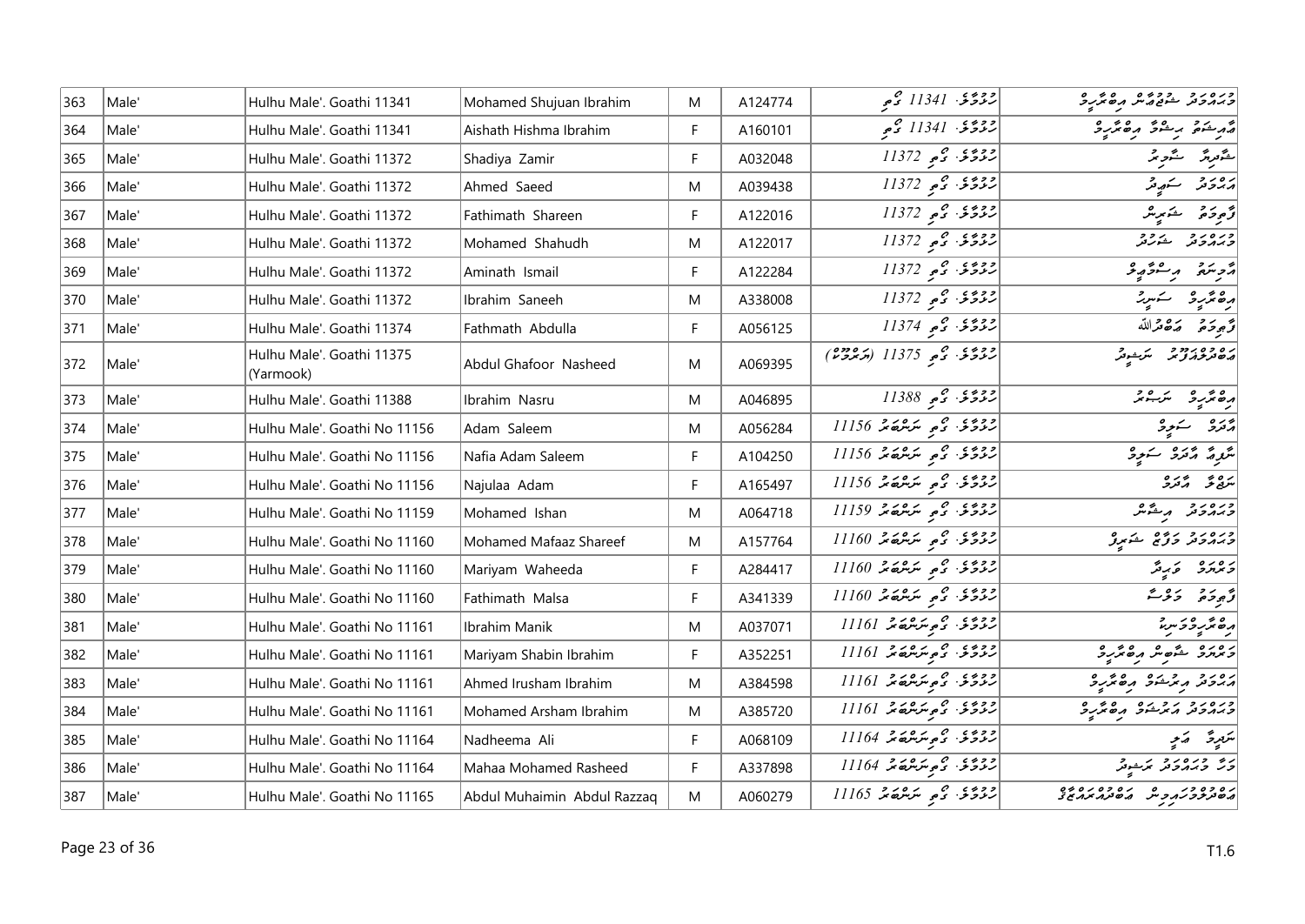| 388 | Male' | Hulhu Male'. Goathi No 11165                   | Shaheeda Rashad                  | F  | A074995 | $11165$ جَوْءٌ جَمْعِ مَرْسُوهُ جَنْبَهِ 11165                                      |                                                      | شَرِيرٌ - مَرْشَرْتُرُ           |
|-----|-------|------------------------------------------------|----------------------------------|----|---------|-------------------------------------------------------------------------------------|------------------------------------------------------|----------------------------------|
| 389 | Male' | Hulhu Male'. Goathi No 11165                   | Sobaba Abdul Muhaimin            | F  | A100131 | $11165$ جَوْءٌ جَمْعِ سَرْجَعَةٌ جَ                                                 |                                                      |                                  |
| 390 | Male' | Hulhu Male'. Goathi No 11165                   | Shaufa Waheed                    | F  | A353237 | $11165$ جَوْءٌ جَمْعِ سَرْجَعَةٌ جَ                                                 |                                                      | شەرىق كەبەتر                     |
| 391 | Male' | Hulhu Male'. Goathi No 11165                   | Shu-uba Abdul Muhaimin           | F  | A356120 |                                                                                     | دوم ره ده در مورد در محل بازد.<br>شوره ره ترور در مر |                                  |
| 392 | Male' | Hulhu Male'. Goathi No 11165                   | Mohamed Musaid Abdul<br>Muhaimin | M  | A356121 | $11165$ كَمُدَوَّدٌ وَمِ سَرْسَعَةٌ $11165$                                         |                                                      |                                  |
| 393 | Male' | Hulhu Male'. Goathi No 11171                   | Ahmed Niyaz                      | M  | A085283 | ر دوي مي تر مي 11171.                                                               |                                                      | נים ני פי מידע<br>הגב בני מידעים |
| 394 | Male' | Hulhu Male'. Goathi No 11173                   | Mohamed Akram                    | M  | A050486 | دووی ده پرهه پر 11173                                                               | כנסנכ נסנס<br>כגמכת העיב                             |                                  |
| 395 | Male' | Hulhu Male'. Goathi No 11173                   | Aishath Ikrama                   | F  | A071765 | 11173 م برودي 11173.                                                                | ورشكته وماعر                                         |                                  |
| 396 | Male' | Hulhu Male'. Goathi No 11173                   | Hassan Aksam                     | M  | A099661 | روۋۇ. ئۇم ئېرىھىم 11173.                                                            |                                                      | برسكش مراه سكافة                 |
| 397 | Male' | Hulhu Male'. Goathi No 11173                   | Ahmed Aslam                      | M  | A099662 | رووي محمد سكره المحدد 11173.                                                        | ره رو بر ۱۵۷۵<br>پربرو بر سوو                        |                                  |
| 398 | Male' | Hulhu Male'. Goathi No 11173                   | Mariyam luthisam                 | F  | A166705 | دووی ده پرهه پر 11173                                                               | במתכ תבתייכ                                          |                                  |
| 399 | Male' | Hulhu Male'. Goathi No 11173                   | Fathmath Ahlam                   | F. | A166777 | دووی ده پرهه پر 11173                                                               |                                                      | وٌ و د د وو و                    |
| 400 | Male' | Hulhu Male'. Goathi No 11173                   | Aminath Rasheeda                 | F  | A217808 | رووي مي سره چې 11173                                                                |                                                      | أأدو يتكفى التمرشوند             |
| 401 | Male' | Hulhu Male'. Goathi No 11173                   | Hussain Ahsam                    | M  | A390963 | روۋۇ. ئۇم ئېرىھىم 11173.                                                            | برسكر مركز المركز والمحاري                           |                                  |
| 402 | Male' | Hulhu Male'. Goathi No 11176                   | Ali Shakir                       | M  | A058295 | 11176 كوم مركز 11176                                                                |                                                      | أەسمج مقارىر                     |
| 403 | Male' | Hulhu Male'. Goathi No 11178 (<br>Fahi Roadhi) | Mohamed Hameed                   | M  | A069698 | دحمو <b>سَرْحَدَ 11178 (وَ</b> رِ مَحْمَدِ)<br>د و و ي.<br>رند و تو .               |                                                      | ورەرو پەرو                       |
| 404 | Male' | Hulhu Male'. Goathi No 11178 (<br>Fahi Roadhi) | Sidhana Mohamed                  | F  | A344049 | ج مو تكري <i>ما 11178 (ق</i> ري <i>ر محم</i> ر)<br>و و و ء .<br>رند <del>و</del> نو | سەنگەش ئەرەر ئە                                      |                                  |
| 405 | Male' | Hulhu Male'. Goathi No 11178 (<br>Fahi Roadhi) | Ahmed Thoif Mohamed              | M  | A347971 | ج مي سَرْسُ 11178 (وَسِ مَحْمَدِ)<br>و و و ئپي.<br>رندگرگر                          | גם גב ב ה כגם גב<br>גגבת האת בגגבת                   |                                  |
| 406 | Male' | Hulhu Male'. Goathi No 11222<br>(Ozone)        | Ahmed Jabir                      | M  | A046040 | مجمع سَرْسْهَةَ 11222 (مَتَحْسُرٌ)<br>333ع.<br>مرکو <del>گر</del>                   |                                                      | גפיל הביטיל                      |
| 407 | Male' | Hulhu Male'. Goathi No 11222<br>(Ozone)        | Aishath Sausan Ahmed             | F  | A352769 | تجم سَتَعْصَمْ 11222 (مُتَحَمَّرٌ)<br>و و و ء .<br>رند و تو .                       | ه در در دره ره دورد<br>پهرشوي سوړستو کرېرونو         |                                  |
| 408 | Male' | Hulhu Male'. Goathi No 11225                   | Moomina Rasheeda                 | F  | A062660 | رووي محمد 11225                                                                     |                                                      | ورو سر الارشوقر                  |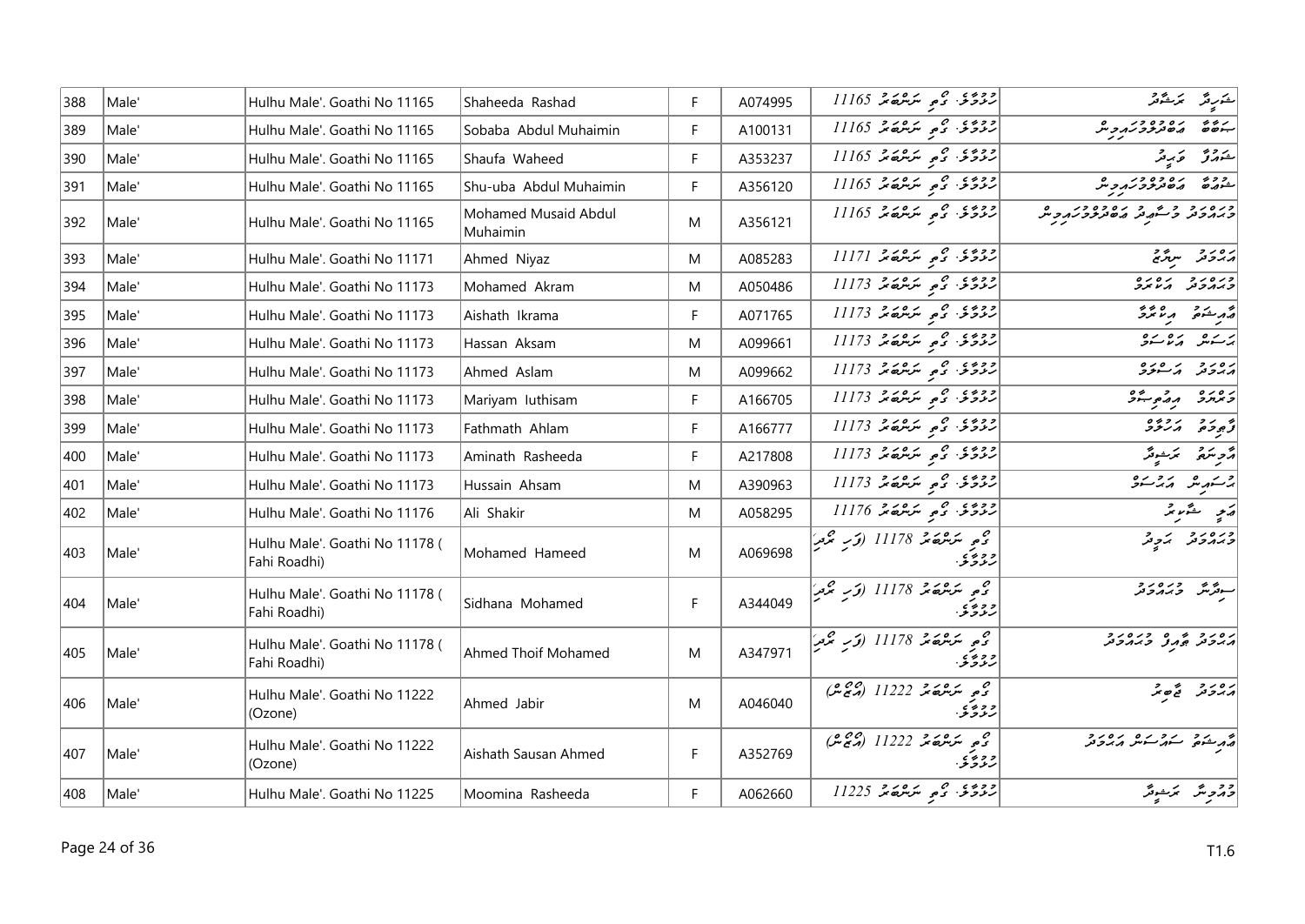| 409 | Male' | Hulhu Male'. Goathi No 11226                         | Ahmed Saleem Kuda Thuththu | M         | A000247 | 11226 <sub>كومج</sub> مرمض كا11226                          | رەر د مەر دە دە                                                         |
|-----|-------|------------------------------------------------------|----------------------------|-----------|---------|-------------------------------------------------------------|-------------------------------------------------------------------------|
| 410 | Male' | Hulhu Male'. Goathi No 11232                         | Mariyam Waheeda            | F         | A092306 | روۋۇ، ئۇم ئىر ھەنج 11232                                    | د ۱۵ د م پر تگر                                                         |
| 411 | Male' | Hulhu Male'. Goathi No 11232                         | Ahmed Shareef              | M         | A127965 | روۋۇ، ئۇم ئىر شەنجى 11232                                   | پره پر په شوموړی                                                        |
| 412 | Male' | Hulhu Male'. Goathi No 11234                         | Ahmed Rasheed              | M         | A281793 | دوۋې ده پروه د 11234                                        | رەرە بەيدۇ                                                              |
| 413 | Male' | Hulhu Male'. Goathi No 11234                         | Rizna Mohamed              | F         | A282425 | 332 كومبر مردم كالمحفظ 11234                                | برج ش وره رو                                                            |
| 414 | Male' | Hulhu Male', Goathi No 11249                         | Aishath Moosa              | F         | A065947 | رووي مي شرق 11249.                                          | وكرمشتمو وحسكم                                                          |
| 415 | Male' | Hulhu Male'. Goathi No 11250<br>(Maabandeyri Manzil) | Shadiya Ahmed              | F         | A102718 | 11250 (جُەَسَنَةَ مِر جَسْرَى حَرْ)<br>ر د د د ه م شرحه د د | شەرىر مەردىر                                                            |
| 416 | Male' | Hulhu Male'. Goathi No 11250<br>(Maabandeyri Manzil) | Mohamed Atheef Adam        | M         | A103576 | 11250 (جُەَسَةَ بر دَسْءِ دَ)<br>وود ده مه مره د و          | وره رو دره و ره و                                                       |
| 417 | Male' | Hulhu Male'. Goathi No 11256                         | Mohamed Moosa              | ${\sf M}$ | A061888 | 332 كوم مرمومة 11256                                        | وره دو دور                                                              |
| 418 | Male' | Hulhu Male'. Goathi No 11256                         | Aminath Mohamed            | F         | A105427 | 332 كوم مرمضة 11256                                         | و ره ر و<br><i>د ب</i> رگر تر<br>ړڻ سرچ                                 |
| 419 | Male' | Hulhu Male'. Goathi No 11256                         | Mariyam Mohamed            | F         | A279277 | 332°، ئۇم ئىر شەنجە 11256                                   | ر ه ر ه<br><del>ر</del> بربرد<br>و بر ه بر و<br>تر بر بر <del>ت</del> ر |
| 420 | Male' | Hulhu Male'. Goathi No 11270                         | Mohamed Ramzee             | M         | A006594 | 11270 ء مرحمد 11270                                         | ورەر دەر                                                                |
| 421 | Male' | Hulhu Male'. Goathi No 11270                         | Hussain Raafil             | M         | A160990 | 333 كومبر متر من 11270.                                     | يزخير شروعه                                                             |
| 422 | Male' | Hulhu Male'. Goathi No 11270                         | Mariyam Reemaaz            | F         | A337243 | رووي محمد مستعدد 11270                                      | ر ه ر ه<br><del>ر</del> بربرگ<br>برژی                                   |
| 423 | Male' | Hulhu Male'. Goathi No 11270                         | Ahmed Raaid                | M         | A337296 | 333 كومبر متر من 11270.                                     | پر ژبر و<br>یم پر تر<br>مر <i>د</i> تر                                  |
| 424 | Male' | Hulhu Male'. Goathi No 11274                         | Ahmed Niyaz                | M         | A063788 | رووي مي بروري 11274                                         | גם ג' בי שיתים<br>הגבת ייתו <i>ד</i> ים                                 |
| 425 | Male' | Hulhu Male'. Goathi No 11274                         | Mariyam Samha Ahmed        | F         | A337929 | 11274 م مردم ديد 11274                                      | נים נים הנים הפנים.<br>במחבר הבל הנבע                                   |
| 426 | Male' | Hulhu Male'. Goathi No 11276                         | Mariyam Ali                | F         | A064290 | 333 كومبر مركز 11276                                        | د عرمره _ م کمبر                                                        |
| 427 | Male' | Hulhu Male'. Goathi No 11276                         | Subha Ali                  | F         | A370267 | 333 كومبر مركز 11276                                        | ے جھ پڑ کر ہے                                                           |
| 428 | Male' | Hulhu Male'. Goathi No 11278                         | Mohamed Naseem             | M         | A057392 | 333 - مى مەركە 11278                                        | ورەرو شرىدۇ                                                             |
| 429 | Male' | Hulhu Male'. Goathi No 11283                         | Jaufar Rasheed Mohamed     | M         | A148698 | 11283 كومرمۇم 11283                                         | ر ور و گرشونر وبرمار و<br>  ج های گرگونر وبرماونر                       |
| 430 | Male' | Hulhu Male'. Goathi No 11283                         | Fathimath Waheedha         | F         | A288020 | 332 كوم مرمومة 11283.                                       | أوالمج وتحصي وتراثد                                                     |
| 431 | Male' | Hulhu Male'. Goathi No 11285                         | Mohamed Thaufeeg           | ${\sf M}$ | A089743 | 333 كمبر مركز 11285.                                        |                                                                         |
| 432 | Male' | Hulhu Male'. Goathi No 11296                         | Fathimath Ahmed            | F         | A035823 | 332°، ئۇم ئىر شەخە 11296                                    | و ده ده دور                                                             |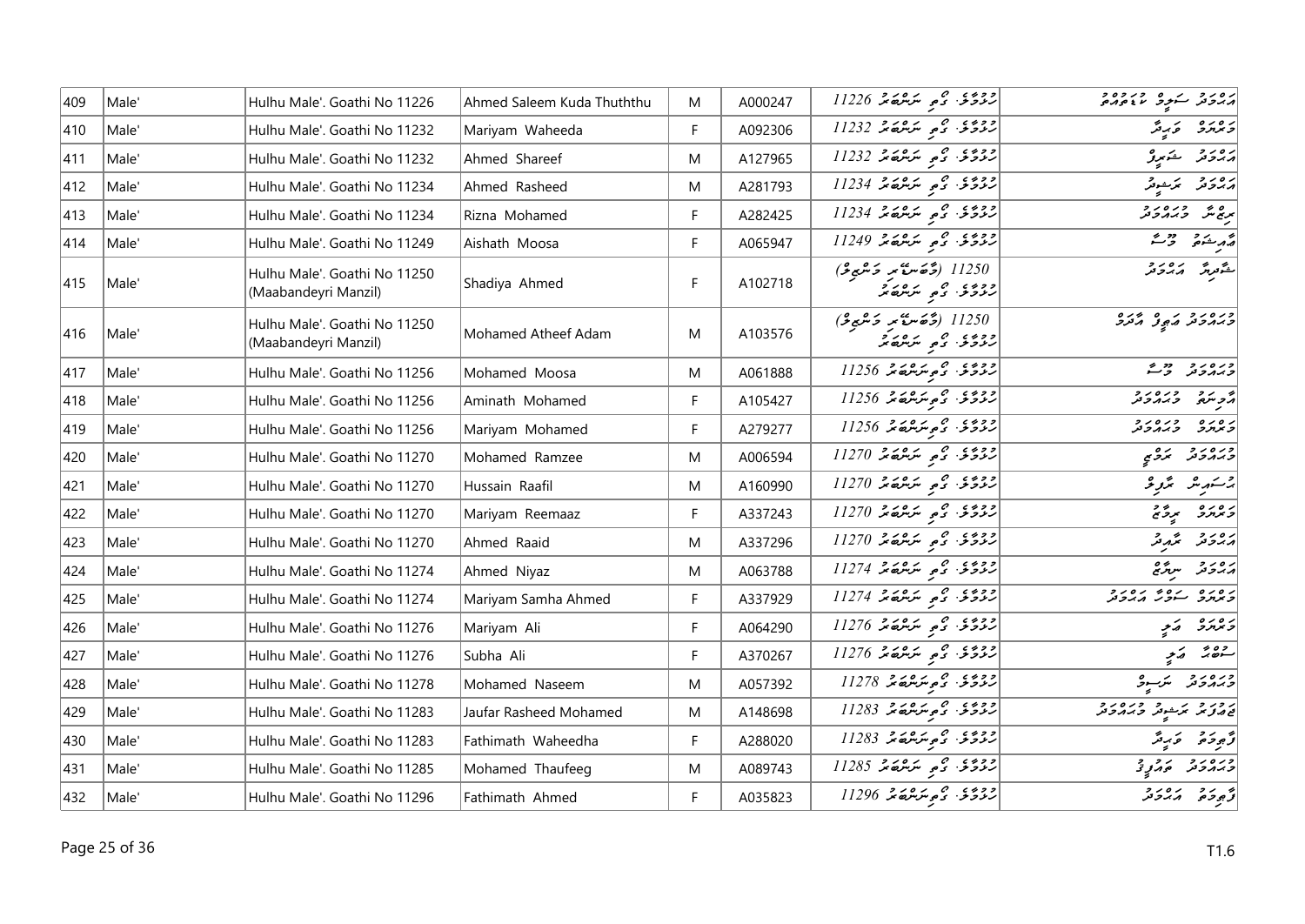| 433 | Male' | Hulhu Male'. Goathi No 11296                     | Aminath Thashreef Moosa<br>Naseem | F. | A333221 | 33 - موسَر سماعة 11296.                                                 | הקיינה הייתור כי יות                   |
|-----|-------|--------------------------------------------------|-----------------------------------|----|---------|-------------------------------------------------------------------------|----------------------------------------|
| 434 | Male' | Hulhu Male'. Goathi No 11298<br>(Cloud Ville)    | Ismail Ubaidh                     | M  | A039095 | $(3, 2, 2)$ 11298<br>و و دی. می بر و بر و ا                             | م شرقه و مقام قر                       |
| 435 | Male' | Hulhu Male'. Goathi No 11298<br>(Cloud Ville)    | Fathimath Waheeda                 | F. | A048222 | $(3, 2, 2, 2)$ 11298<br>ووړي ده بره ده.<br>مردونو کومرمره تر            | وتجوحكم الحامية                        |
| 436 | Male' | Hulhu Male'. Goathi No 11307                     | Mohamed Niyaz                     | M  | A061337 | 222 - جو مركزة كو 11307                                                 | و ر ه ر و<br>تر پر ژ تر<br>سرگرم       |
| 437 | Male' | Hulhu Male'. Goathi No 11316                     | Sharmeela Saeed                   | F. | A061045 | رووي مى مەشقەت 11316                                                    | لتذكرونك التكرمر                       |
| 438 | Male' | Hulhu Male'. Goathi No 11316                     | Mohamed Sharuvaan                 | M  | A369709 | <sup>22</sup> 3 ك <sub>ەم</sub> كرىھەتمە 11316                          | ورەرو ئەرەم<br><i>دىد</i> ەرىر ئىمىرەش |
| 439 | Male' | Hulhu Male'. Goathi No 11318                     | Nahida Hassan                     | F. | A049229 | 11318 مى مەشكە                                                          | مَّرْرِ مَرْ مَرْ مَرْ مِرْ            |
| 440 | Male' | Hulhu Male'. Goathi No 11318                     | Ahmed Ahnaf                       | M  | A307091 | 11318 كوم مرشقة 11318                                                   | رەرد رورە<br>גىرى גىس                  |
| 441 | Male' | Hulhu Male'. Goathi No 11319                     | Mohamed Saeed                     | M  | A067927 | رووي محمد مستقامة 11319                                                 | ورەرو شهرىر                            |
| 442 | Male' | Hulhu Male'. Goathi No 11319                     | Fathimath Sausan                  | F. | A149688 | <sup>222</sup> ر م سكر 11319.                                           | تۇپروتو سەرسىتىر                       |
| 443 | Male' | Hulhu Male'. Goathi No 11321<br>(Hulhumaa)       | Khadeeja Hussain                  | F. | A060046 | ج مەسىھ ئىس 11321 (شەشى)<br>و و و ي.<br>رندگرگر                         | تزىرىق كالكشمار مكر                    |
| 444 | Male' | Hulhu Male'. Goathi No 11321<br>(Hulhumaa)       | Aain Hassan Nizar                 | M  | A160491 | ج مەسىھ ئىس 11321 (شەشى)<br>و و و ء .<br>رند <del>و</del> نو            | وأمرس برسكس سركانو                     |
| 445 | Male' | Hulhu Male'. Goathi No 11321<br>(Hulhumaa)       | Luweiz Hassan Nizar               | M  | A351317 | ج مەسىھ ئىس 11321 (شەشى)<br>و و و ي.<br>رند و تو .                      | توكورج برسكس سرهج                      |
| 446 | Male' | Hulhu Male'. Goathi No 11335<br>(janthari Hiyaa) | Aminath Maasitha                  | F  | A033601 | رەر دېر 11335 (ئەھمە بەرگە)<br>و و دی. م<br>رنزگر د کی                  | أرديدة وملاحق                          |
| 447 | Male' | Hulhu Male'. Goathi No 11335<br>(janthari Hiyaa) | Ibrahim Rasheed                   | M  | A037247 | ترەپە چە 11335 (ئەمھۇمىيە سەمىگ)<br>و و وي. مي <sub>م</sub>             | رەنژرد ترىيە                           |
| 448 | Male' | Hulhu Male'. Goathi No 11335<br>(janthari Hiyaa) | Abdul Salam                       | M  | A074593 | برەيرو 11335 (ئەمھۇمىيە س <sup>ى</sup> رام)<br>و و وي. مي <sub>م</sub>  | رە دە بەرە<br>مەھىرە سىۋىر             |
| 449 | Male' | Hulhu Male'. Goathi No 11335<br>(janthari Hiyaa) | Rilwan Ibrahim                    | M  | A119655 | مَدَ شَهْدَ 11335 (جَ سَمْعَ مِنْ سِرْمَ)<br>و و ه ي .<br>رنز و د او او | برشوش مەترىرە                          |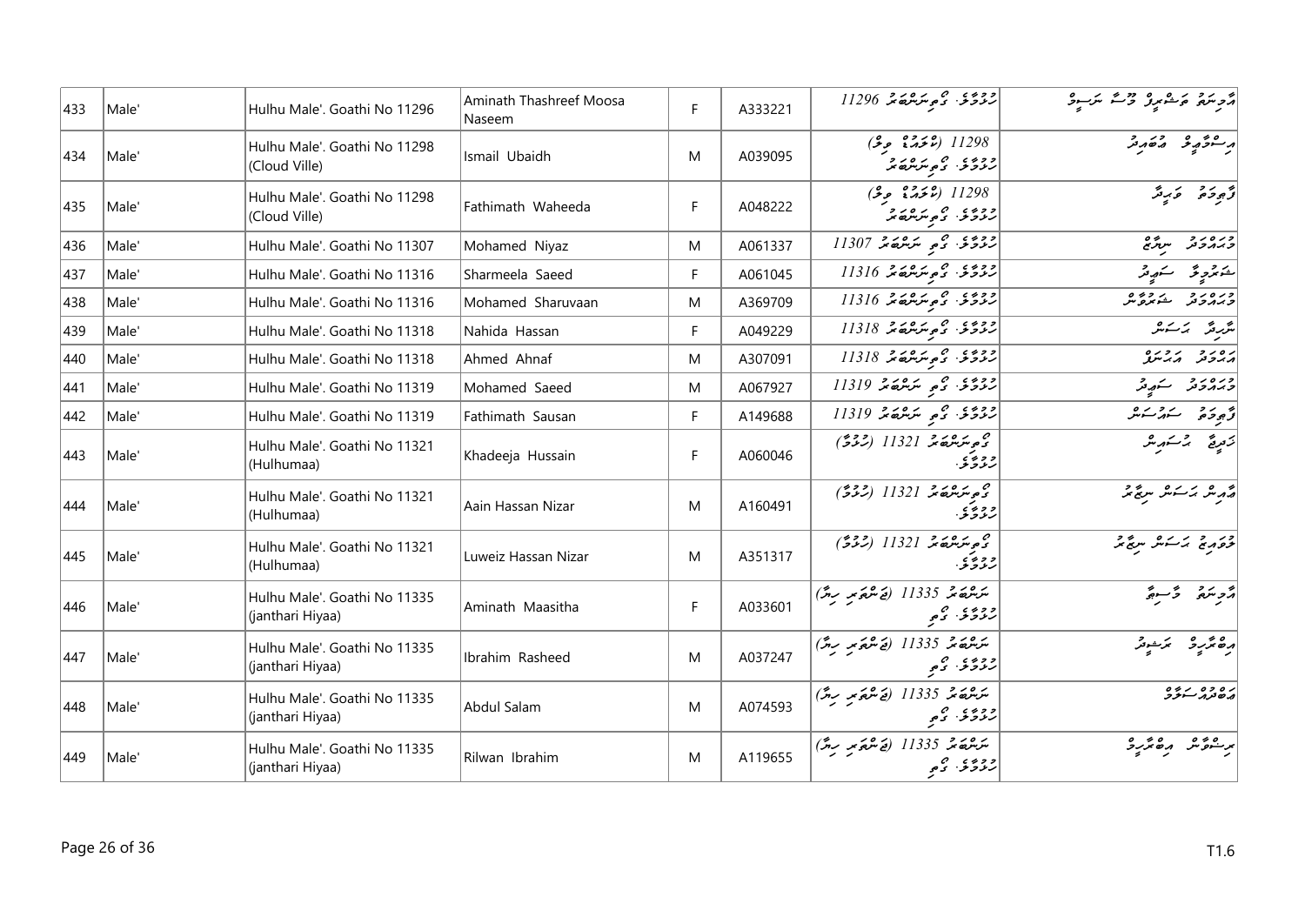| 450 | Male' | Hulhu Male'. Goathi No 11335<br>(janthari Hiyaa) | Mohamed Musthafa        | M | A333098 | ىئر شەھ ئىر 11335 ( <i>ق شۇم</i> ر ب <sub>ى</sub> ر<br>و و دی.<br>رنزگرنگی دی                                                                                                                                                             | وره رو و مره<br><i>و بد</i> رونر و سووژ               |
|-----|-------|--------------------------------------------------|-------------------------|---|---------|-------------------------------------------------------------------------------------------------------------------------------------------------------------------------------------------------------------------------------------------|-------------------------------------------------------|
| 451 | Male' | Hulhu Male'. Goathi No 11337                     | Ali Shaah               | M | A041423 | 337 م مركزة كابر 11337                                                                                                                                                                                                                    | $rac{1}{2}$                                           |
| 452 | Male' | Hulhu Male'. Goathi No 11337                     | Zulkifli Shaah Ismail   | M | A348817 | 11337 كوم مركز 11337                                                                                                                                                                                                                      | دورور خرم مستقرم المستقرمة                            |
| 453 | Male' | Hulhu Male'. Goathi No 11338<br>(Coral)          | Adam Shareef            | M | A049105 | مجمو متسقة 11338 ( <i>محمد المحمد المحمد الم</i> حمد المحمد المحمد الم<br>و و وي.<br>رنونوگو                                                                                                                                              | دره خنرو                                              |
| 454 | Male' | Hulhu Male'. Goathi No 11338<br>(Coral)          | Agisa Shafeeg           | F | A066604 | مى مەشھەر 11338 (مىيومى)<br>و و و ء .<br>رند <del>و</del> نو                                                                                                                                                                              | ړٌ تر بُنَ الله کوړ کي                                |
| 455 | Male' | Hulhu Male'. Goathi No 11344 (<br>Alifuzaa)      | Hawwa Shaheeda          | F | A141012 | دى مەركى 11344 (م <i>ەر</i> ۋى)<br>ر د و ء .<br>رند و تو .                                                                                                                                                                                | ر ە بە<br>برادى<br>شتورقر                             |
| 456 | Male' | Hulhu Male'. Goathi No 11350                     | Adam Saleem             | M | A042774 | ر دوي. محمد سر سهاد 11350                                                                                                                                                                                                                 | پە بەرە<br>مەنىرى<br>سەرد                             |
| 457 | Male' | Hulhu Male'. Goathi No 11350                     | Aafiya Saleem           | F | A159004 | 332 كومبر مرمضة 11350                                                                                                                                                                                                                     | ړې خود                                                |
| 458 | Male' | Hulhu Male'. Goathi No 11353                     | Asiyath Nisfa           | F | A070214 | رووي ۾ شهر 11353.                                                                                                                                                                                                                         | ة سورة مرسورة من                                      |
| 459 | Male' | Hulhu Male'. Goathi No 11355<br>(Ganeema)        | Ibrahim Mohamed         | M | A027957 | دىمو ئىرى <i>مۇھىتى 11355 (مۇمېرىتى)</i><br>د د و تو.<br>رندگرنگ                                                                                                                                                                          | و ر ه ر و<br><i>و پر</i> پر <del>و</del> ر<br>وە تۈرۈ |
| 460 | Male' | Hulhu Male'. Goathi No 11355<br>(Ganeema)        | Aishath Ibrahim         | F | A120566 | محمو مَتَبَعْثَةَ 11355 (مَسِيعٌ)<br><i>ر د څ</i> وگ                                                                                                                                                                                      | مەشقى مەمگرى                                          |
| 461 | Male' | Hulhu Male'. Goathi No 11357                     | Fathmath Sheeza         | F | A079449 | 337 كمبر مرشقة 11357.                                                                                                                                                                                                                     | وٌمورَمٌ<br>سنويج                                     |
| 462 | Male' | Hulhu Male', Goathi No 11357                     | Aminath Zulaikha        | F | A100744 | وووي مي برموند 11357.                                                                                                                                                                                                                     | ح تح <i>م ب</i> ر گ<br>ۇ ئەسىر                        |
| 463 | Male' | Hulhu Male'. Goathi No 11361                     | Ahmed Abdulla           | M | A099035 | روموس من مدين من 11361.                                                                                                                                                                                                                   | برة برو بروفرالله                                     |
| 464 | Male' | Hulhu Male'. Goathi No 11362                     | Masuood Hassan          | M | A068528 | رودو. د <sub>ە م</sub> ىر مەھكى 11362                                                                                                                                                                                                     | ۇسىھەد ئەسكىر                                         |
| 465 | Male' | Hulhu Male'. Goathi No 11364                     | Ahmed Nizam             | M | A078522 | $\left 11364\right\rangle$ جود محمد المعلم المعلم المعلم المعلم المعلم المعلم المعلم المعلم المعلم المعلم المعلم المعلم المعلم المعلم المعلم المعلم المعلم المعلم المعلم المعلم المعلم المعلم المعلم المعلم المعلم المعلم المعلم المعلم ا | ره ر د پره<br>پرېدونر سر <sub>گ</sub> ور              |
| 466 | Male' | Hulhu Male'. Goathi No 11365                     | Aishath Waheeda         | F | A039011 | 332 كوم مەشھەر 11365                                                                                                                                                                                                                      | وكرمشكم وكرفر                                         |
| 467 | Male' | Hulhu Male'. Goathi No 11369                     | Hussain Tholib          | M | A120547 | روۋۇ. ئۇم ئىر ھەنجە 11369                                                                                                                                                                                                                 | يز سكر مثر الجميزة                                    |
| 468 | Male' | Hulhu Male'. Goathi No 11370                     | Sharafiyya Abdul Kareem | F | A078716 |                                                                                                                                                                                                                                           | شر د د ده ده د ور د و                                 |
| 469 | Male' | Hulhu Male'. Goathi No 11380                     | Fathimath Simla         | F | A039013 | 3380 م مردمة 11380 ك                                                                                                                                                                                                                      | ۇجۇڭ سوڭ                                              |
| 470 | Male' | Hulhu Male'. Goathi No 11381                     | Fathimath Shakira       | F | A049200 | 332 - م برەيجە 11381                                                                                                                                                                                                                      | أزُّهِ وَدَمْ شَمْرٍ مُرَّ                            |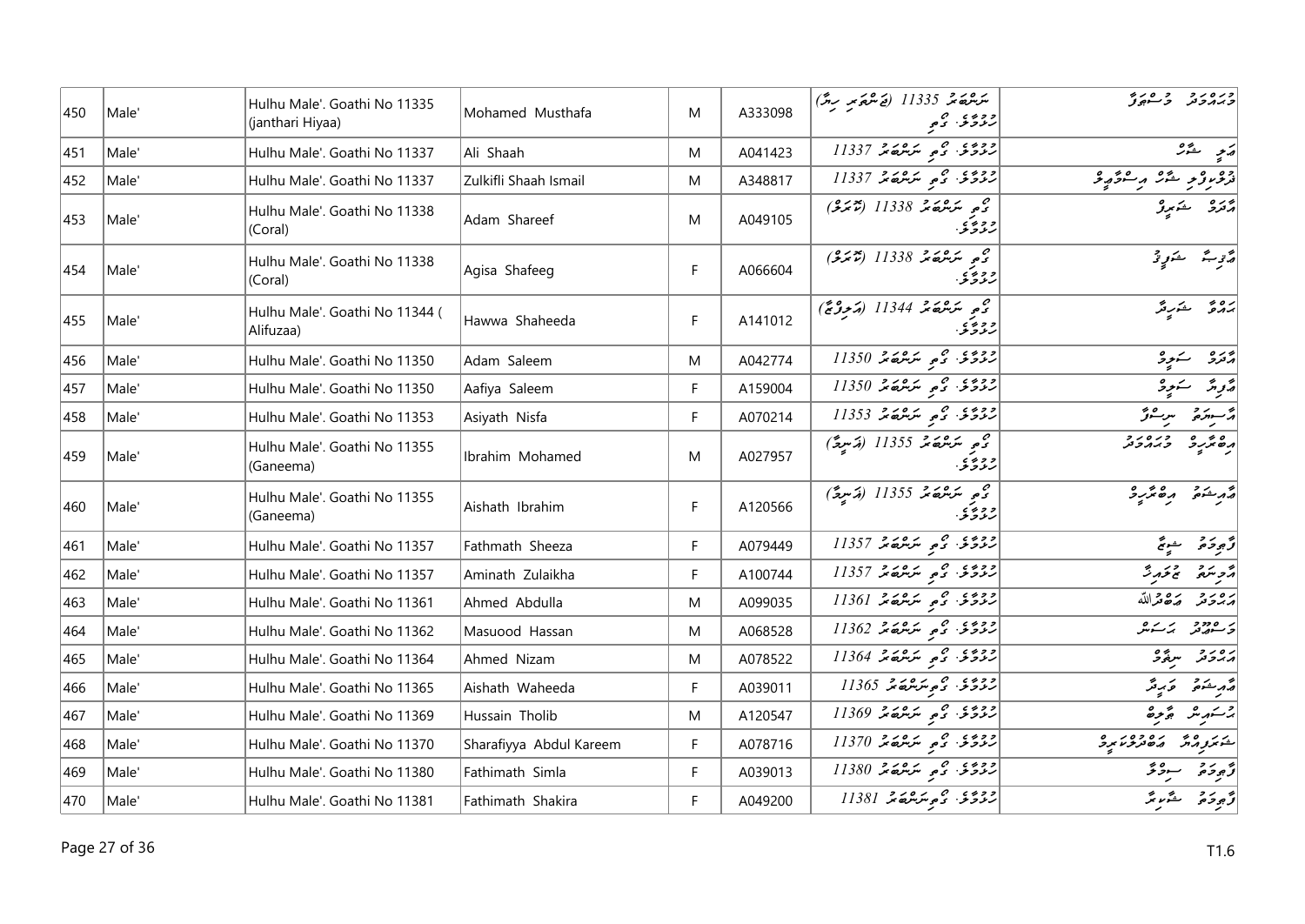| 471 | Male' | Hulhu Male'. Goathi No 11382                  | Fathimath Ahmed      | F         | A024796 | 332 كوم مركز 11382                                  | و ده د دره                                    |
|-----|-------|-----------------------------------------------|----------------------|-----------|---------|-----------------------------------------------------|-----------------------------------------------|
| 472 | Male' | Hulhu Male'. Goathi No 11382                  | Mohamed Sinan        | M         | A115734 | 332 كوم مرش 11382                                   | و ر ه ر و<br>تر بر بر تر<br>سەمگرىگر          |
| 473 | Male' | Hulhu Male'. Goathi No 11382                  | Aishath Shiuna       | F         | A115737 | روۋۇ. ئۇم ئىر ھەنجە 11382                           | ە ئەرىسە ئە<br>شور <sup>2</sup> مگر           |
| 474 | Male' | Hulhu Male'. Goathi No 11382                  | Aminath Sana         | F         | A150701 | 332 كم مرورة 2 11382.                               | أرتحبه تمريته                                 |
| 475 | Male' | Hulhu Male'. Goathi No 11382                  | Mariyam Suha         | F         | A393755 | 332 كم مركزة 2 11382                                | د ه ده در                                     |
| 476 | Male' | Hulhu Male'. Goathi No 11389                  | Abdul Rasheed        | M         | A023117 | 332 كومبر متر من 11389.                             | رە دەر<br>مەھەرمە ئىرشوتىر                    |
| 477 | Male' | Hulhu Male'. Goathi No 11389                  | Navaal Reema Ismail  | F         | A167548 | روموس من مدين من 11389.                             | ىنقۇ بېرق مەشتۇم ۋ                            |
| 478 | Male' | Hulhu Male'. Goathi No 11389                  | Nabah Rasha Ismail   | F         | A387647 | 333 كمبر متر مشتركة 11389.                          | برەز برىش برىدۇر ۋ                            |
| 479 | Male' | Hulhu Male'. Goathi No 11389                  | Nishath Rauna Ismail | F         | A387649 | 333 كم يرتدم بمرادة 11389.                          | سرعتم بروشر وعقوق                             |
| 480 | Male' | Hulhu Male'. Goathi No 11393                  | Mariyam Azra         | F         | A122888 | 332 كوم مرموحة 11393.                               | ره ره پروژ                                    |
| 481 | Male' | Hulhu Male'. Goathi No 11395                  | Aishath Ahmed        | F         | A001710 | 333 كمبر متر من 11395.                              | مەرشىمى مەردىر                                |
| 482 | Male' | Hulhu Male'. Goathi No 11395                  | Mohamed Aboobakuru   | ${\sf M}$ | A023313 | 333 كمبر متر من 11395.                              | 77/77/7<br>و ره ر و<br><i>د بر</i> گرمر       |
| 483 | Male' | Hulhu Male'. Goathi No 11395                  | Ahmed Shiruhan       | M         | A059571 | روۋۇ. ئۇم ئىر ھەنج 11395                            | رەرد ھەردە                                    |
| 484 | Male' | Hulhu Male'. Goathi No 11395                  | Aminath Mohamed      | F         | A126209 | 332ع، محمو متر مقصم 11395                           | و رە ر د<br>تر پر تر تر<br>ړې سرچ             |
| 485 | Male' | Hulhu Male'. Goathi No 11395                  | Fathimath Mohamed    | F         | A126210 | 333 - مي س <i>رموند 11395</i>                       | و رە ر د<br>تر پر تر تر<br>وٌ جو حَرْ حَرْ    |
| 486 | Male' | Hulhu Male'. Goathi No 11395                  | Mariyam Shajeeathu   | F         | A141631 | 333 كمبر مرشر 11395.                                | ر ه بر ه<br><del>د</del> بر بر ژ<br>شكوم كرقر |
| 487 | Male' | Hulhu Male'. Goathi No 11396                  | Ahmed Mutholib       | M         | A120546 | روۋى ئ <sub>وم</sub> ترىت <sub>قە</sub> تمە 11396   | נסנד בסנד                                     |
| 488 | Male' | Hulhu Male'. Goathi No 11399                  | Ismail Rasheed       | M         | A034973 | ر دور و محمد محمد 11399                             | ر جۇرگى ئىچىد                                 |
| 489 | Male' | Hulhu Male'. Goathi No 11399                  | Mohamed Azhan Ismail | M         | A167130 | 332 كومبر متر من 11399.                             | ورەر د پرور د مردور د                         |
| 490 | Male' | Hulhu Male'. Goathi No 11399                  | Mariyam Zuha Ismail  | F         | A333905 | 332 كومبر متر ملك 11399.                            | ومهرد بن ريدورو                               |
| 491 | Male' | Hulhu Male'. Goathi No 11399                  | Ahmed Zihan Ismail   | M         | A342021 | رووي. <sub>وم سكره مدين 11399.</sub>                | أرور و بر عمر مرتفقه و                        |
| 492 | Male' | Hulhu Male'. Goathi No 11401                  | Mariyam Zeena        | F         | A039022 | 11401 كوم مكر من 11401                              | د بر پر شر                                    |
| 493 | Male' | Hulhu Male'. H House                          | Hamza Hassan         | M         | A063776 | وودی پره روم                                        | پرونځ   پرسترمنز                              |
| 494 | Male' | Hulhu Male'. H House                          | Hameesh Hamza Hassan | M         | A383290 | وودی بره روه                                        | يَادِعْ الْمَادِعْ الْمَاسَرْ                 |
| 495 | Male' | Hulhu Male'. Madu Roalhi (Goathi<br>No 11346) | Abdul Raoof          | M         | A104535 | 3، ترو (تۇم ئىر شەڭ 11346)<br>و و و ء .<br>رنو بو د | ر ه د ه ر دده<br>پره تربر تربر تو             |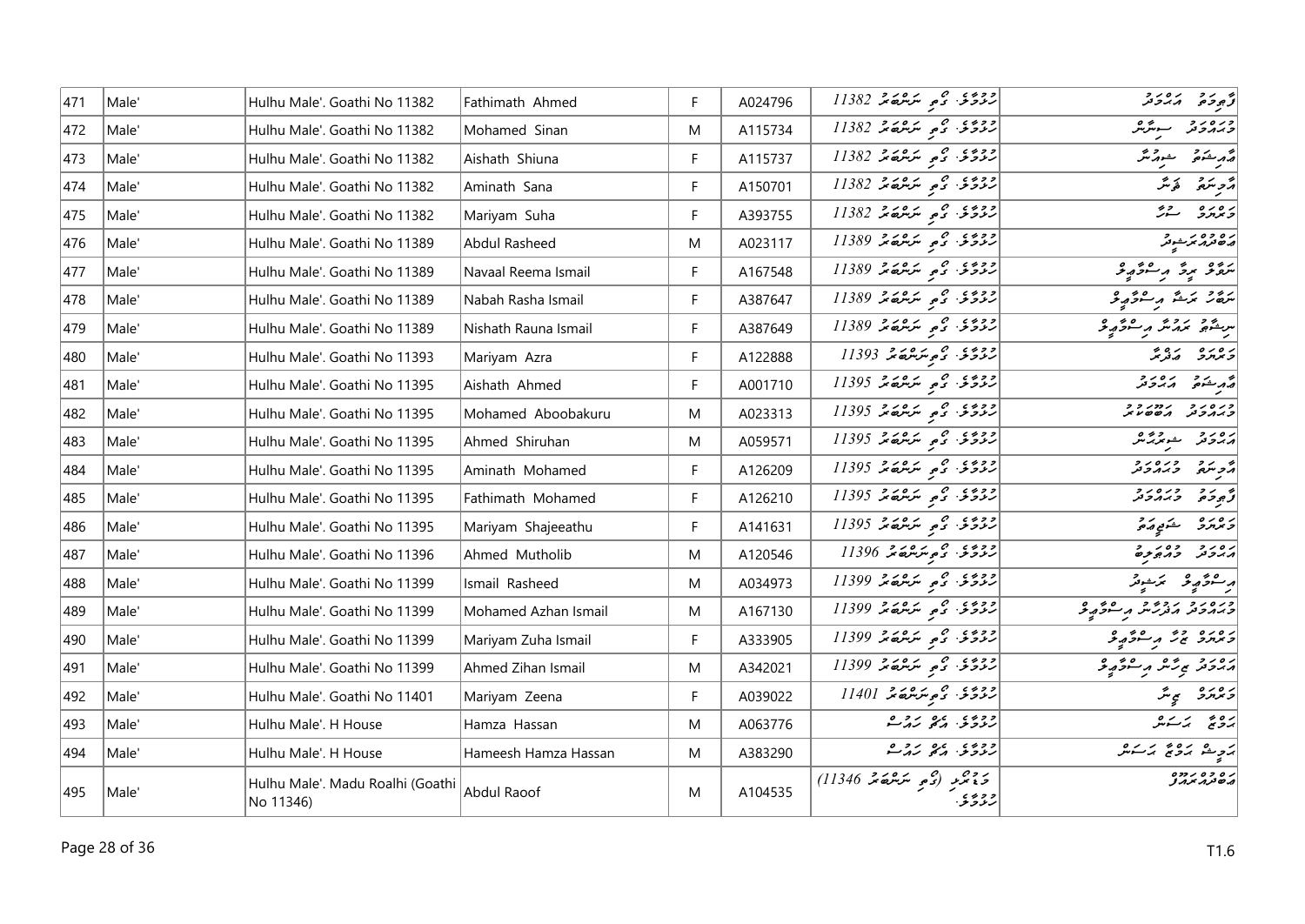| 496 | Male' | Hulhu Male'. Madu Roalhi (Goathi Mariyam Rishfa<br>INo 11346)      |   | A352250 | رَبِيْمِ (ئَوْمِ سَيْتَعَةَ 11346)  <br>اژ د وي. | ئە ئەرە                                            |
|-----|-------|--------------------------------------------------------------------|---|---------|--------------------------------------------------|----------------------------------------------------|
| 497 | Male' | Hulhu Male'. Madu Roalhi (Goathi Ahmed Rishwan Raoof<br>INo 11346) | M | A361987 | حەتمى (ئەمە ئىر شۇڭ 11346)<br>اژدوي.             | ره ر د مرت و بره و دود<br>  پربروتر - برت و شهر تر |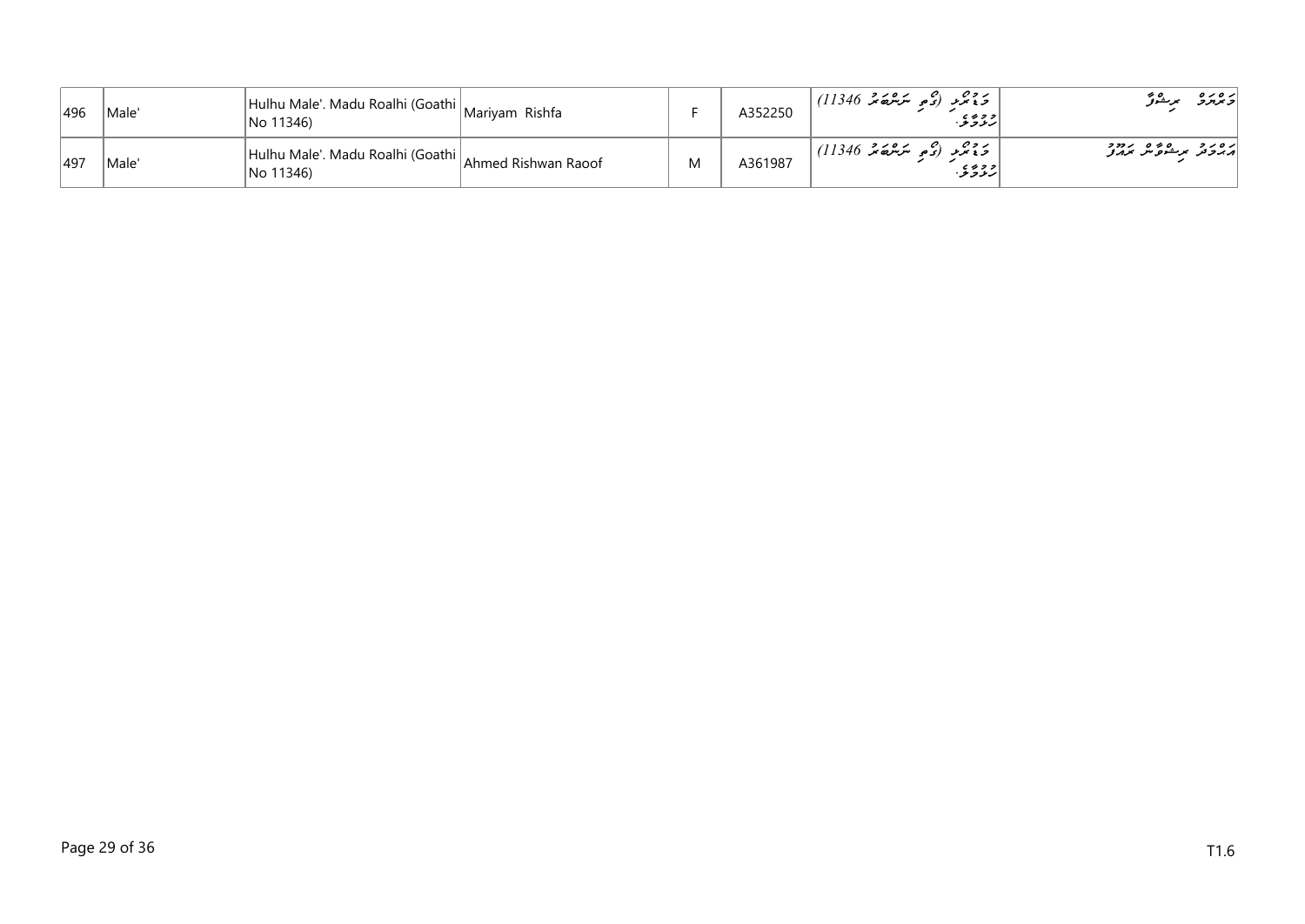## *w7qAn8m?sCw7mRo>u;wEw7mRw;sBo<*

| ' مرمر | 'يئرىثر: |
|--------|----------|
|        |          |
|        |          |
|        |          |

## *w7q9r@w7m>sCw7qHtFoFw7s;mAm=q7w7qHtFoFw7s;*

| يئرمىش: | $^{\circ}$<br>. سر سر<br>$\cdot$ | $\circ$ $\sim$<br>-- | يئرمثر |
|---------|----------------------------------|----------------------|--------|
|         |                                  |                      |        |
|         |                                  |                      |        |
|         |                                  |                      |        |

| يره | $^{\circ}$ | $\frac{2}{n}$ | $^{\circ}$<br>سرسر. |
|-----|------------|---------------|---------------------|
|     |            |               |                     |
|     |            |               |                     |
|     |            |               |                     |

| ىرتىر: | 。<br>سر سر | .,<br>مرسر |
|--------|------------|------------|
|        |            |            |
|        |            |            |
|        |            |            |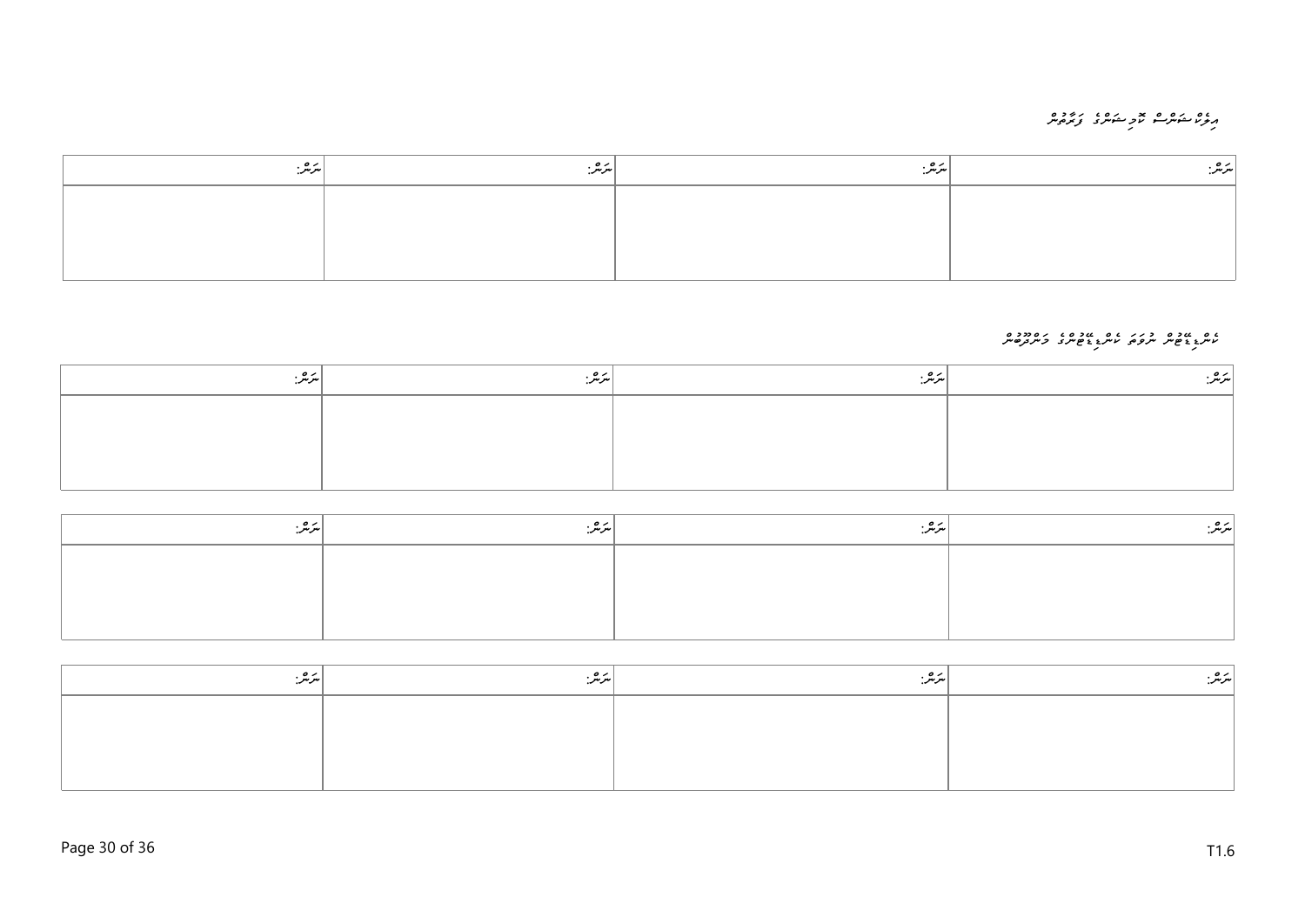| يره. | ο. | ا ير ه |  |
|------|----|--------|--|
|      |    |        |  |
|      |    |        |  |
|      |    |        |  |

| <sup>.</sup> سرسر. |  |
|--------------------|--|
|                    |  |
|                    |  |
|                    |  |

| ىئرىتر. | $\sim$ | ا بر هه. | لىرىش |
|---------|--------|----------|-------|
|         |        |          |       |
|         |        |          |       |
|         |        |          |       |

| 。<br>مرس. | $\overline{\phantom{a}}$<br>مر مىر | يتريثر |
|-----------|------------------------------------|--------|
|           |                                    |        |
|           |                                    |        |
|           |                                    |        |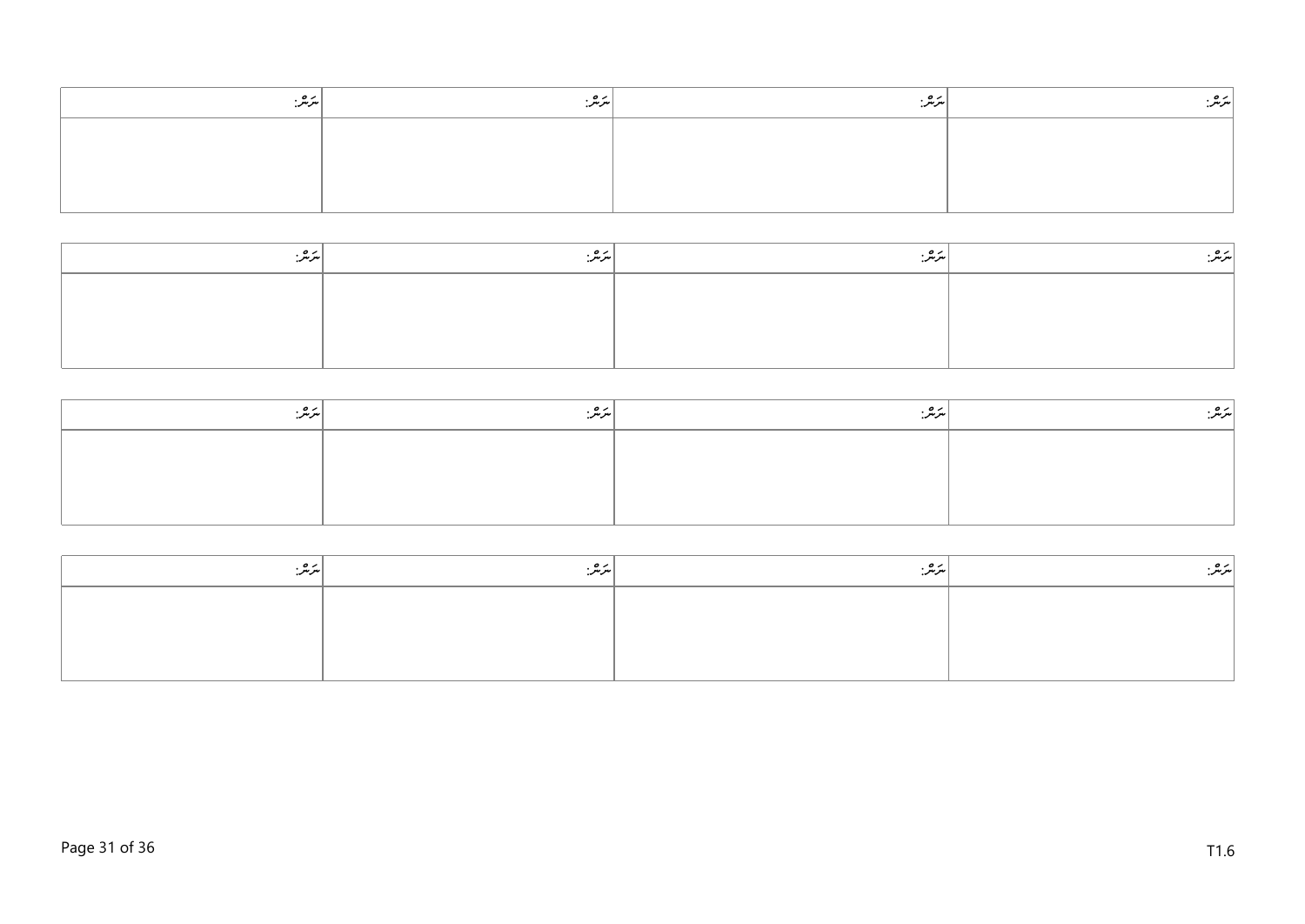| ير هو . | $\overline{\phantom{a}}$ | يرمر | اير هنه. |
|---------|--------------------------|------|----------|
|         |                          |      |          |
|         |                          |      |          |
|         |                          |      |          |

| ىر تىر: | $\circ$ $\sim$<br>" سرسر . | يبرحه | o . |
|---------|----------------------------|-------|-----|
|         |                            |       |     |
|         |                            |       |     |
|         |                            |       |     |

| الترنثر: | ' مرتكز: | الترنثر: | .,<br>سرسر. |
|----------|----------|----------|-------------|
|          |          |          |             |
|          |          |          |             |
|          |          |          |             |

|  | . ه |
|--|-----|
|  |     |
|  |     |
|  |     |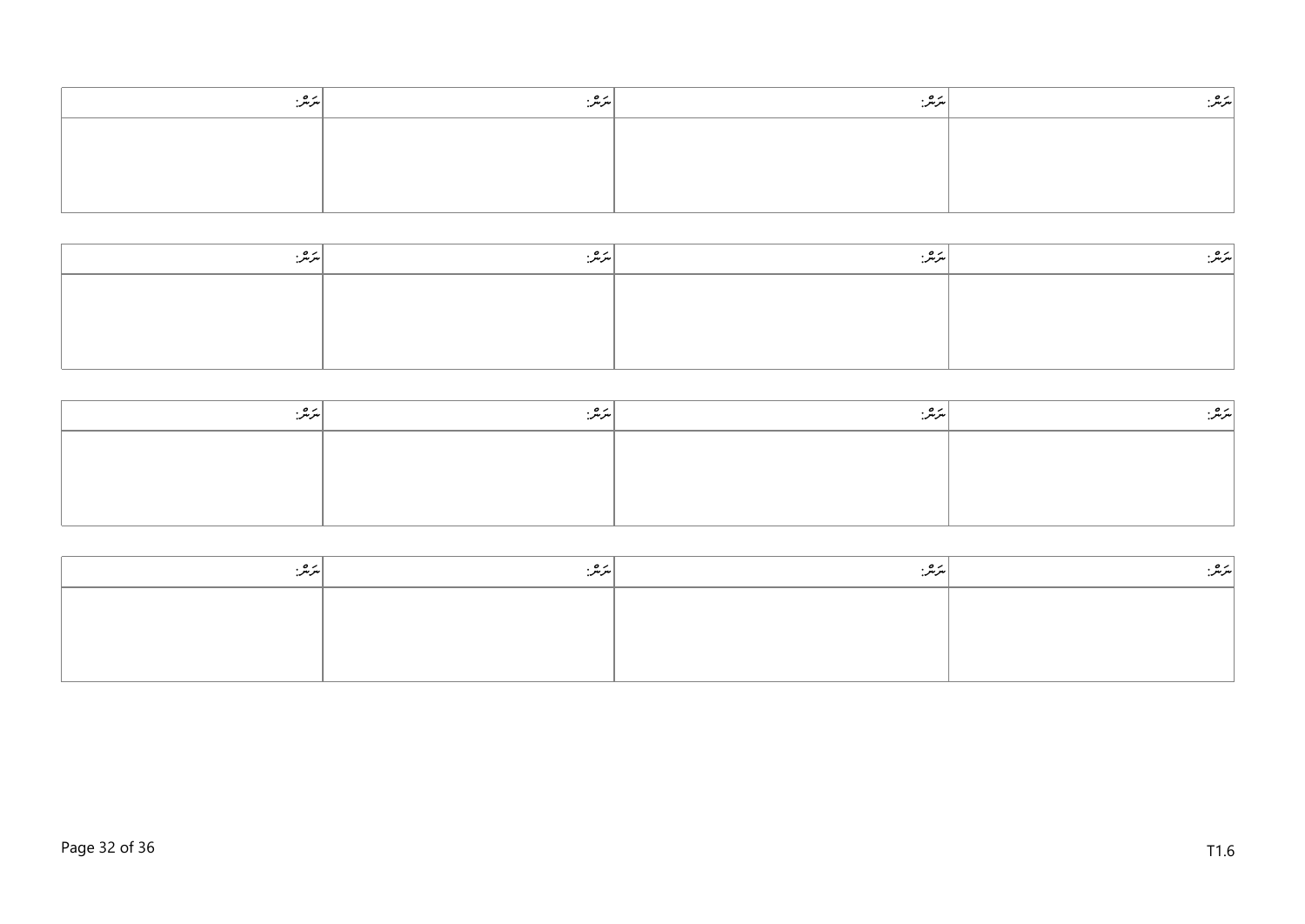| ير هو . | $\overline{\phantom{a}}$ | يرمر | اير هنه. |
|---------|--------------------------|------|----------|
|         |                          |      |          |
|         |                          |      |          |
|         |                          |      |          |

| ىر تىر: | $\circ$ $\sim$<br>" سرسر . | يبرحه | o . |
|---------|----------------------------|-------|-----|
|         |                            |       |     |
|         |                            |       |     |
|         |                            |       |     |

| الترنثر: | ' مرتكز: | الترنثر: | .,<br>سرسر. |
|----------|----------|----------|-------------|
|          |          |          |             |
|          |          |          |             |
|          |          |          |             |

|  | . ه |
|--|-----|
|  |     |
|  |     |
|  |     |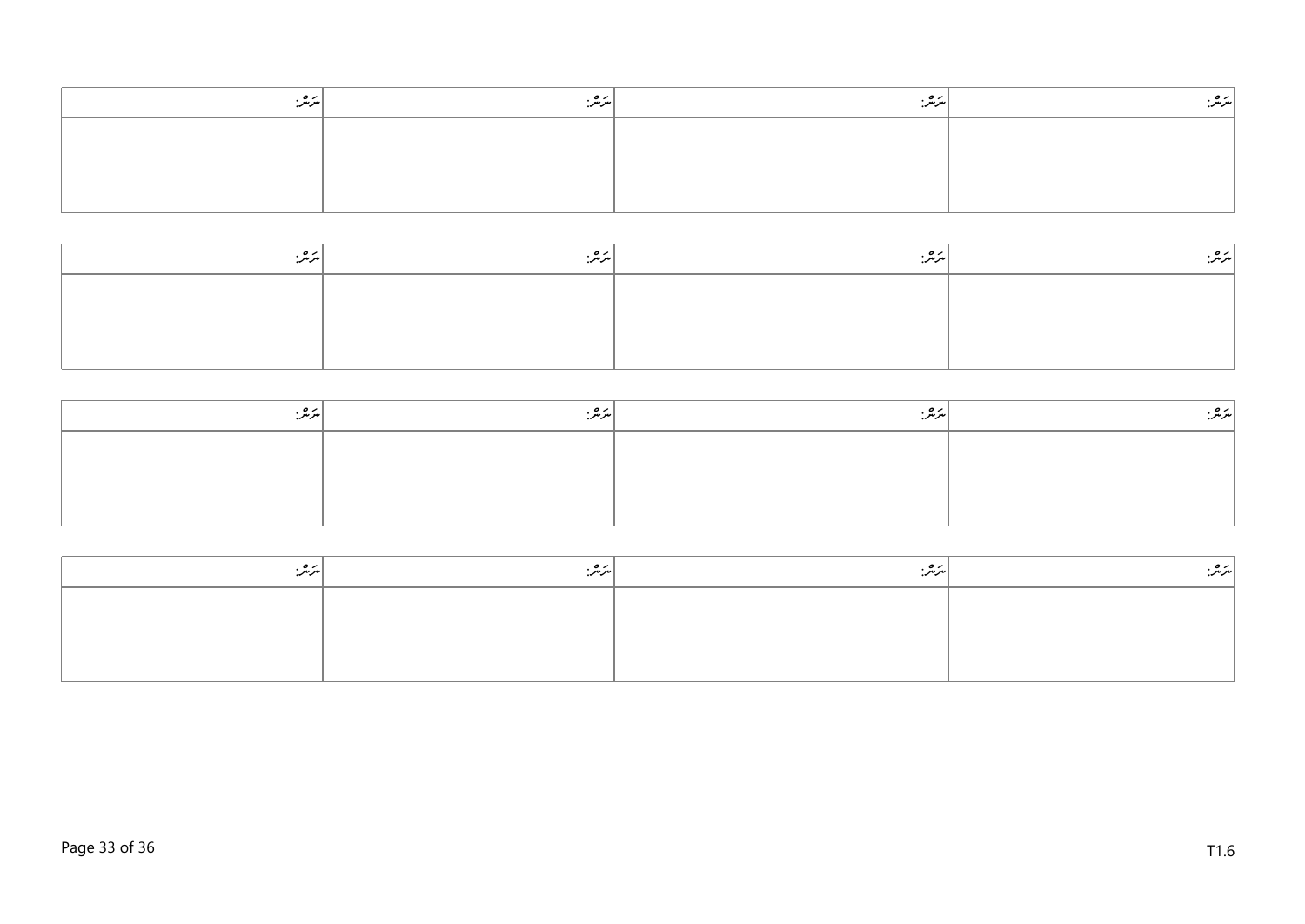| $\cdot$ | ο. | $\frac{\circ}{\cdot}$ | $\sim$<br>سرسر |
|---------|----|-----------------------|----------------|
|         |    |                       |                |
|         |    |                       |                |
|         |    |                       |                |

| يريثن | ' سرسر . |  |
|-------|----------|--|
|       |          |  |
|       |          |  |
|       |          |  |

| بر ه | 。 | $\sim$<br>َ سومس. |  |
|------|---|-------------------|--|
|      |   |                   |  |
|      |   |                   |  |
|      |   |                   |  |

| 。<br>. س | ىرىىر |  |
|----------|-------|--|
|          |       |  |
|          |       |  |
|          |       |  |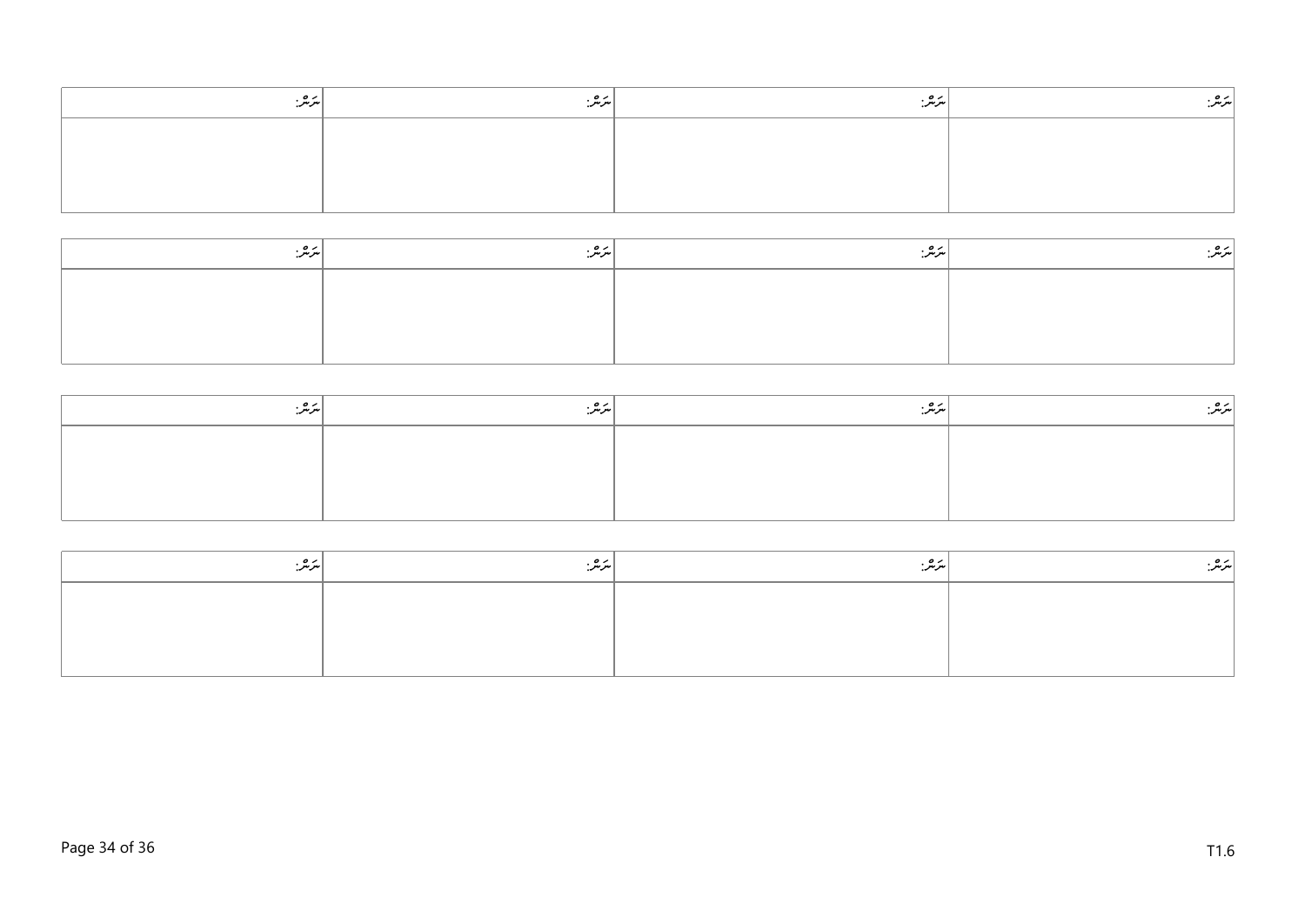| ير هو . | $\overline{\phantom{a}}$ | يرمر | لتزمثن |
|---------|--------------------------|------|--------|
|         |                          |      |        |
|         |                          |      |        |
|         |                          |      |        |

| ىر تىر: | $\circ$ $\sim$<br>" سرسر . | يبرحه | o . |
|---------|----------------------------|-------|-----|
|         |                            |       |     |
|         |                            |       |     |
|         |                            |       |     |

| انترنثر: | ر ه |  |
|----------|-----|--|
|          |     |  |
|          |     |  |
|          |     |  |

|  | . ه |
|--|-----|
|  |     |
|  |     |
|  |     |